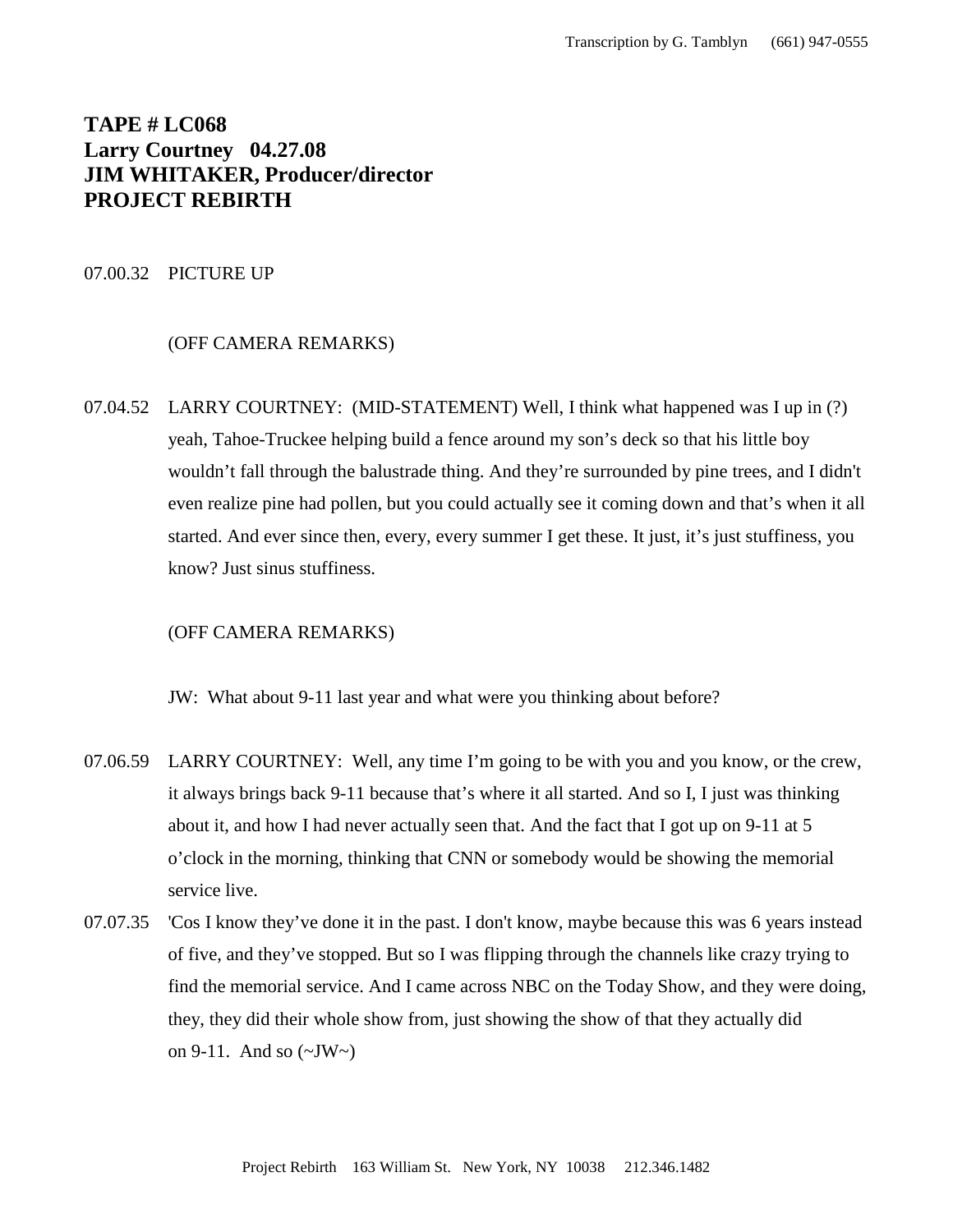JW: Rebroadcasting the original?

- 07.08.11 LARRY COURTNEY: They were just rebroadcasting the original 9-11 broadcast. And, you know, the panic in their voices actually about what's going on. 'Cos at the beginning when they first, you know, I guess they first cut into it right after the first plane hit.
- 07.08.29 And of course nobody knew what was going on or anything. And I had never seen the footage. Because when I was at work that day, the minute the plane hit the second building, my supervisor made me leave and go back into my office, because she thought it would be too painful to me, to, to watch any more of it. And then later that day, when after the stock market shut down and so we closed.
- 07.09.02 And I went home and, and my best friend at work walked home with me because she lived in New Jersey and couldn't get to New Jersey. So she wouldn't let me turn on the TV. And then my supervisor came about oh, I don't know, half an hour later, and they kind of tried to divert my attention from what was going on.
- 07.09.30 And then my best friend, or one of my best friends in New York and she actually stayed two nights with me. And so I never, never got to see this footage. And I thought when I was watching it on 9-11 this year, that it was going to be really hard. And it wasn't. it was, it was time I guess for me to see it.
- 07.10.04 And when the second tower actually collapsed, I had a couple of moments. But the rest of it was more curiosity, you know? I mean, I'd heard about it all. I, you know, I'd seen blips and pieces of it, but to watch it in the actual timeline that it happened, you know.

JW: You had never seen it?

- 07.10.36 LARRY COURTNEY: (MID-STATEMENT) I had seen on the news, you know, pictures of the, of the second plane hitting the building, and then I had seen the towers coming down just, but not in a time line, and it was just, you know, so to actually sit and watch it as though it were happening that day, that's the first time I'd ever, ever done it.
- 07.11.04 And it was almost, almost healing to watch it. Which I thought was a strange reaction for me. Because I really expected, you know, to be a, a wreck. And I was by myself for the most part.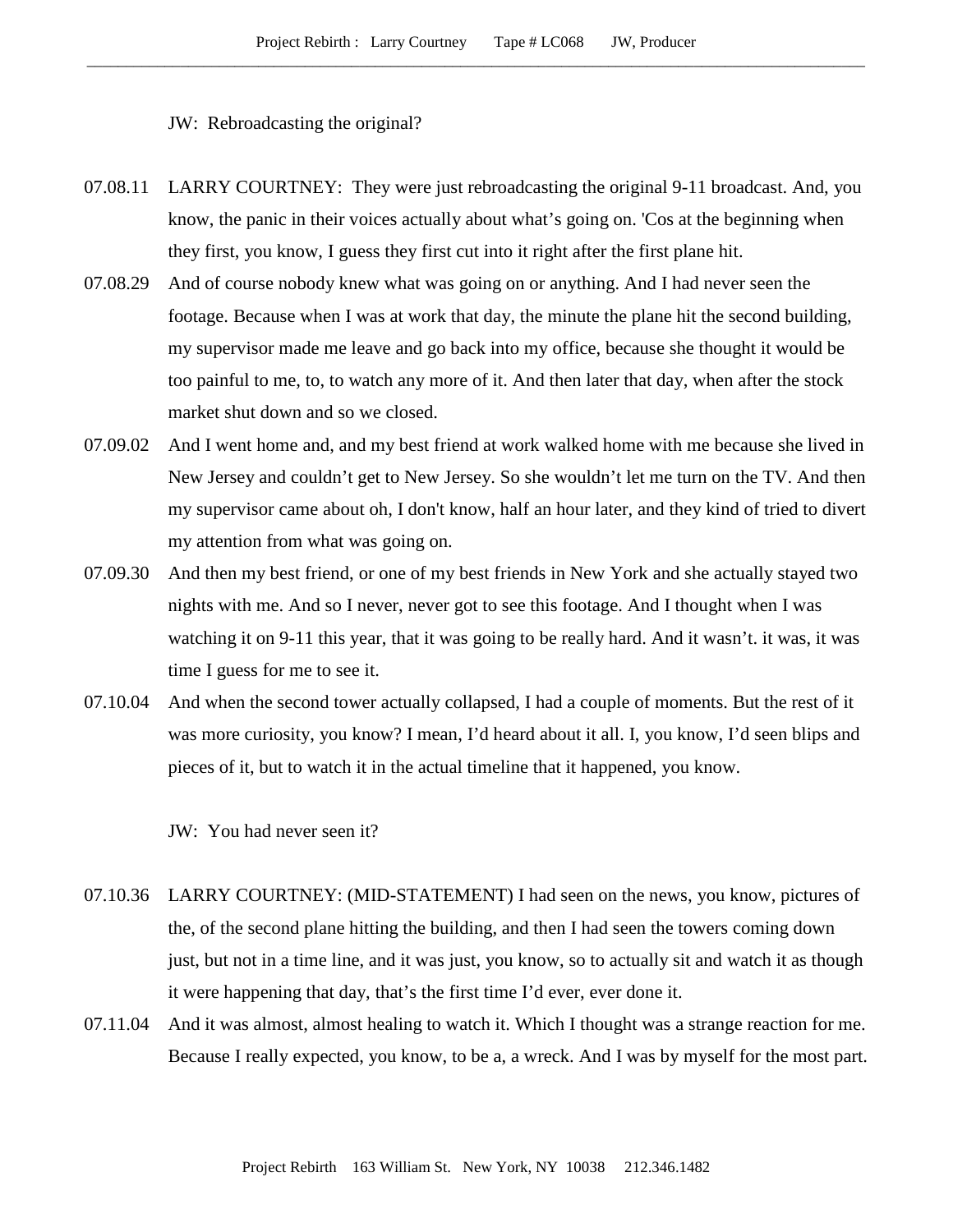07.11.29 My roommate was there, but he was kind of in and out. And so (?) it was very early in the morning. So.

JW: How early in the morning was it?

- 07.11.43 LARRY COURTNEY: Well, I got up at 5 because I figured they'd start showing the ceremony at 8 in New York. You know, they'd show it live time. And so I was, it was, I watched from (?) I watched it for 3 hours, I think. And, you know, to see the, after the towers fell and everybody running and, and I had like I said, I'd only seen snippets of it on the news.
- 07.12.10 But to see that actually in live time and then to, to realize that the emotion I thought I was gonna be feeling - I almost didn't watch it. I almost turned it because I (?) realized what they were doing very shortly on (CLEARS THROAT).
- 07.12.31 But I thought, you know, you, this is time for you do to it, to watch it. And I really expected a really emotional downer, you know? And, and I didn't, I didn't feel that. I felt - for the first time I, I felt curious about seeing it. And trying to, I guess when the south tower came down, I thoughts were going through my mind was where was he?
- 07.13.07 You know? Did he get to a lower floor, was he still up on 102? Was it possible for him to get to a lower floor after that second plane hit? So I had some of those thoughts in my mind. And throughout the day after even watching it, I would have just when I would sit down to do something or whatever, and I would be thinking I would, that kind of thing would come into my mind, you know, did he suffer?
- 07.13.46 Was it instant, you know? All of those kind of things. And actually being glad I didn't know. You know? Because I, there's nothing I could do to change it, and actually knowing exactly what happened, and particularly if he suffered, I (?) don't want to know that (?) I just know that he's, he was gone, and so I'm you know, just pray that it was quick and fast. And.

JW: There was a desire to know just a couple of years ago?

07.14.33 LARRY COURTNEY: Yeah, there was. And I think (CLEARS THROAT) I've thought about it a lot. I mean, I had plenty of time to think about it. And I don't know that I would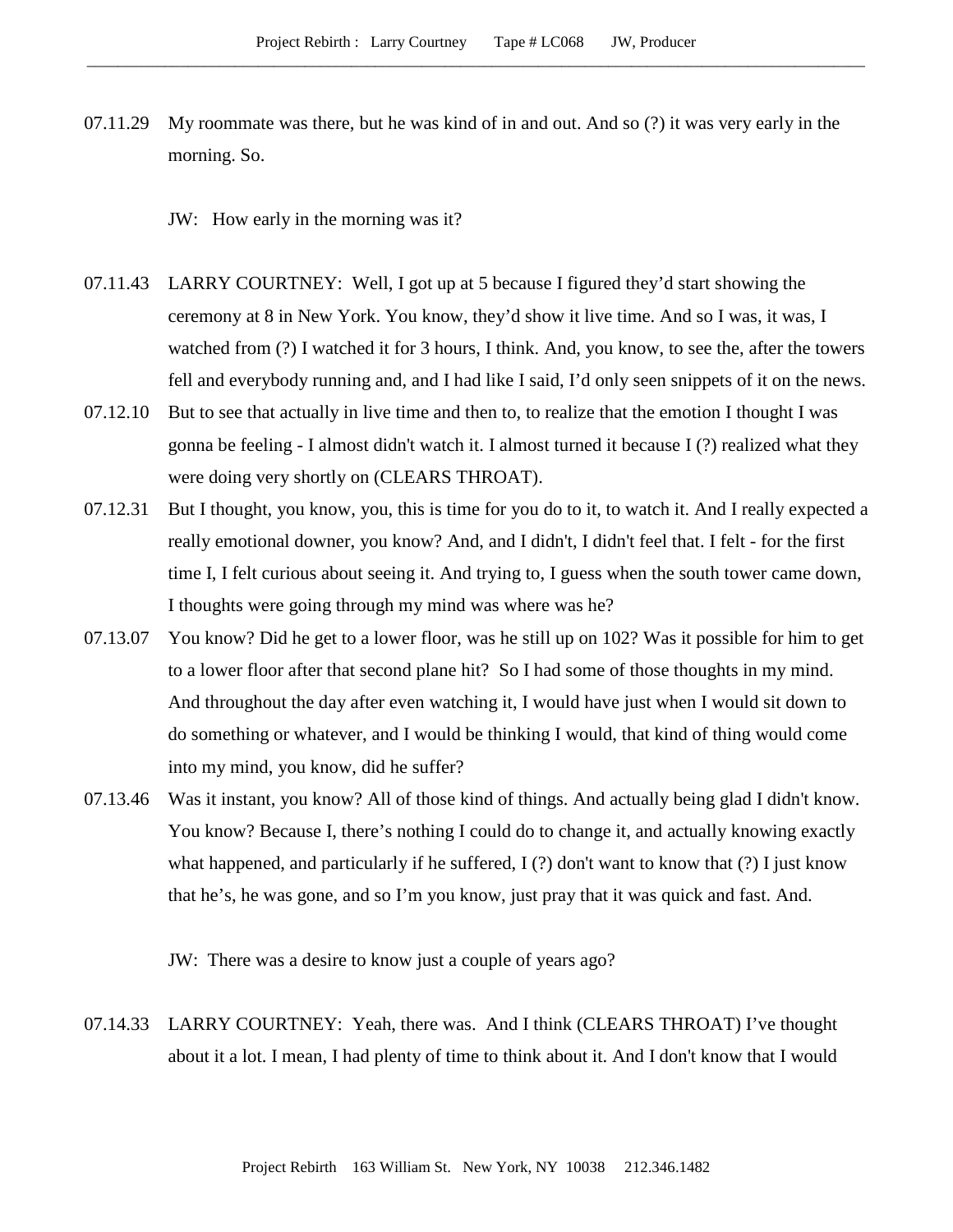want to know if there was a lot of pain and suffering. You know, I'd rather just think that it happened very quickly and he didn't suffer.

- 07.15.01 And so I think that I'm better off not knowing that, and I can just, I can just put that to rest, you know, that he's gone and, and I don't know how and I never will and that's fine. So. But you know, I did, I did go through that period. But I'm glad I'm past it. You know, that was, I don't think it was a healthy thing to try to think.
- 07.15.30 I don't think you know, people who lose a loved one say in a car accident or, or any, or you know, any violent, sudden death. I think you go through a period where you want to know exactly what happened and then you don't. I don't know if that's true for everybody. But it would seem to me that that, that would be the way, the way that most people would deal with it.
- 07.16.02 I, I shouldn't really say that 'cos it, it's the way I dealt with it.

# (OFF CAMERA REMARKS)

JW: It's common to want a certain amount of understanding about it, but there's also some comfort in not knowing?

07.16.50 LARRY COURTNEY: I do, and (?) it is, it is more comforting for me now not to know. Like I said, there's nothing I could do to change it, even if I did know. And if there were some way that, that I could actually see what happened to him, you know, I don't think I'd want to now. I would rather just let it go and, and sort of be at peace with it, you know, (?) there's nothing I can do about it.

JW: Why do you suppose there would be comfort in knowing?

07.17.36 LARRY COURTNEY: Yeah, and a couple of years ago, like you say, that I, I thought that that would be the most comforting thing for me, to actually know exactly what happened. And I think that now, looking back at it, had I actually, say, say there was a survivor that was with him.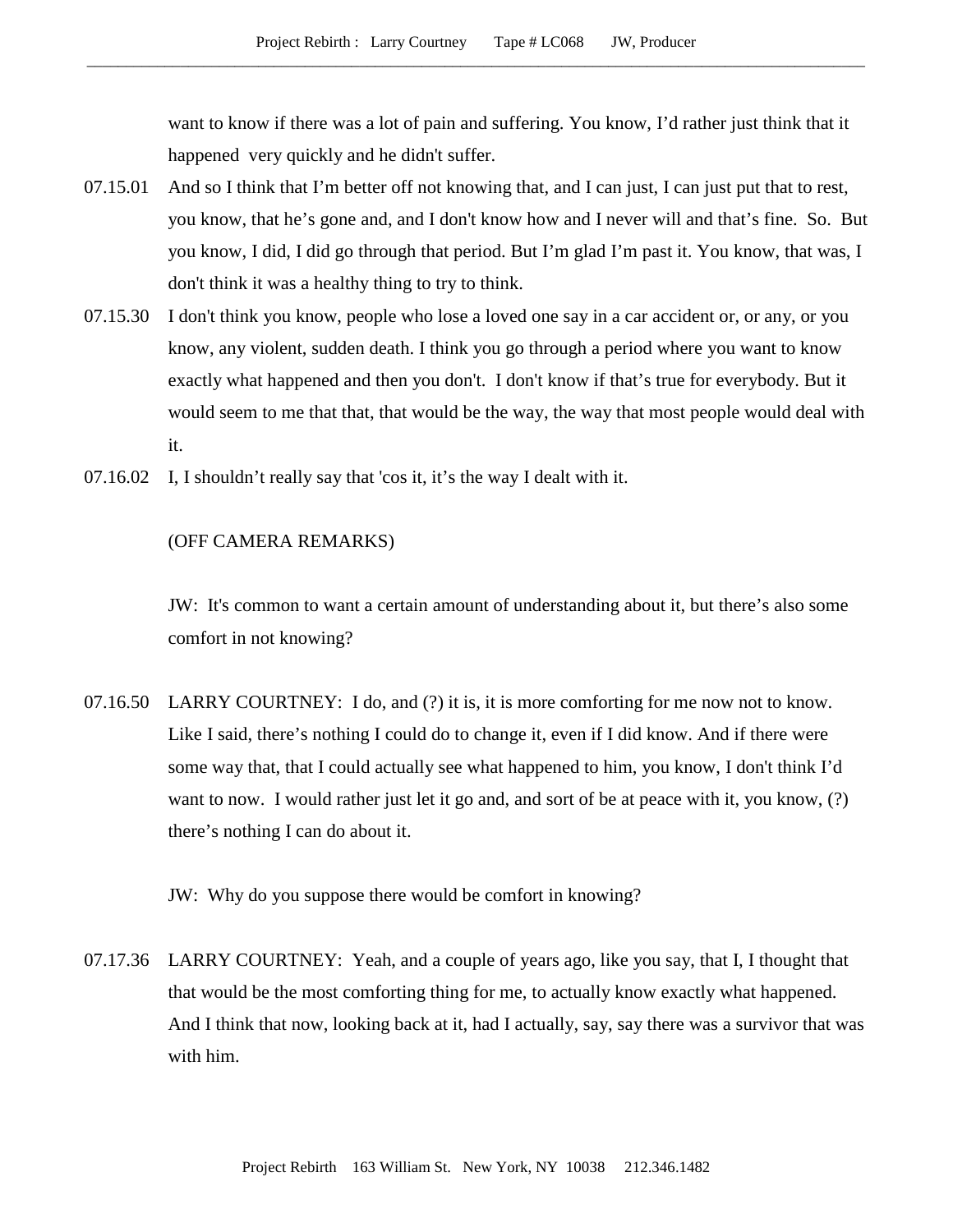- 07.18.03 And then they, they got out and he didn't, and they knew exactly what happened to him. I don't think I would want to talk to that person about it. I don't think I'd want to hear you know, horror stories or any, I actually, when shortly after, well, maybe it was about 4 months after 9-11, somebody emailed me a piece that this guy had written.
- 07.18.35 And I don't remember any names, but he had actually gotten out with a co-worker, and they had passed just indescribable horrors in the hallways, and with the jet fuel and the, and the burns and all of that. And he described it fairly graphically. And then they're getting out and, and getting away.
- 07.19.03 And I thought, I don't want to, I don't want to think that, you know, Gene was standing beside the elevator shaft and was burned to death, you know? I don't want to know that, really. I don't, now I don't think that would be any comfort to me whatsoever. You know? I'd rather, like I say, I'd rather just say it, it happened, and there's, there's no knowing and there's no need to know now at this point.
- 07.19.42 You know, I, when his, like, DNA was identified, and I actually was able to you know, inter him in a, in a columbarium, it kind of that's, that's when my thoughts began to change about it.
- 07.20.07 At least I, I knew that, you know, there was proof that he had, he was there, and he, you know, and that's. It took me awhile after that, but finally I would, I came to the conclusion that you know, it's just, he is gone, and knowing exactly what happened to him just would not help me.

JW: Was there an anger that you felt towards him in a way?

- 07.21.07 LARRY COURTNEY: Yeah. Well, and I think that that's, I've seen that in other people that have lost somebody tragically, you know, why, why were you there? Why, why didn't you get away, why didn't you get out? Why, you know, your car is submerged, why didn't you break the window and why, why couldn't you, you know, save yourself?
- 07.21.32 And there was that anger because I knew Gene, and I know that if there was one last elevator going down, he was putting other people on it before him. You know? And so I, I had to work through that to realize that that's what he would have done.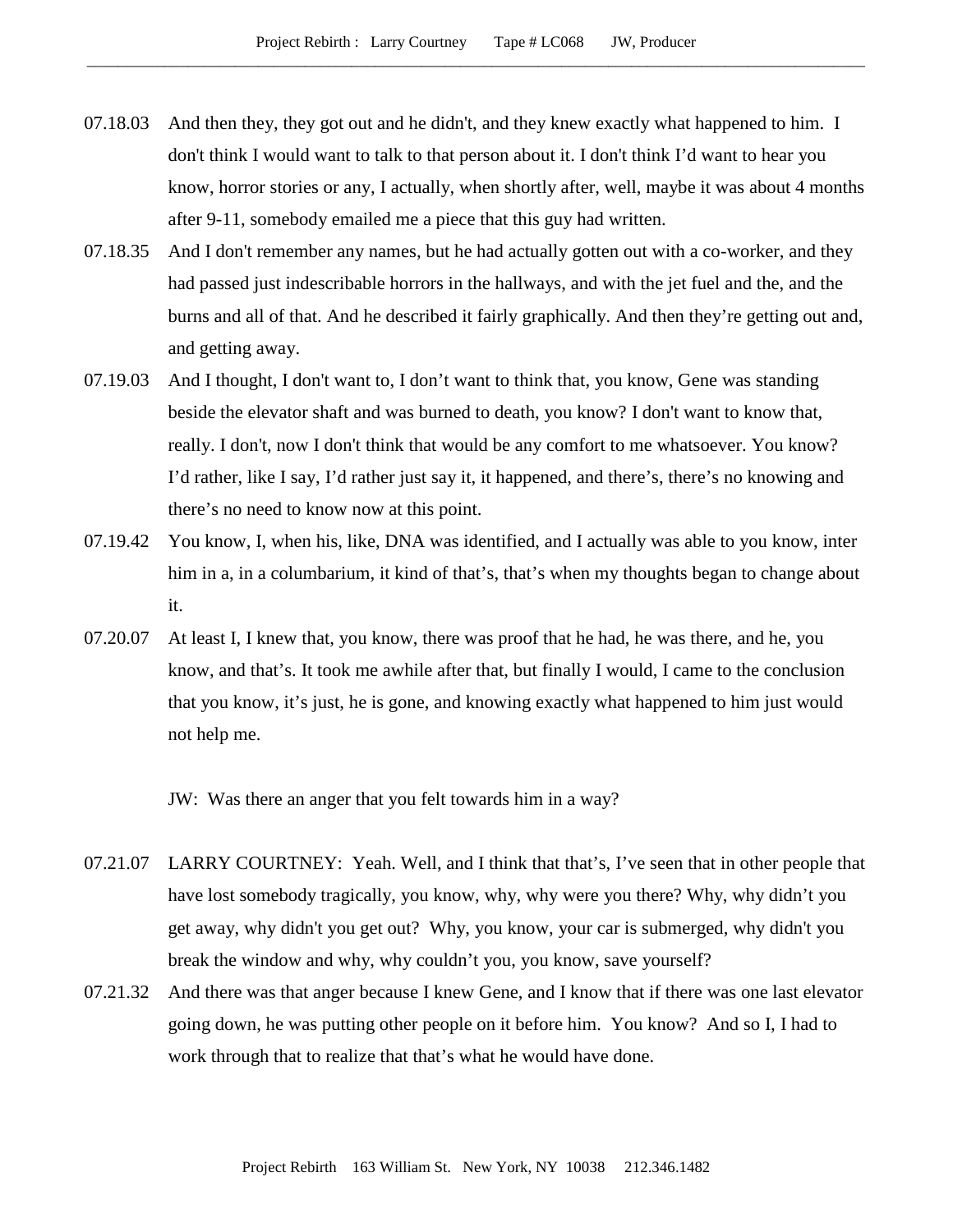- 07.22.01 And like why should I be angry at something that I can't control? I think that if there's one thing I've learned about anger is that it takes an enormous amount of energy to sustain. And I'm just not willing to waste that energy on, on anger. I have a couple of family members who do not speak to each other.
- 07.22.32 They've held this grudge for like ten years or (?) maybe longer. And nobody really remembers how it started. But they, they're angry with each other and they don't talk, and you can see it in them in their body language all the time. And I think why do you do that, you know? Why do you waste that energy? It is not productive, it's not, not doing you any good, it's doing your body harm, basically, you know?
- 07.23.04 So I just, I, I had to release any anger I had. I remember shortly after 9-11, I was interviewed by a, a German documentary film, firm, and they asked me if I was angry at the Arabs and at the people who actually flew the planes into the building.
- 07.23.30 And I had to really stop and think, and I said, no. I'm not. I mean, what they did was horrible, but why should I use all that energy to be so angry all the time, you know? 'Cos that's something that wouldn't go away. You know? So I just, I just can't support it.
	- JW: Why was seeing the rebroadcast healing for you?
- 07.24.35 LARRY COURTNEY: Well, because I guess because I hadn't seen it. And this was kind of a finalization, to actually watch in that timeline and to know that there was nothing to be done, it was, it was already happening.
- 07.24.58 It was just, I don't want to say I wasn't, I was calm or you know, totally rational about it the whole time, but looking back on it, I needed to see that. And that's as much as I needed to see. You know, I (CLEARS THROAT) I didn't have to go to a morgue to identify a body. I didn't have to see the mashed car, you know?
- 07.25.29 But to actually see those buildings come down and know that the people that escaped were so lucky and there was no chance for those people still inside, you know? It was, I don't know it just gave me a different way to look at things, I think.
- 07.26.00 Instead of looking back and, and being angry about not knowing what happened to him and everything, just, just to see it. And I don't know if I can explain it. It just, maybe, maybe that was my, my time to go to the morgue.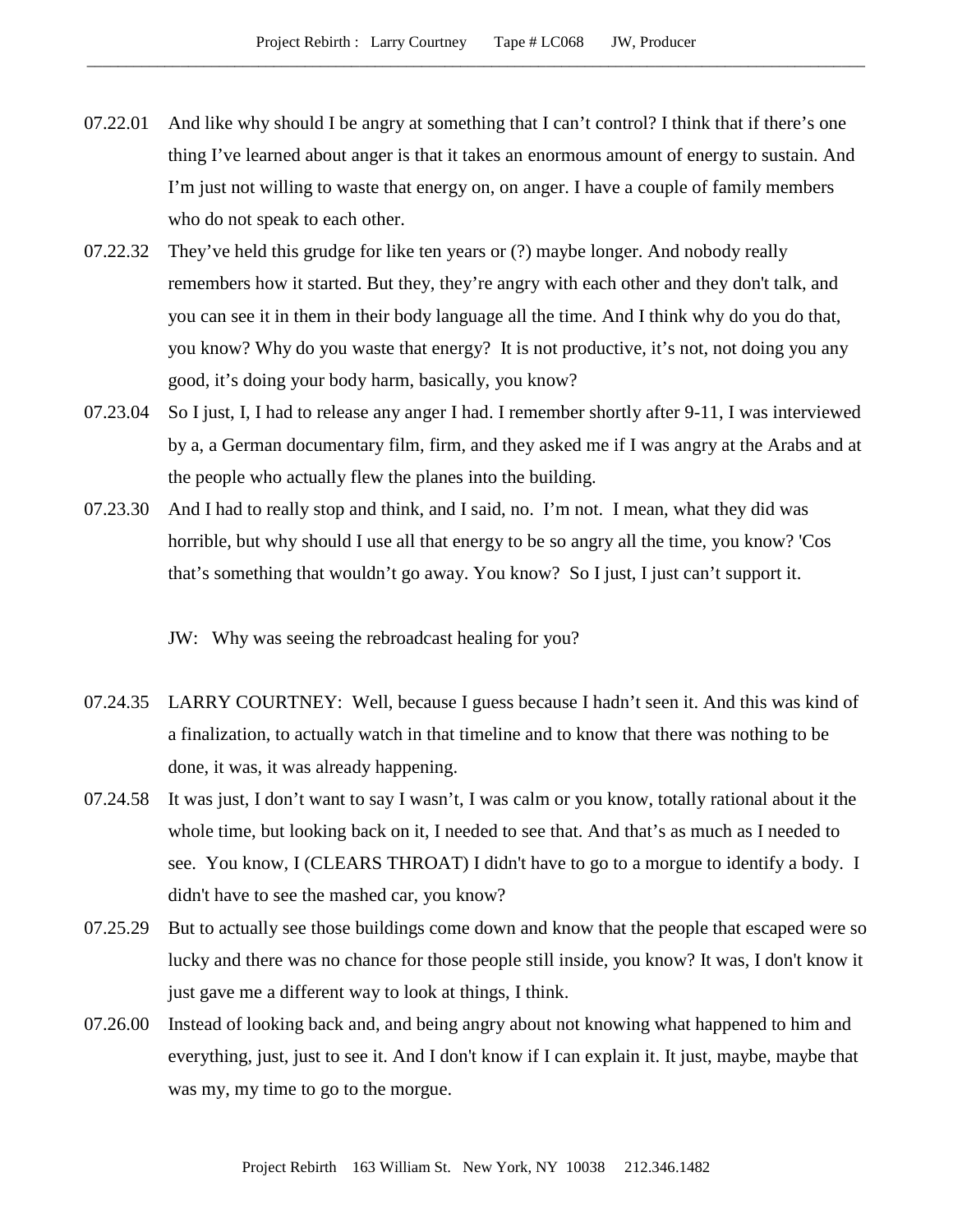- 07.26.37 Instead of going to the morgue, I saw what actually happened, you know, or instead of looking at the car wreck, I saw, I saw what happened. And it just, it just kind of, I don't know.
- 07.26.56 It just, it just kind of released something in me that, that allowed me to feel better about the whole and that's, that's not the right word. But maybe to, to feel a circle being completed, you know, it's something that, I don't know, it just, it just was helpful for me to see it.
- 07.27.32 I guess (?) and know what happened, even though I didn't know what happened to him exactly. Maybe that's, maybe that was the, what we were getting out earlier is that I, I didn't have to know what happened to him exactly, but I knew what happened, you know, the events that happened.

JW: You hadn't processed the events like others who had seen them over and over?

- 07.28.39 LARRY COURTNEY: That's kind of it. Because all of America saw that footage over and over and over again, you know, they played it all the time - for weeks - on every news channel and you know, you would see some part of it or whatever. And like I said, I, I was not allowed to see it, basically.
- 07.29.01 I mean, people took control of me and, and really didn't let me see that.

JW: Did you want to?

- 07.29.07 LARRY COURTNEY: No. I, I was fine with that. It wasn't until later, much later, and I, like I say, this, this year when I found it, I finally decided, you know, I can, I can see this. I need to see this.
- 07.29.27 And I think that I had told Danielle, maybe a year ago, or I had asked her if you had access to that footage, you know, from beginning to end. And I think she said you probably did, and that asked me if I was really ready to see that. And that it could be arranged if, and then I, I didn't, I didn't push it any farther, because I, I guess at that, actually saying at that point I wasn't sure that I was ready to see it  $(\sim JW)$

JW: You weren't sure either?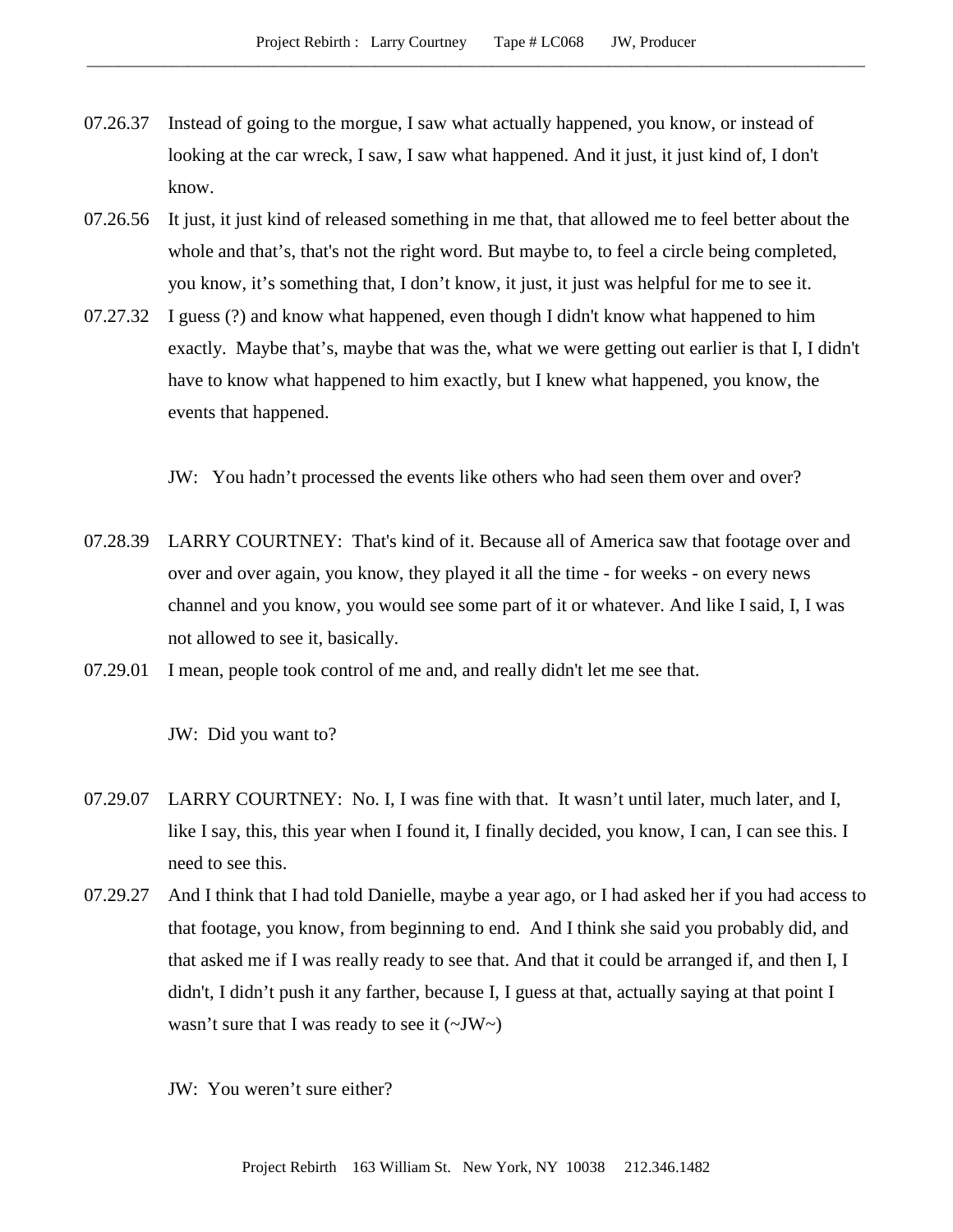- 07.30.09 LARRY COURTNEY: Yeah, (I'm sure not?). But then actually seeing it in, you know, sitting there I was still in my robe, you know, and I was just absolutely riveted to see what happened.
- 07.30.29 It just, it was. I guess the feeling I had was the fascination people have when they go by an accident and they have to slow down and look and see what happened and everything. Well, I had to watch this, you know, it was just like I couldn't (?) once I realized what was happening, I couldn't turn it off, you know? I could have kept searching for the memorial service.
- 07.31.00 But I couldn't turn it off, I realized it's time for me to see this. It's, it's really time for me to see this. And I'm glad I did, you know? I don't have all the, you know, if you don't see what happens or have a complete description of what happens, you're always kind of wondering. What, what exactly how did it go, what did, what you know?
- 07.31.31 But being able to actually see it and in the actual timeline, that, that was important to me.

JW: Did any one thing stick out for you?

- 07.31.51 LARRY COURTNEY: Well, obviously the plane hitting his building. Which I had seen that day. Because that's, I was watching it out on the trading floor and then after the plane hit the second building is when my supervisor took me away. But to actually see it in that, in that frame, that was really very difficult and then to see the buildings fall and to see the, the panic in the streets.
- 07.32.30 You know, I, knew about that. And I didn't realize, you know, the amount of dust and stuff that covered everything and the clouds of dust that came out, 'til really watching that. And it was, it was amazing.
- 07.32.56 Not in a good way, but it was, it was something that you know, is (?) bound to impact you to know that those people were running for their lives. And not knowing what else was going, coming, you know? So I, I guess maybe probably the, that was what, what struck me most was after the towers came down and, and people were running and, and you could see the dust clouds and, and covering cars and, and you know, covering people and the absolute panic.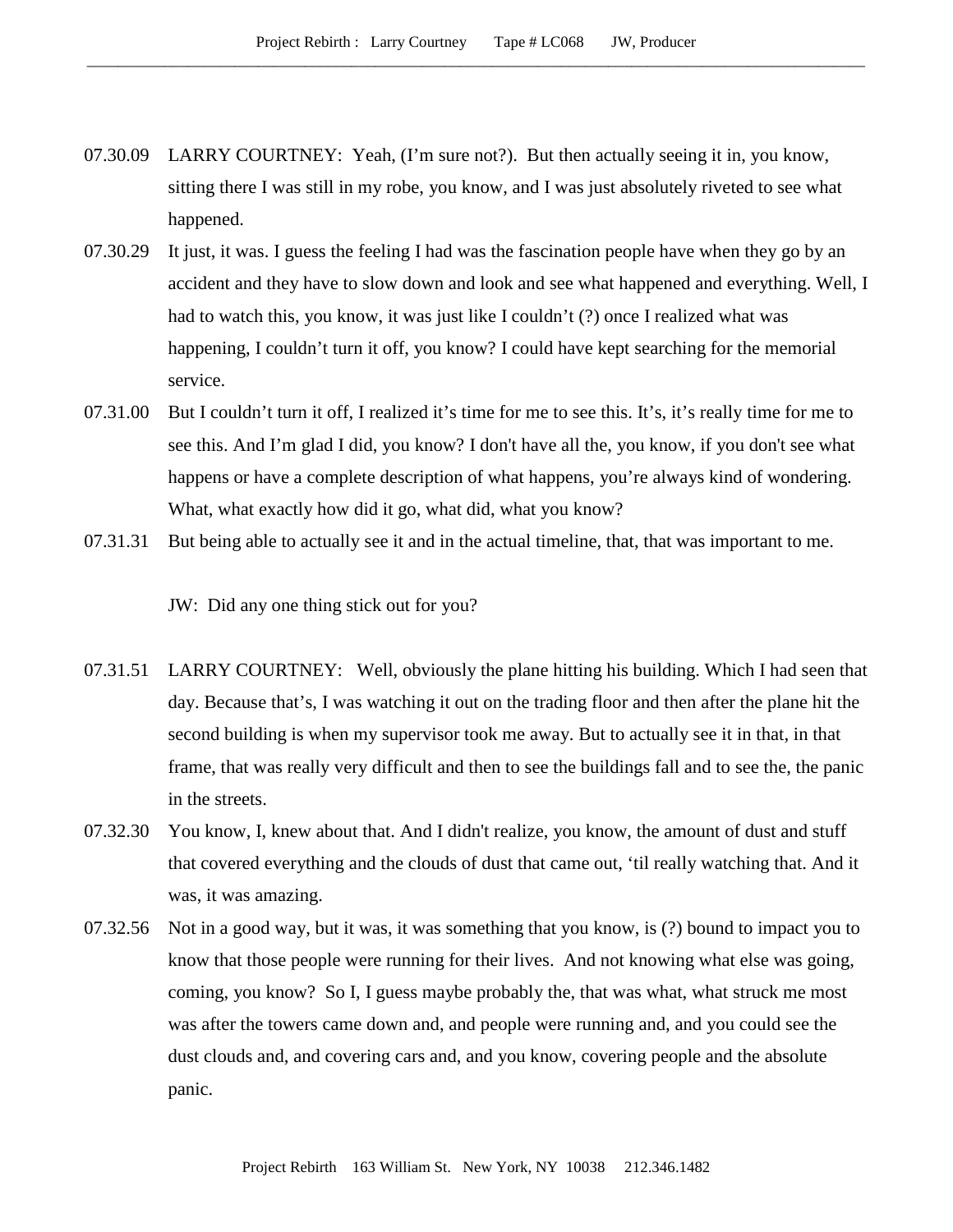07.33.37 I, I hadn't really, really seen that before. I hadn't, and I remember seeing news clips of Giuliani and, and his crew running and holding things to their face so they could breathe. And, but I didn't realize the scope of it, you know? And then, you know, it, it was just, that, that was incredible to me.

JW: What's been going on since last year?

- 07.34.20 LARRY COURTNEY: Well. Since September  $12<sup>th</sup>$  of last year, I have joined a church, a United Church of Christ, which is an open and affirming church. They have, we're celebrating our tenth year this year, our tenth anniversary of. Each congregation had to vote to, to accept this doctrine of open and affirming, and we did it ten years ago. This particular church did it. And which means they're open and affirming to everybody.
- 07.35.00 You know? All races, creeds, we have some Buddhists. We have you know, four or five different races. We have an age group from, you know, one to 90. We have straight, we have gay. And everybody is, is just, we're just a, a family, you know? And actually going to that church for awhile before that, before I decided to join (CLEARS THROAT) I just felt welcomed in.
- 07.35.36 You know? And I made no bones about it that I was gay, you know, and then I met the associate pastor who is lesbian and she and her partner are there. And we have several other gay couples in the church. And so I, I just felt really that that was the place I wanted to be.
- 07.36.03 And since then, I have joined the hand bell choir, so I play hand bells. And I volunteer in the church office one day a week, and then I fill in if some of the volunteers can't make it on a particular day, 'cos I have a pretty open schedule for the most part for that. And just help around you know, do whatever needs to be done.
- 07.36.31 And it's a fairly large congregation there, about 385 members. And obviously not all of them are there every Sunday, but it's a very thriving congregation and they do a lot of community work. We do, we have a couple of children's homes that we supply Christmas gifts to and Easter baskets and things like that.
- 07.37.03 We collect food for (STOPS) Anyway, a charitable organization. And then we work with Habitat for Humanity. I think we've built like five homes.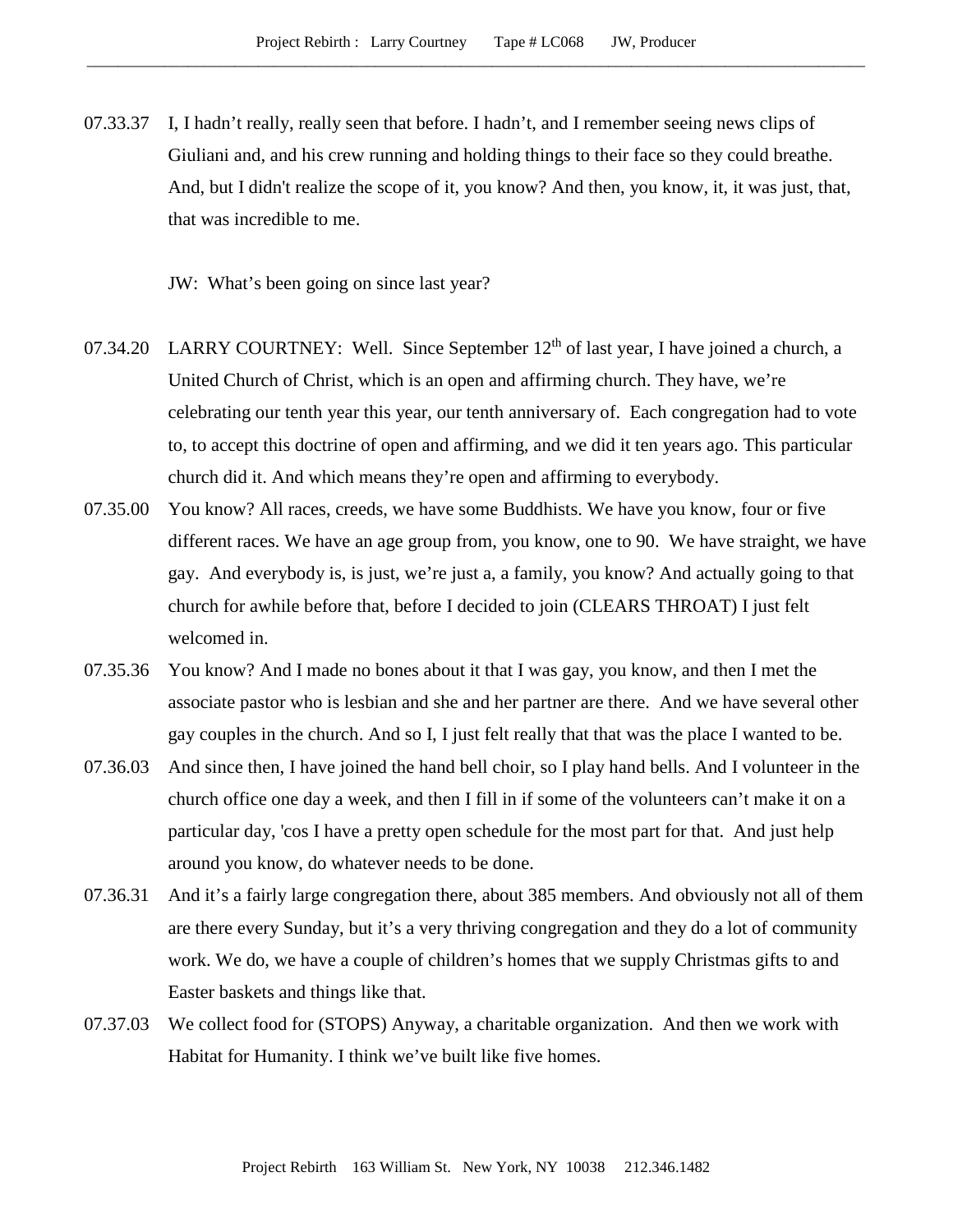- 07.37.25 And we also do, go if somebody is really in need of having their house painted and, say, they're elderly or can't afford it or whatever, then we'll go and paint the house and help, you know, spruce up the inside if it needs to be or build ramps if, if they need wheelchair access. And then they're very engaged in the Gay Pride movement,
- 07.38.00 and we have a booth at the festival every year. I think they've done that for the past 5 years, something like that. And march in the Gay Pride and sing at the festival, the choir sings. So it's very, a very inclusive church. And I have always gone to church. Ever since I was oh, I can't remember not going.
- 07.38.31 I didn't go as often in New York as the rest of my life. But so I needed to find a place that I felt, and, and a place that could help me increase my spirituality. Not necessarily my religion, but my spirituality.

JW: What's the distinction?

- 07.39.00 LARRY COURTNEY: Religion to me is something that is a dogma, more or less. That you, I think you can be very religious but not have any spirituality. Sometimes I hear, well, I was, I was talking to my roommate this morning or after I got back from church today, and I don't know what brought it up.
- 07.39.29 But I said, well, do you remember after Hurricane Katrina this one pastor who said that the hurricane was God's wrath on New Orleans for being such a sinful city? And he said yeah, I do remember that. And I said, you know, that's not, that's not anything I believe. That's a religious belief that I just don't hold. It just is not something I can get my, I don't you know, I don't believe in all this wrath and vengeance.
- 07.40.03 So I (?) separate the two, from those people who claim to be very religious as opposed to having an open spirit and seeking the truth. Not, and not always finding it, but you seek it and it's, it's a lifelong journey. And I think that that's the difference between just sitting down with the Bible and saying this is what it says, and this is what you must do.
- 07.40.34 And I'm not sure that that's being spiritual. That's being religious, to me. And that's how I kind of separate it, you know, this strict dogma-driven. And, and plus and then on the other side you have the actual seeking of Truth.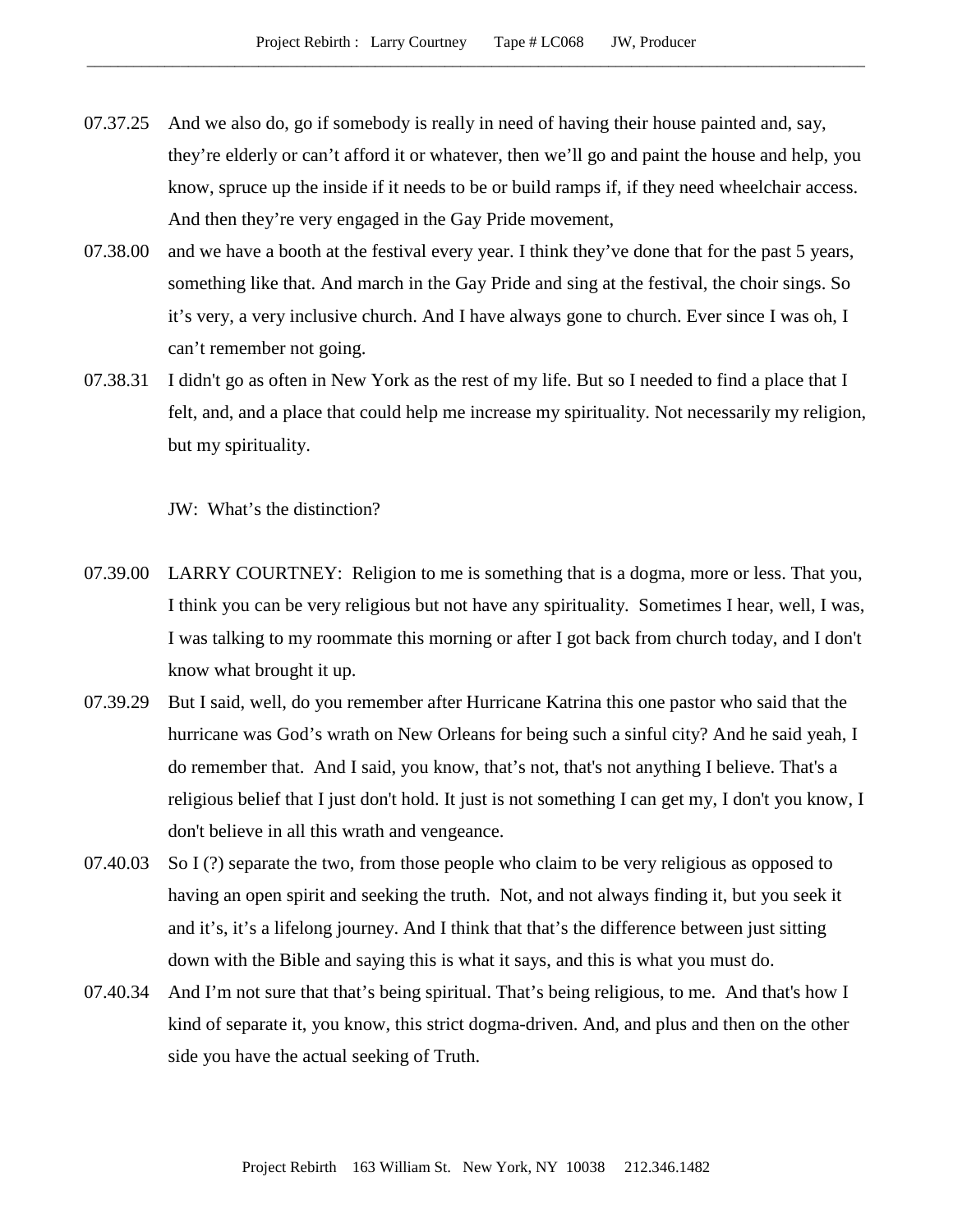- 07.41.01 And I think that that's what my life is about a journey toward my truth. It may not be anybody else's, but it'll be, it's my truth. And I try to, I try to look at all sides of things, so that I can, I can try to determine what is my truth.
- 07.41.31 Which doesn't mean I'm running off to start my own church of Me, Myself and I. But within the, the community of believers, to, to get to the place where I feel is, is truth for me, and so I think that that's what I consider spirituality.

JW: What is a description of where you are right now in searching for your truth?

- 07.42.15 LARRY COURTNEY: My truth? (LAUGHS) Well, I believe in a Creator.
- 07.42.32 In a higher power, and in our church, some people call him Creator, some, some people call her, some people call, you know, (?) just many, many different things that, that specifies a higher power of some sort.
- 07.42.57 And my journey is to understand what that higher power wants from me and what I can give back. Giving by worship is one (thing?) one way of giving back. Being involved in the community, searching for peace, searching for patience.
- 07.43.37 Trying to live a life that I feel is pleasing. And pleasing to me. Now that doesn't necessarily mean that I can't smoke, I can't drink, I can't whatever.
- 07.44.01 That's not, that's not what I'm all about. It's what am I doing to build myself up, and at the same time, build up others around me. I feel a very strong calling to help other gay people understand that God does not hate them, and they don't have to turn their back.
- 07.44.33 So many religious people tell them they're going to hell because they're gay. Because they (?) they're an abomination, etcetera (CLEARS THROAT). I don't, and I have talked to many, many gay men specifically, that they just, they're not going to church. They're not, they don't want any part of it because they've been told they're not welcome, basically.
- 07.45.01 And I feel that if I can sit down and talk one-to-one, that maybe I can, I can tell that person that they are loved, they are cared for, they're not, they don't have to believe that they're perverted or you know, or listen to this kind of thing, that they are accepted.
- 07.45.31 And that's what I would, you know, I really feel strongly about being able to do. It's a little difficult (LAUGHS) and it, it really has to be almost a one to one, because you get a group of gay men together who have been you know, basically told they're not welcome anywhere.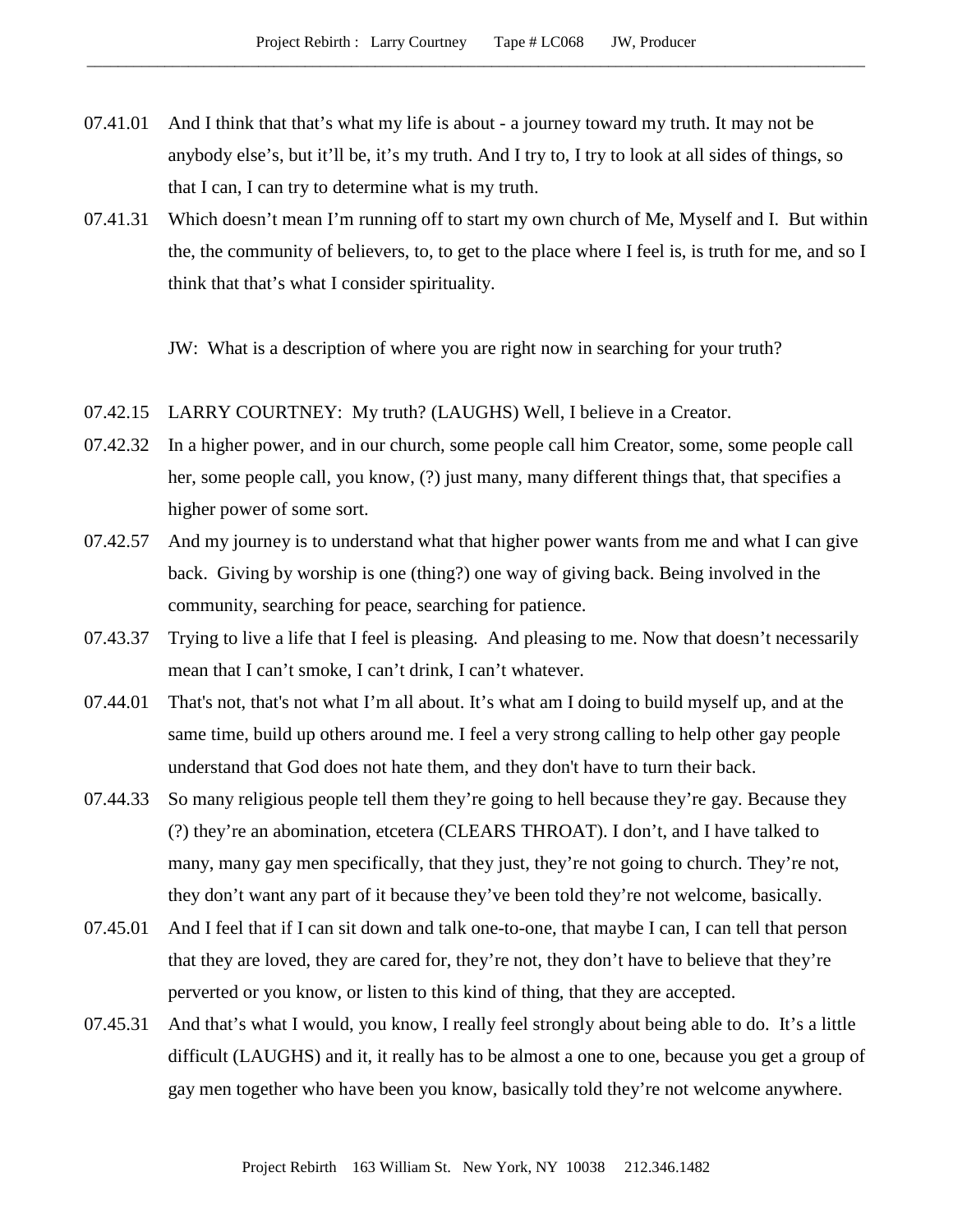And you (?) don't, no matter what you say, you're not gonna make any headway because you're getting, you're gonna be attacked in one sense or another.

07.46.03 And if I can sit down and tell that person you know, I, I love you just the way you are, and I know that your Creator, he didn't create you to hate you. You know? I don't mean that as a slogan, I just but  $(\sim JW \sim)$ 

JW: It sounded like one?

- 07.46.18 LARRY COURTNEY: Yeah, it does, it does. But He or She or whatever, if, if you were created as a gay man, then don't feel rejected by your Creator, you know? That's how I feel. I know that I am loved and welcomed, and I was created as a gay person. I didn't let myself go there for many years, but once I realized, I was OK. You know? And I'm loved and you know, I'm cherished, and that's the way I was created.
- 07.47.05 So I just, that's the message I would like to, to be able to bring to gay men who feel rejected. Who feel that the church has let them down. I don't want them to think the Creator has let them down. It's the church that's let them down, whatever you know, that's what (?) that's the way I see my life going, anyway, or at least I hope so.

## (OFF CAMERA REMARKS)

- 07.47.43 END OF TAPE # LC068
- 08.00.25 PICTURE UP

#### (OFF CAMERA REMARKS)

JW: How long do you think you've had that calling?

08.00.46 LARRY COURTNEY: I think I've had it for awhile. And I, it was finally put into perspective for me, when  $(\sim JW)$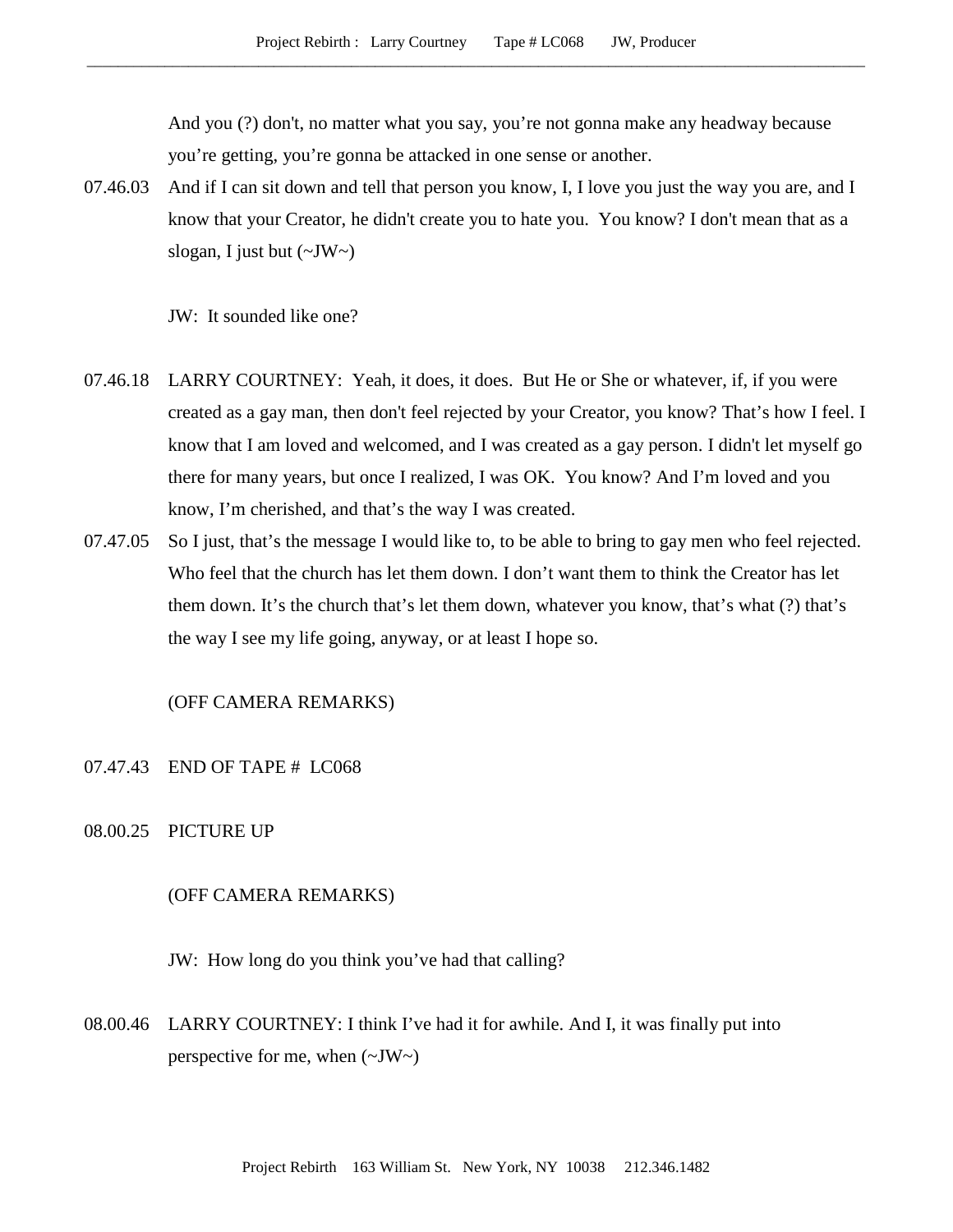### JW: (RESTATE RESPONSE)

- 08.01.01 LARRY COURTNEY: . I think, I think I've felt that somehow or other, when I hear gay people talking about religion, it's always been offsetting to me because it's not how I see it at all. And so for, for many years, I've felt that I, I wasn't sure I was the one to speak out to anybody.
- 08.01.38 But I felt that somebody had to tell these people who were so against religion, basically, that that's not what it was all about. But I didn't, I didn't.
- 08.02.01 I didn't know if I had any words to say to people, to help them. I mean, I'm not a councilor, I'm not trained to do anything. But about a year and a half ago, I attended a human sexuality course for people with HIV.
- 08.02.28 It was (?) not a course, it was like a seminar. And it was, I think, six weeks, once a week, on Wednesday nights. And they're a group of I think there were 9 of us. And religion wasn't part of the, of the course at all. I mean, we were talking about dealing with HIV.
- 08.03.00 And, you know, revealing the status and who do you reveal it to and, and whatever (CLEARS THROAT). But I would hear so many people, so many of (?) these guys say that they don't want anything to do with church, you know, they were just, they, they had had it with being preached against and all of this. And I didn't speak out.
- 08.03.28 Because you know, everybody tells you don't talk religion and politics. And so I didn't speak out. But I didn't, I think there was one time when I said I'm you know, I attend church regularly and, and you know, this is something that I enjoy and it's, it's fulfilling to me. And but I didn't go any further than that. And it was after the course was actually over that I thought, well, who's going to, who is going to reach out?
- 08.04.05 Who am I waiting for to reach out to these people? While waiting for somebody to come riding in on a white horse and you know, talk to each. So when I went to see Reverend Nate Miller about joining the church, we had a long conversation.
- 08.04.32 And he asked me where I felt my ministry led, was, was going. And he said, you may not have thought about it, it may not be something you can answer at this point. And it just came to me while I was sitting there talking to him that I knew what I was supposed to be doing. You know? I, I should not be sitting on the sidelines waiting for somebody else to talk to people who are hurting.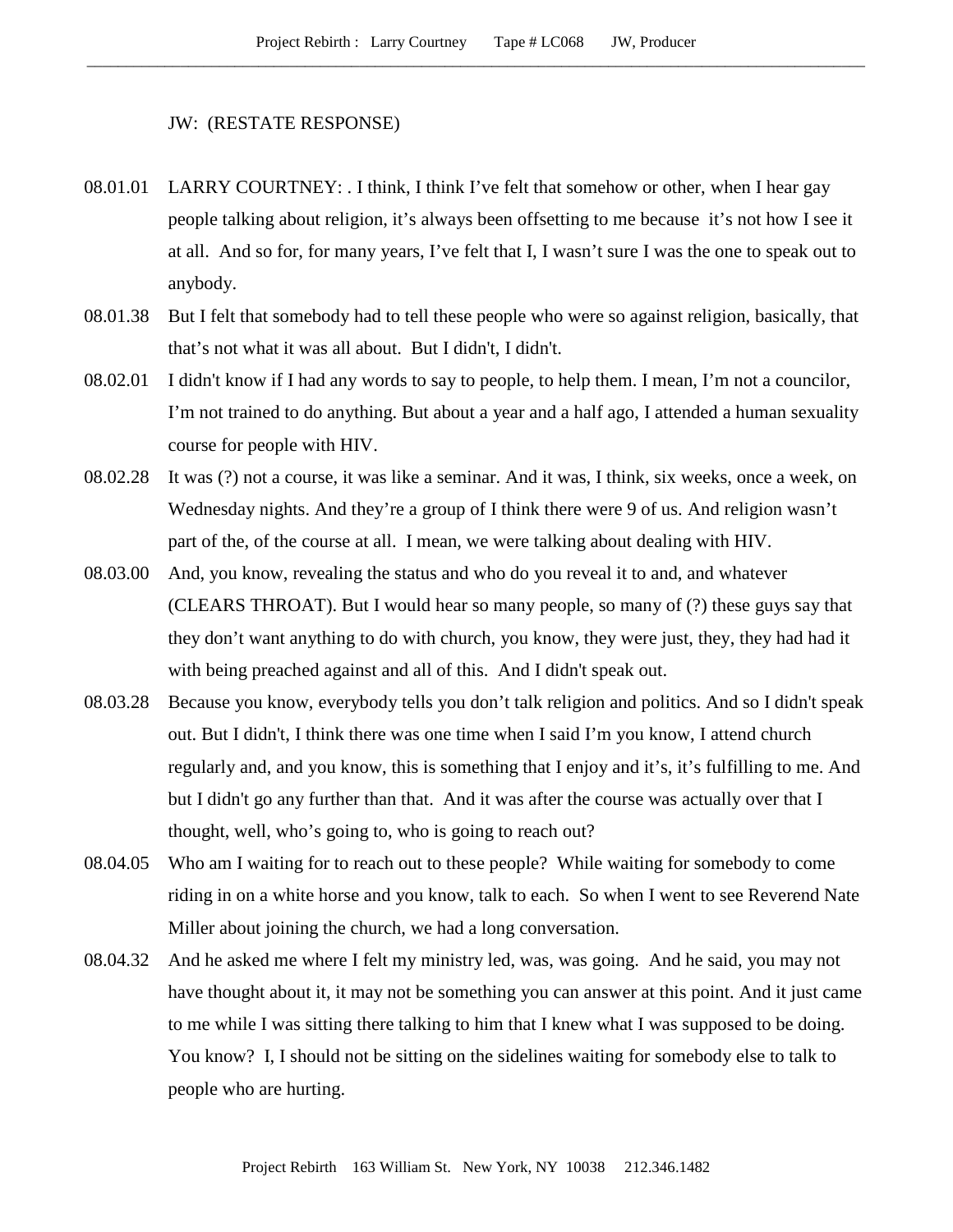- 08.05.07 Because every time these guys talked about religion, you could, you could feel the hurt. You know, they had been hurt at some point and so they were, you know, as several of them were Catholic and couple of Baptists and things like that. And you could tell that in their religious experience, they had been hurt.
- 08.05.30 And who, what am I waiting for you know? Why can't I attempt to express love and compassion and, you know, I'm not out to convert anybody. But to me, the, the love of my Creator is the most important and constant thing in my life.
- 08.06.05 And so I just feel that that's, that's the calling, you know? When I was young, or when I was in, actually when I was in the Air Force I actually considered after I got out of the Air Force, going, finishing my bachelor's degree and going on to divinity school and becoming a minister.
- 08.06.37 And things didn't happen that way and, you know, I ended up you know, with, with the three children and not being able to go back to school and I, I did finish my bachelor's but that's as far as I could go. So that didn't happen.
- 08.06.57 And you know, I think it happened for a reason. That's just not what I was supposed to be doing. So I, I feel that after, after dealing with so many gay people who are turned off, you know, and feel hurt, that maybe I can do something about that. And maybe it's only gonna be one person. You know?
- 08.07.27 If I could help one person release the hurt and realize that they are loved and cared for, then I would feel accomplished, you know?

JW: Did your church have a hand in the understanding of that?

LARRY COURTNEY: Yeah. I think so.

JW: You said to release the hurt?

08.08.17 LARRY COURTNEY: In a way, yeah. I mean, like I said, I've always been involved in church in some way or other. When I was, when the kids were young, we went to a Baptist church that was a Pentecostal Baptist church.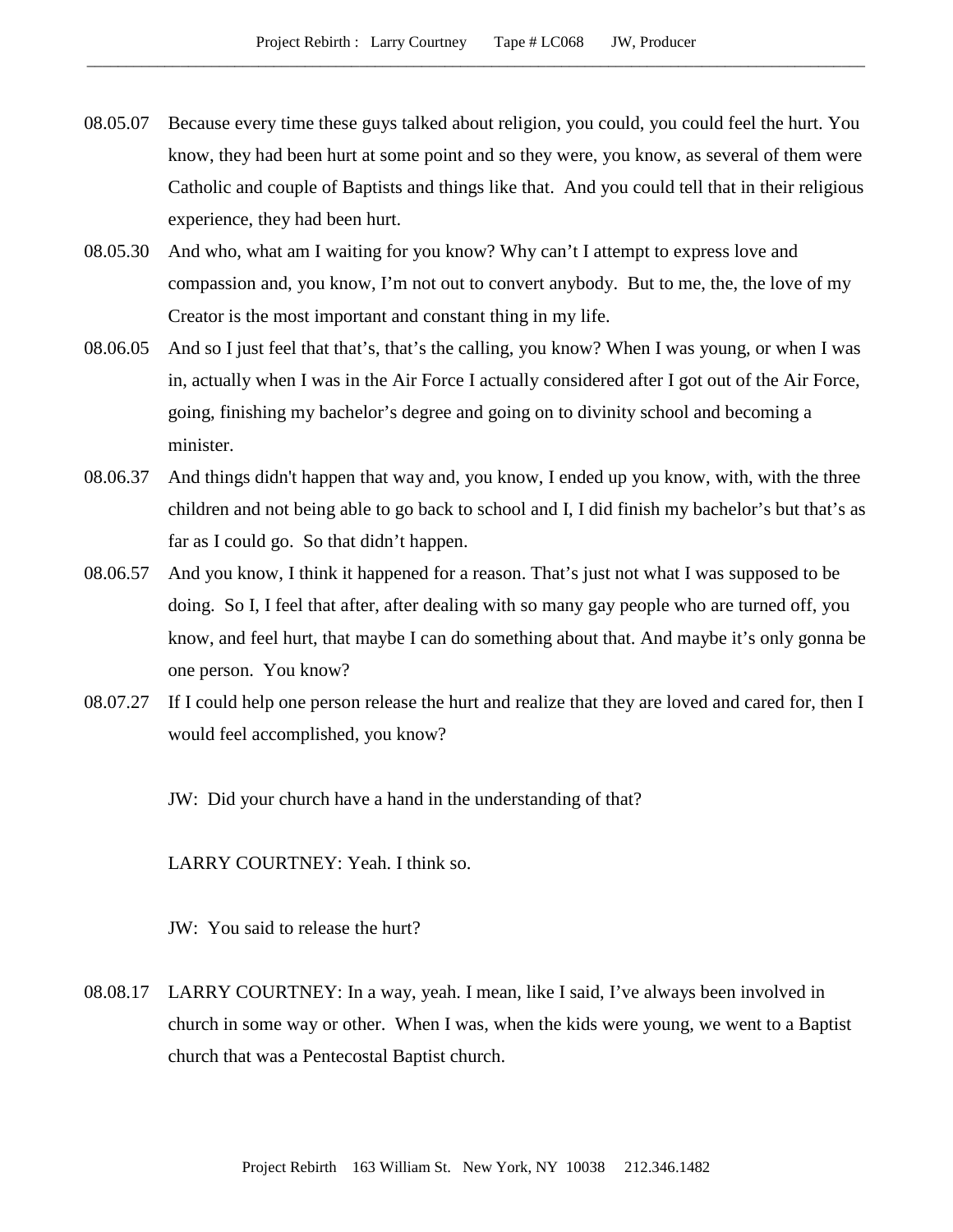- 08.08.40 And they were very fundamental in, you know, if it says it in the Bible then that's exactly what it means. And I remember that, this was in Oregon, and at some point there was a law (?) proposed to end sexual discrimination in the workplace, (?) sexual orientation.
- 08.09.12 And the church organized a group of people to go down to Salem on the bus, well, I think several buses, to protest this bill. And I thought at the time, how can you do that?
- 08.09.35 How can you discriminate against another group of people? You know? We have black people in the congregation, you're not discriminating against them? Why are you discriminating against this group of people, which in the back of my mind I knew that I was a part of.
- 08.09.57 And not being able to express it at that point and not, I think I just (?) there were reasons that I didn't, and so I, I carried that around with me for a long time, as being very hurtful.
- 08.10.25 And it wasn't after, until after I came out and was still involved in, in a church, and even though it, I didn't come out publically, pretty much everybody in the church knew that I was gay. But they didn't care, you know? And I was able to, through that community and the loving acceptance, I was able to release that hurt, you know, that I had been carrying around and not even knowing it was there.
- 08.11.04 Not even remembering it, it was there. Occasionally, there would be, something would happen and I would think about that (CLEARS THROAT). But being able to release that, just, just was mind-blowing in, in one sense in that, that's something that I didn't have to carry around anymore, you know?
- 08.11.30 And I would like to be able to tell other people you don't have to carry that, you know? You don't have to feel that. And hopefully I'll get that chance, one way or another.

JW: How's your health?

- 08.11.55 LARRY COURTNEY: Very good. (~JW~). I went to the doctor, it's been almost a month now. And all the tests came back very positive. And he said as far as I'm concerned, I am just treating a 62-year old man with high cholesterol who smokes. He said, all your other issues are non-issues at this point. So I feel really good.
- 08.12.33 I mentioned that, about the, the neuropathy which causes a great deal of discomfort, but it's something you learn to live with. And but otherwise, I, you know, I feel great.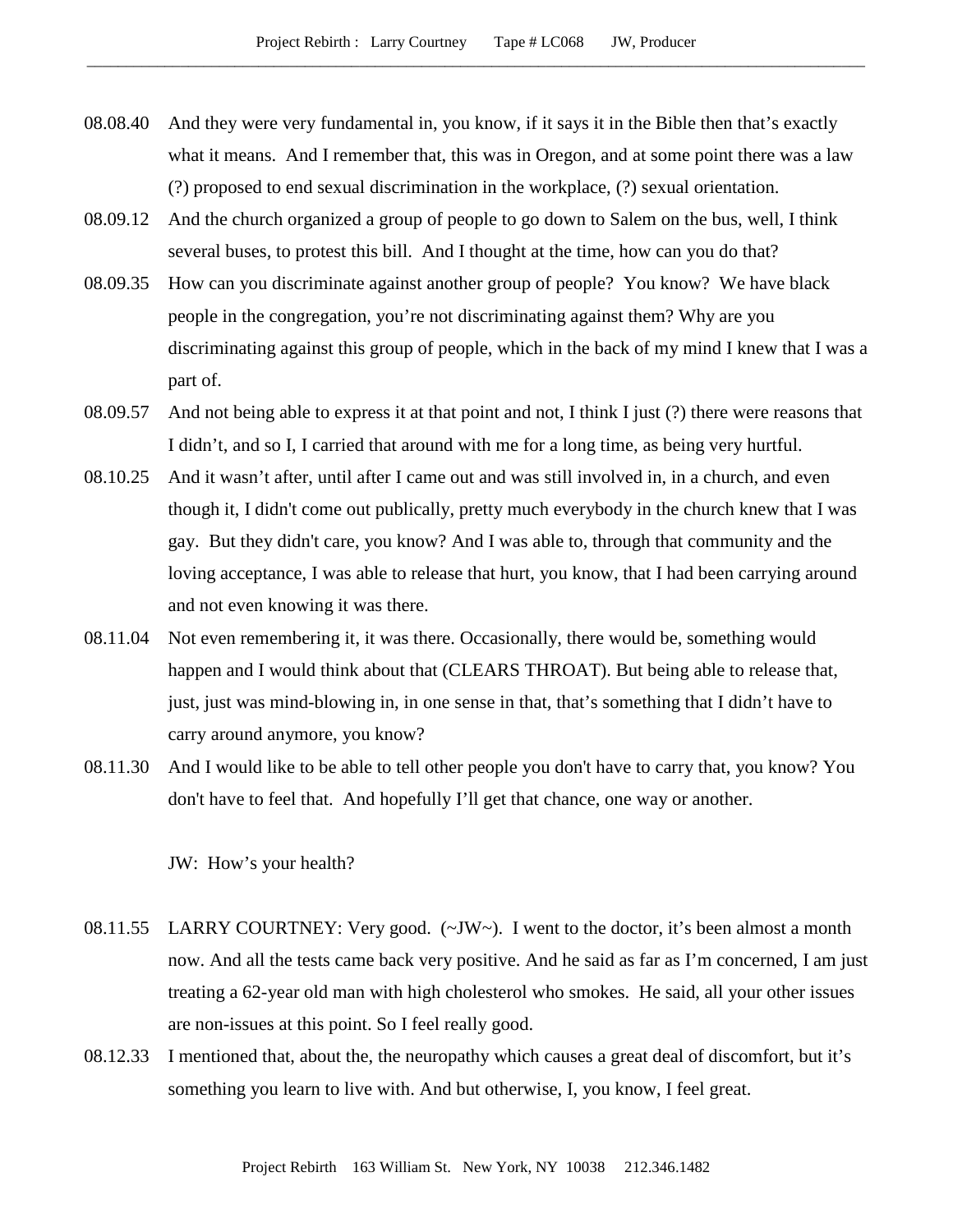JW: Was there a tricky thing about your health and insurance that happened?

## (OFF CAMERA REMARKS)

- 08.13.33 LARRY COURTNEY: . Well, when I left my job in New York, you know, I had COBRA payments for my insurance. And they were running nearly \$500 a month. So I was paying that. And I paid it for actually 3, 3 years.
- 08.13.55 The normal is 18 months, but because I was a New York resident, or California resident, I don't remember, it was extended an additional 18 months. So at least I had good health coverage. And then I was looking for affordable health coverage as a single you know, nonemployed person. And it's just prohibitive, you know? So actually my COBRA ran out.
- 08.14.29 And so I, and I ran out of medication. And so for about three months, I had no medication. And my feet got to the point where they were just intolerable. I got sick. It was like a really bad flu that I couldn't shake.
- 08.15.03 And then I developed a blood clot in my leg. And I had to be hospitalized for like 5 days. But oh - I'm sorry. That's. In the meantime, somebody, one of my good friends and now I'm (?) I think it was Oliver, said to me weren't you in the Air Force?
- 08.15.45 And I said yeah. And he said, well, then you should check with the Veteran's Administration. And I said, well, I'm you know, I'm not really a war vet. I just was in the Air Force during the Vietnam war, but, he said well, I, I think you qualify.
- 08.16.02 So I went out to the Veteran's hospital, and I was feeling just horrible. And had, my daughter, Heather, went with me. And we talked to the administrator, or one of the administrators, and she said, well, fill out this form. Ok. You, you're all set. And I said what do you mean, well I'm all set. She said, well, you're covered by the Vets, because you, you served over two years.
- 08.16.33 And, and I started that day. And I went to the doctor. And he immediately prescribed the new meds. Well, they were the same meds, but, and I got them that day. And I started taking them, and I got better except for the blood clot.
- 08.17.03 And then I ended up hospitalized for five days. And but they (LAUGHS) take really good care of me, you know? The doctors are terrific. I've never, when I, when I thought about the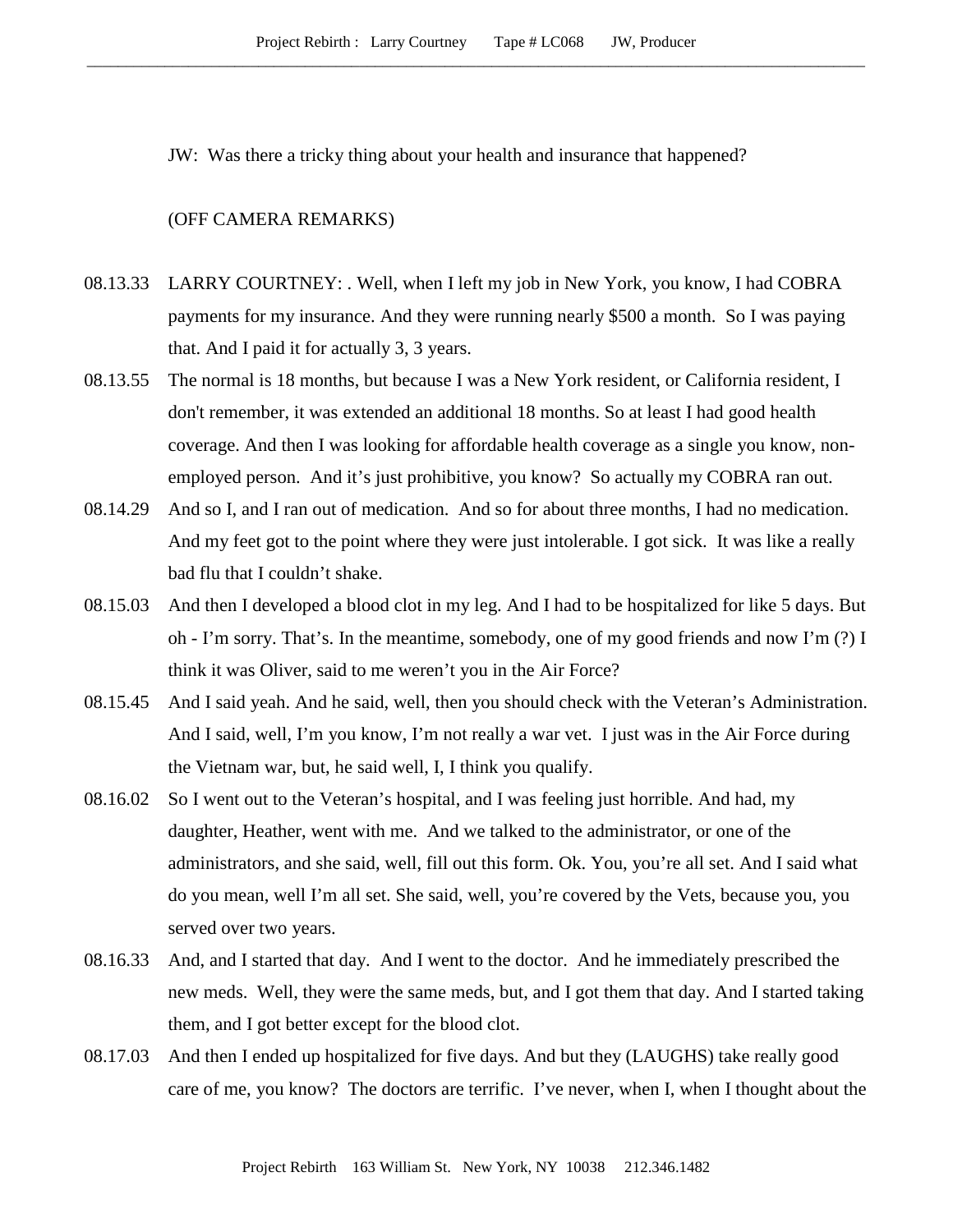Vets' hospital, the Veterans' Hospital, and you know, there was all the scandal about Walter Reed and, and the terrible conditions there.

- 08.17.33 And I went to the Vets hospital at Stanford and it's only 2 or 3 years old. It's bright and clean and the most wonderful people work there. And I thought that it was gonna be like doing to DMV. And getting some cranky old lady who's been sitting behind her desk for 50 years and doesn't want to help anybody.
- 08.18.00 It's not like that at all. They're just, I have not met one person that was not just kind and, you know, helpful. And so it, it was just such a great relief, you know, to know that this is something now that, and it's very affordable, you know? There are just small charges for this and that, and for medications. But it's extremely affordable and it just lifted such a burden, you know, of not being insured, not having the medications.
- 08.18.36 And I knew that if I didn't have the medications for a long period of time, I would simply die. I would, I would go downhill to AIDS and then I would die. And so that, that was like it, it was life-saving in so many ways, so many ways.

JW: How touch-and-go did it get?

08.19.27 LARRY COURTNEY: . (MID-STATEMENT) I stayed in the house. I got extremely depressed. And I just had, I just felt like I had flu all the time. You know? Some days were better than others, but I just literally felt rotten for those three months. And well, not right, not immediately, but as soon as everything wore out of my system, basically because what happens is the, your viral load just shoots up.

JW: What is that?

- 08.20.01 LARRY COURTNEY: Your viral load is the determination of how, how many parts of virus to so many parts of blood, or I, I don't know how they do the formula. But my viral load shot up to 35,000 which is extremely high. And right now it is undetectable in my body.
- 08.20.29 They, it's, it's so miniscule that they don't, they can't find it in, in tests. So and that's what the, the protease inhibitors do, is and then it also works on your T-cell count, which are your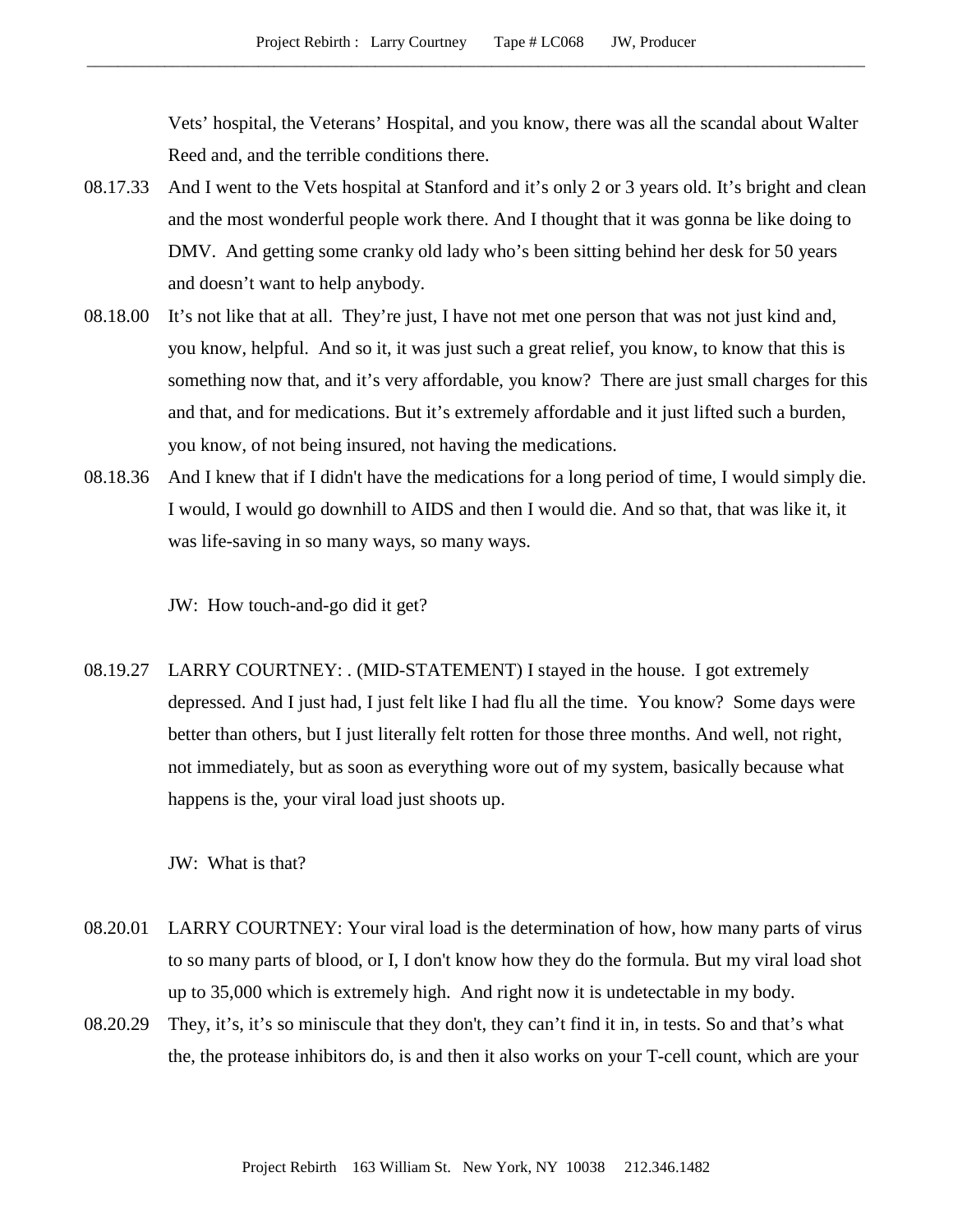white blood cells. And a normal person has (?) over 1500 of the, of white blood cells to I don't know, again, I don't know that formula.

- 08.21.01 But anyway, 1500 is the number of a normal person. And it used to be when you dropped down to 400, you were categorized as having full-blown AIDS. Now it's down to 200 because of the medications. So my T-cell count had actually dropped below 200. And we have now been able to bring that back up substantially with the medications.
- 08.21.30 And like I say, my viral load, that's what they call it, is your viral load. And (CLEARS THROAT) and that's undetectable, so that's why my doctor says basically you're a 62-year old man that I have to treat, you know?

JW: Did you tell Heather at the time?

08.21.46 LARRY COURTNEY: Oh, yeah, Heather knew. (~I~) Well, I didn't tell her immediately.

JW: Why?

- 08.21.54 LARRY COURTNEY: Because I was embarrassed that I didn't, I didn't have the money for the health insurance, I didn't, you know, and I didn't tell her that I ran out of pills. And, but and I got sicker and sicker, you know, then she, she hounded me, you know, basically. And I told her, told her yes I'm out. And I don't know how I'm gonna be able to do this. And that's, that's when we, she went online immediately and she was searching everywhere for insurance coverage. And, and then finally when I talked to Oliver, you know, that's when the Vets came up.
- 08.22.30 So but I, I just didn't, and I didn't want to worry her, you know, which was stupid on my part because she was more worried just because she didn't know what was going on. So I've learned (LAUGHS) don't, don't hide anything from Heather. She'll find out, you know? But she's been really, really supportive of me.
- 08.23.00 I mean, she, when I had my, my blood clot and, and wasn't feeling well, she I mean, she would come over to the house and fix me something to eat, and 'cos I really, number one I didn't have any appetite, number two, I didn't have the strength to stand up long enough to fix food. And then  $(\sim I \sim)$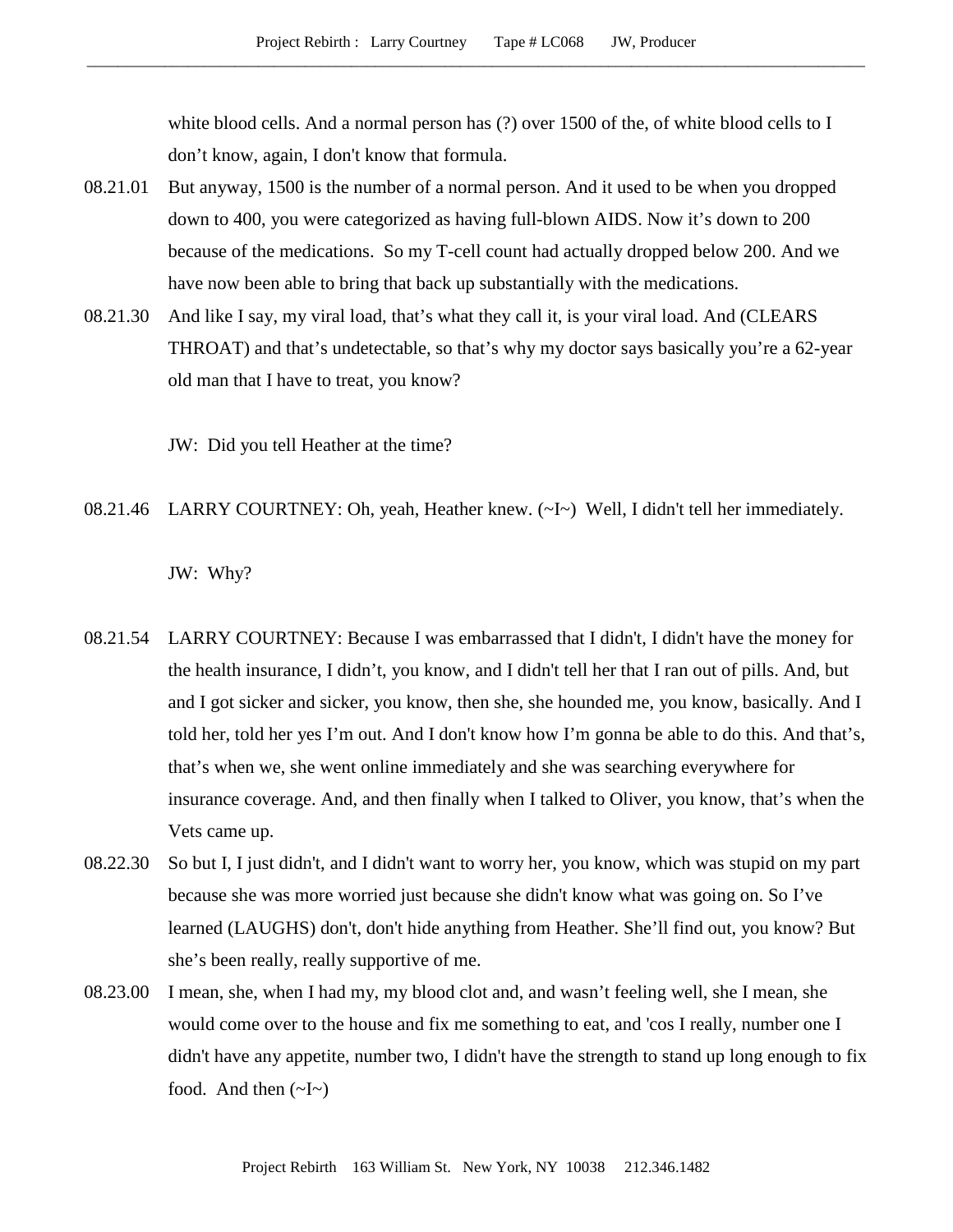JW: You had no strength to get up, living in your house?

- 08.23.31 LARRY COURTNEY: That's basically it. I really didn't have the energy to do anything. I basically stayed in my apartment for 3 months. I would, I would make myself, at some times go to the store to try to find you know, quick (?) microwavable stuff, you know?
- 08.23.58 So that, but most of the time I just didn't even have the energy to do that. And I didn't have any appetite, so that was, I lost, I lost about 25 pounds during that period of time. It's not a diet I suggest for anybody. But I lost a lot of weight. And I, I just had no energy whatsoever. So as long as I had, you know, some food in the house.
- 08.24.36 And I was drinking protein drinks. Just made myself do that. And I (?) just, you know, it's all a downward spiral when you feel that bad and you, and you have no energy and you get depressed about it and then you feel worse and you get more depressed, and I just you know, I didn't even want people to come over.
- 08.25.05 You know? I just was, I would rather just sit in my chair or lay on my couch and, you know, not have to deal with anybody. But luckily, that, that is behind me. And I hope to never be there again (LAUGHS).

JW: Was there a point where you thought you would die?

- 08.25.31 LARRY COURTNEY: Yeah. I did. I thought, you know, this is, if I can't do anything about this situation, then the inevitable will happen, you know? I mean, I do know of people who are HIV-positive, who don't take any medication and they're fine. But the very fact that the medication worked so well on me and the not having it, I thought, yeah, I'll probably this, I'll probably not survive this.
- 08.26.11 And I actually (?) I actually took enough time to get my papers together. My will and, and you know, the health proxy, and my burial situation, and get it all together so that if that time came, you know, it was all in one spot, somebody could reach it and know what to do about it.
- 08.26.39 And I, that was just I think part of the depression, you know? I, I didn't feel suicidal, but I just felt that if I can't do something about this, then the inevitability of it is that I will die.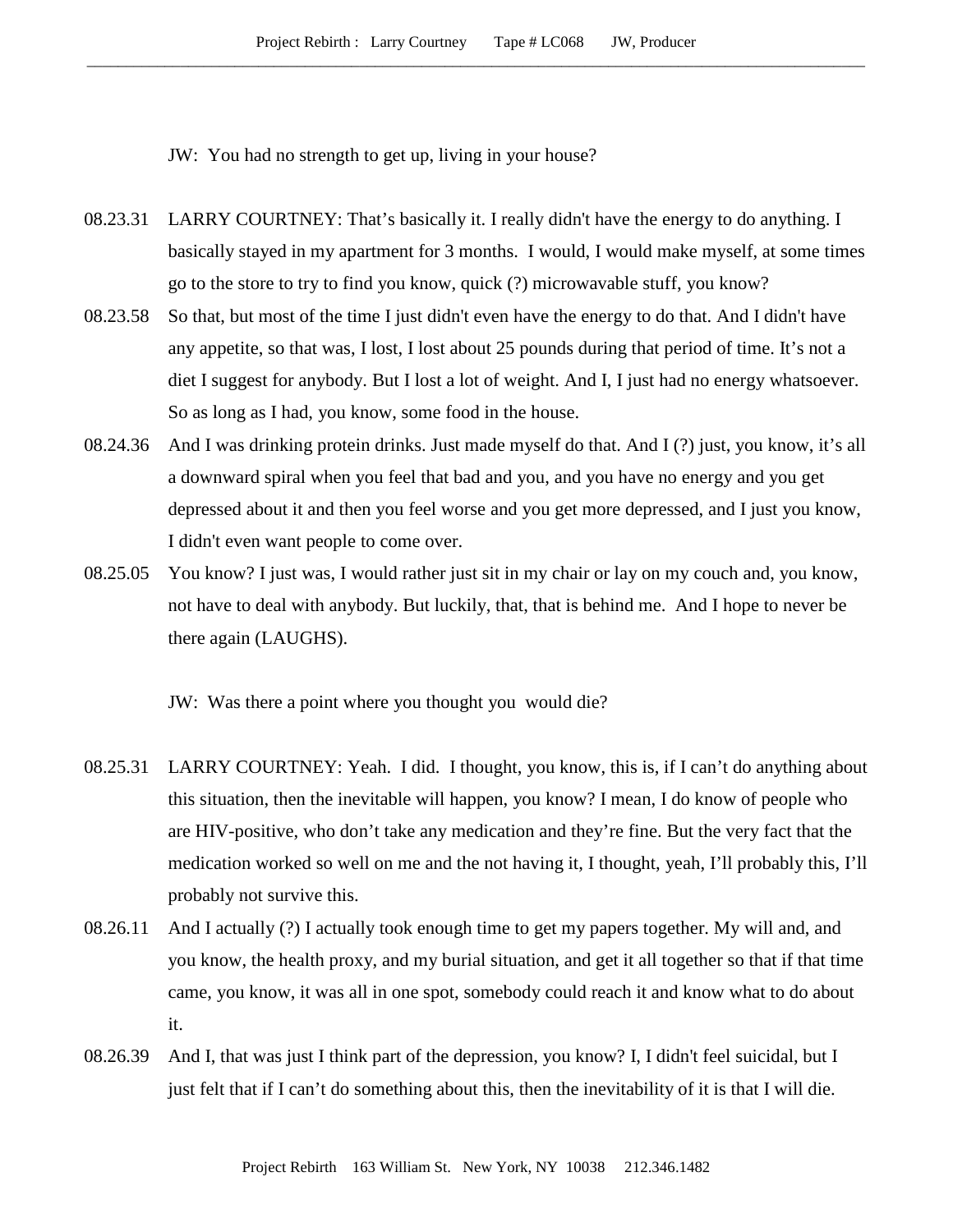And. So I, I just, that's, you know, that's the place I was in. And, and that totally turned around once I was back on the medications. You know?

JW: Did Gene come up in the middle of all this?

- 08.27.23 LARRY COURTNEY: Well, when you lay around, you know, and don't do anything, you have, you know, all these things going through your mind all the time of all, every different thing. And you know, my missing him, you know, thinking about I remembered how, how much he cared for me when I was in the hospital in Oregon with a viral infection. And he stayed in the hospital room for 9 nights. You know?
- 08.28.00 Never left the hospital the whole time I was there. And  $(\sim I \sim)$

JW: Have we discussed that incident?

- 08.28.07 LARRY COURTNEY: It was (?) well, you know what? Because I, I don't know that we ever have. But it was April of 2001. And Gene and I went back to Oregon for a family reunion. And the first day I was there, I, I wasn't feeling well when we left New York. I thought I had had a bad cold.
- 08.28.34 And then flying didn't help it. And so the morning after we got there, I got in the shower, and I collapsed. And literally tore down my mother's shower curtain and I couldn't get up. I just could not get up.
- 08.28.59 I did not have the strength to get up. And so I had, my brother was there, and Gene and my mother. So I had Gene call 9-11 and then call my insurance, or call my office to make sure that they understood I was going in for an emergency and that I was covered (CLEARS THROAT).
- 08.29.34 And so then he had to, he literally had to get me dressed because I didn't, I couldn't do it. And so they took me to the hospital and discovered that I had severe viral pneumonia. Which had nothing to do with HIV, it wasn't a bacterial pneumonia. It was, it was caused by some virus.
- 08.29.59 So I was in the hospital for 9 days with a chest tube, and I was pretty much out of it at the beginning. I don't remember too much of it at the beginning. But I do somewhere in the back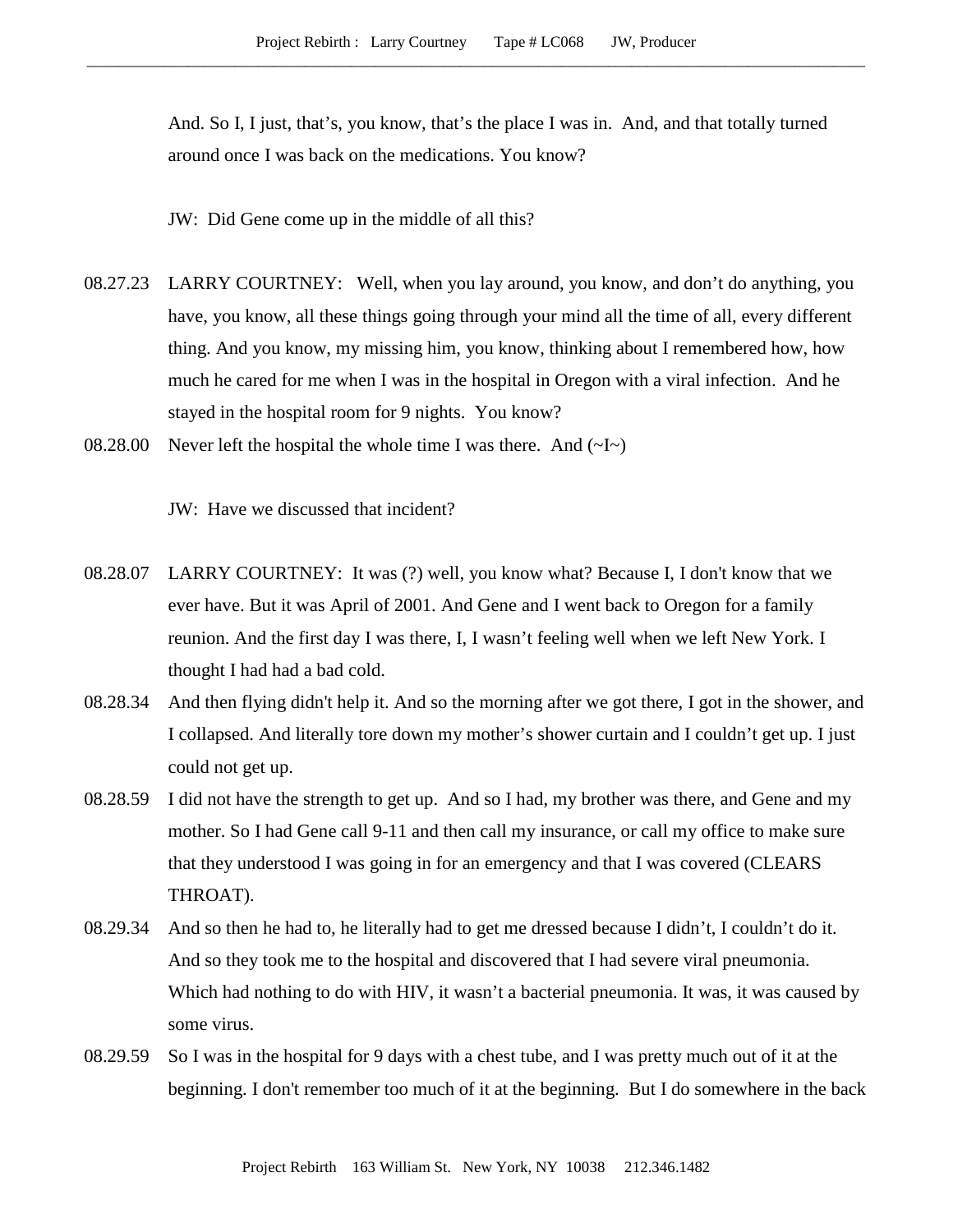of mind telling, the doctor telling Gene that it was pretty serious and if this chest tube didn't work, then they were gonna have to do something else.

- 08.30.31 I don't remember what else that was. But so but it, it got better, you know, I mean, they, they treated it with, and not antibiotics because that doesn't work on viruses, but something anyway. And I got better, but I was in the hospital for 9 days. Then we had to fly back, and the only way the doctor would let me fly back to New York was if I arranged, or Gene arranged, for a wheelchair at the airport to get me on and off the planes.
- 08.31.09 And that I was not to go back to work. And so when I got back to New York, I went to see my doctor in New York. And he told me that he thought that I should go on full disability.
- 08.31.29 That I should never go back to work. That the stress and strain, and I said I'm only at that time, I was 6 years ago, so I was only 56 years old. And I said I, I can't go on disability at 56. I can work. You know? I don't, I'm, I don't have a strenuous job that where you know, I'm running up and down or carrying things.
- 08.31.59 I sit at my desk and punch numbers. You know? And he said well, at any rate, you're not going back to work until I, until I tell you you can go back to work. So he let me go back to work part time the first of July. And I was only supposed to go in for four hours, no more. And I tried to stick to that schedule, but you know, once you get to the office, you.
- 08.32.32 And I was feeling good. But I had a lot of trouble walking. That's when the peripheral neuropathy really kicked in. And they say that that's common if you're in, if you're laying in a hospital bed for a long period of time and not moving. (CLEARS THROAT) So I had to walk with a cane. And so I would go in and do my 4 or 5 hours and then go home and rest.
- 08.33.00 And then he finally let me go back to work full time September 1<sup>st</sup> of 2001. (LAUGHS) And I worked for 10 days and then 9-11 happened. So but it was, it was very serious.
- 08.33.26 And luckily, you know, the hospital was, was excellent and the doctors knew what they were doing.

JW: Gene was with you during the whole time?

08.33.41 LARRY COURTNEY: That you know, he had taken such good care of me. And, and he wasn't there, and I missed him, you know? And you know, that, it wasn't a constant, but it was definitely there. You know?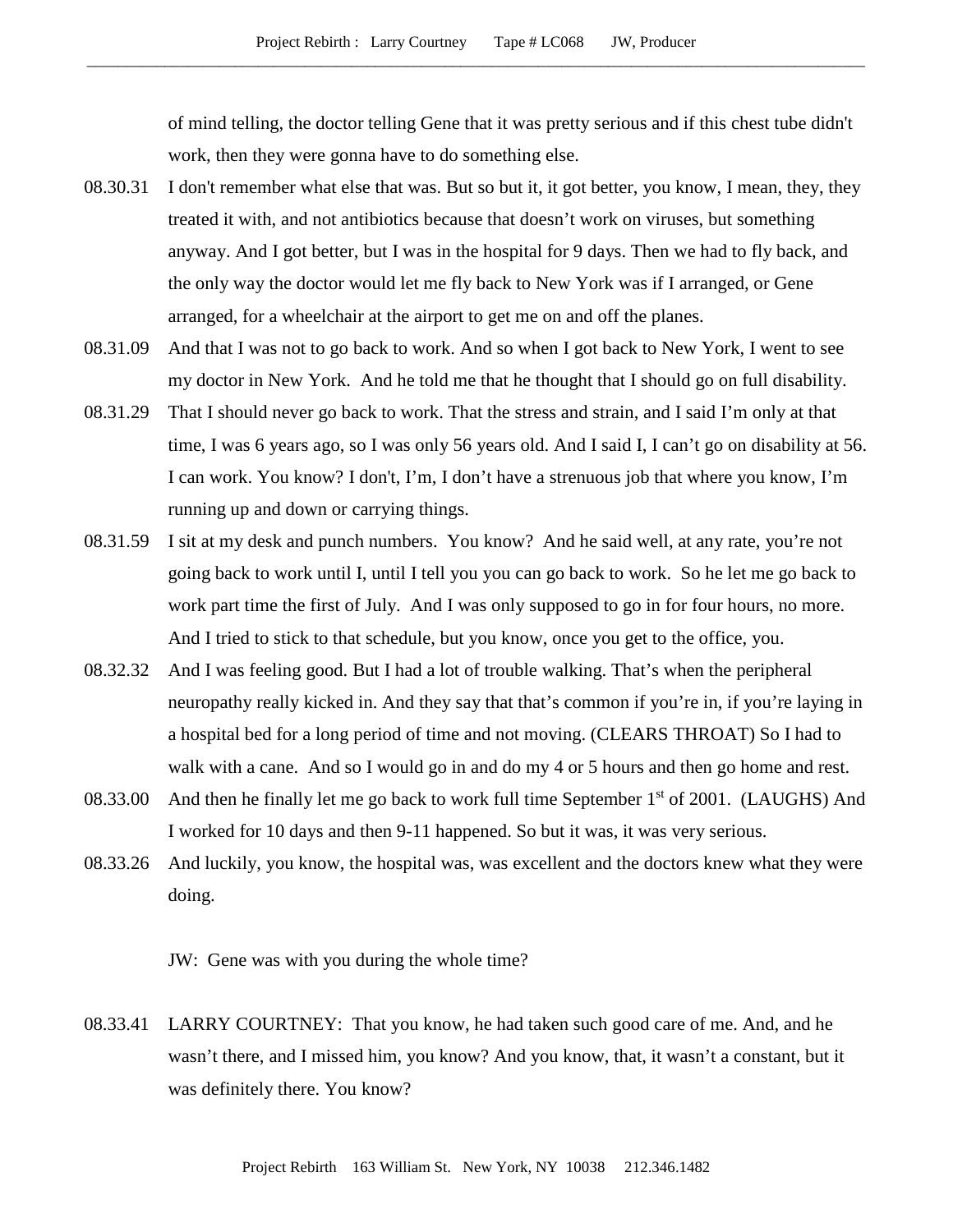JW: Was there a point where things turned around and you went into the church?

LARRY COURTNEY: After that hospitalization?

# (OFF CAMERA REMARKS)

08.35.02 LARRY COURTNEY: No, I had been  $(\sim I \sim)$  because I, that's when I was living in New York  $(\sim]$  but I had been very involved in church up until the time we moved to New York  $(\sim]_{\sim})$ 

JW: Was that a dark moment for you?

# (OFF CAMERA REMARKS)

- 08.35.33 LARRY COURTNEY: Yeah, I think (?) second to 9-11 maybe. But I had actually been looking at churches before that, before that happened here. And not wholehearted, you know? But I felt like that I needed to get back into that community of faith. And I (?) had been visiting churches and I, I hadn't found anything that really.
- 08.36.13 So then, then when I got sick, I kind of put that out of my mind as, as you know, when I can pray in my own home, you know, by myself. I don't. But then after I got well, and back on medications, again I, I started visiting just sporadically.
- 08.36.46 But then I visited the church that I finally ended up in. And I thought, this isn't want I'm used to, because I was coming out of that Lutheran tradition that has a ritual and a, you know, a liturgy. And this (?) is a congregational church and there's, there's no ritual that, I mean, the most ritual we have is that the ministers actually wear robes.
- 08.36.19 But so when I first went, I thought, well, I don't know, you know, I like, I like the feel of it. I like the, the people they were friendly. But where's, where's my liturgy? You know, where's my, you know?

### (OFF CAMERA REMARKS)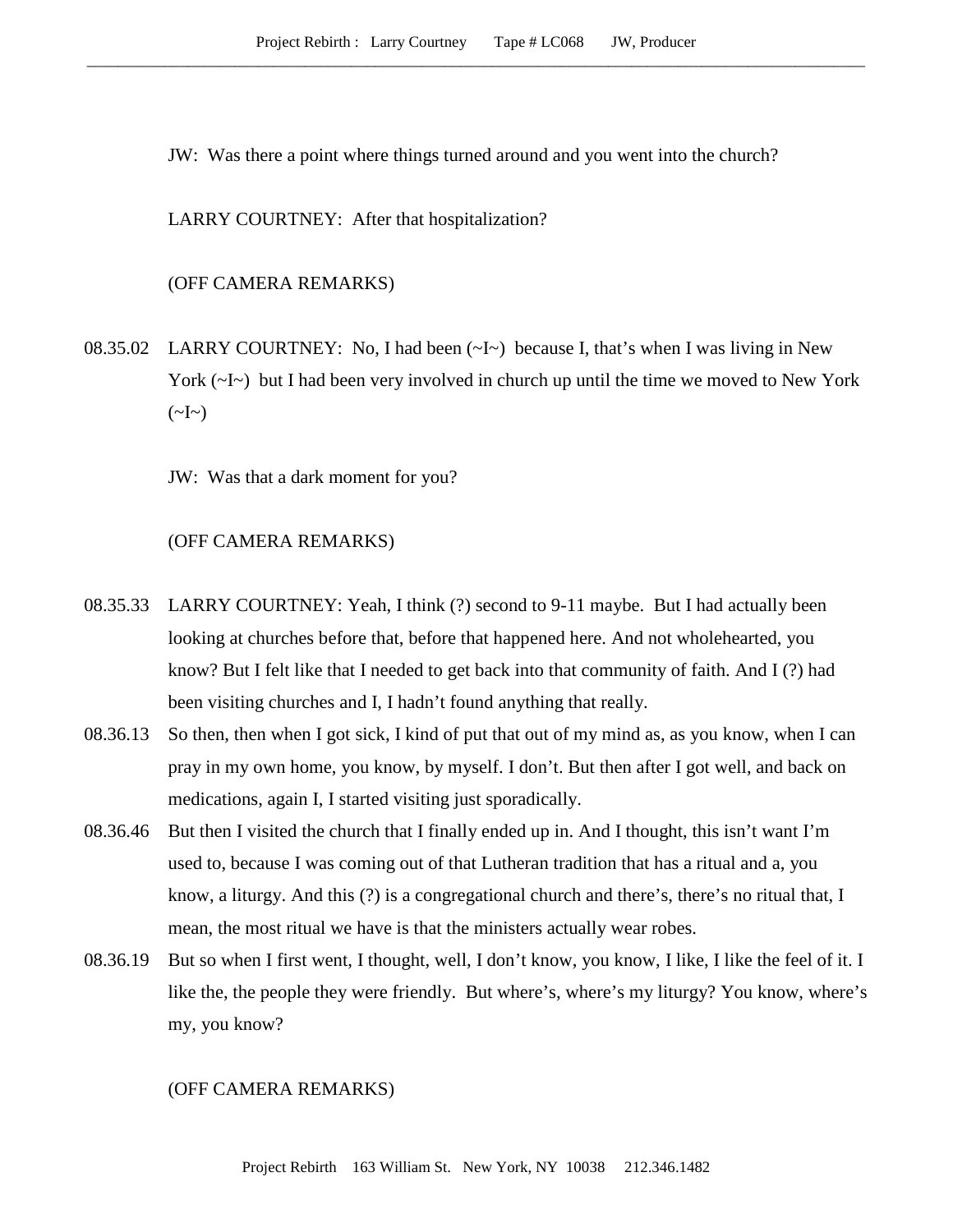JW: You were getting openness and longing for the tradition?

- 08.37.47 LARRY COURTNEY: Yeah. I, you know, I was longing for, ok, we do this, then we do this, and then we sing this and then we, then we sing this and then we say this and then, you know, it's written out in the, in the book.
- 08.37.59 And it had, it had real meaning for me because even though it, it's written out, if you, you know, give it your whole heart, then those words come alive and they have real meaning for you. And this, and at a congregational church they don't do that. You know? I mean, there's, there's a prescribed order and which we pretty much stick to, but not all the time.
- 08.38.27 It changes. And I mean, you know, we, we have a prayer and then we sing a hymn and then, you know, the, the children's sermon and then the main sermon. And but they don't all (?) they're not written down as a liturgy sort of. So I was thinking, you know, is, is this what I want to do? So then I revisited the Lutheran church that's very close to there. And even though I enjoyed the liturgy I felt a coldness.
- 08.39.04 You know? There just was no warmth. And so then I went back to the congregational church, and then I started just attending fairly regularly, you know? But I was, I was traveling a lot at that point, and so whenever I was home, I normally went on Sunday mornings, and that's about all. You know, I just went to church, sat in the back pew or, you know, and, and just interacted a little bit with people but not much.
- 08.39.37 And then after I'd been there awhile, I decided, you know, this something that I need to make a commitment to. This is something that I, I feel is, is the right place for me to be. I think that the teaching I'm getting, the, the guidance I'm getting, I need to be a part of that, a  $(?)$ and make a formal commitment, and so that's when I went and talked to Reverend Nate.
- 08.40.08 I don't know that that three-month dark period speeded up the process. It certainly didn't, didn't slow it down. But (LAUGHS). I don't know if my reflection on that - perhaps maybe because I was so grateful to be feeling better and to know that place I had been and didn't ever want to go back there.
- 08.40.42 That I wanted to be around a community of people who, you know, loved and accepted and felt like a second family.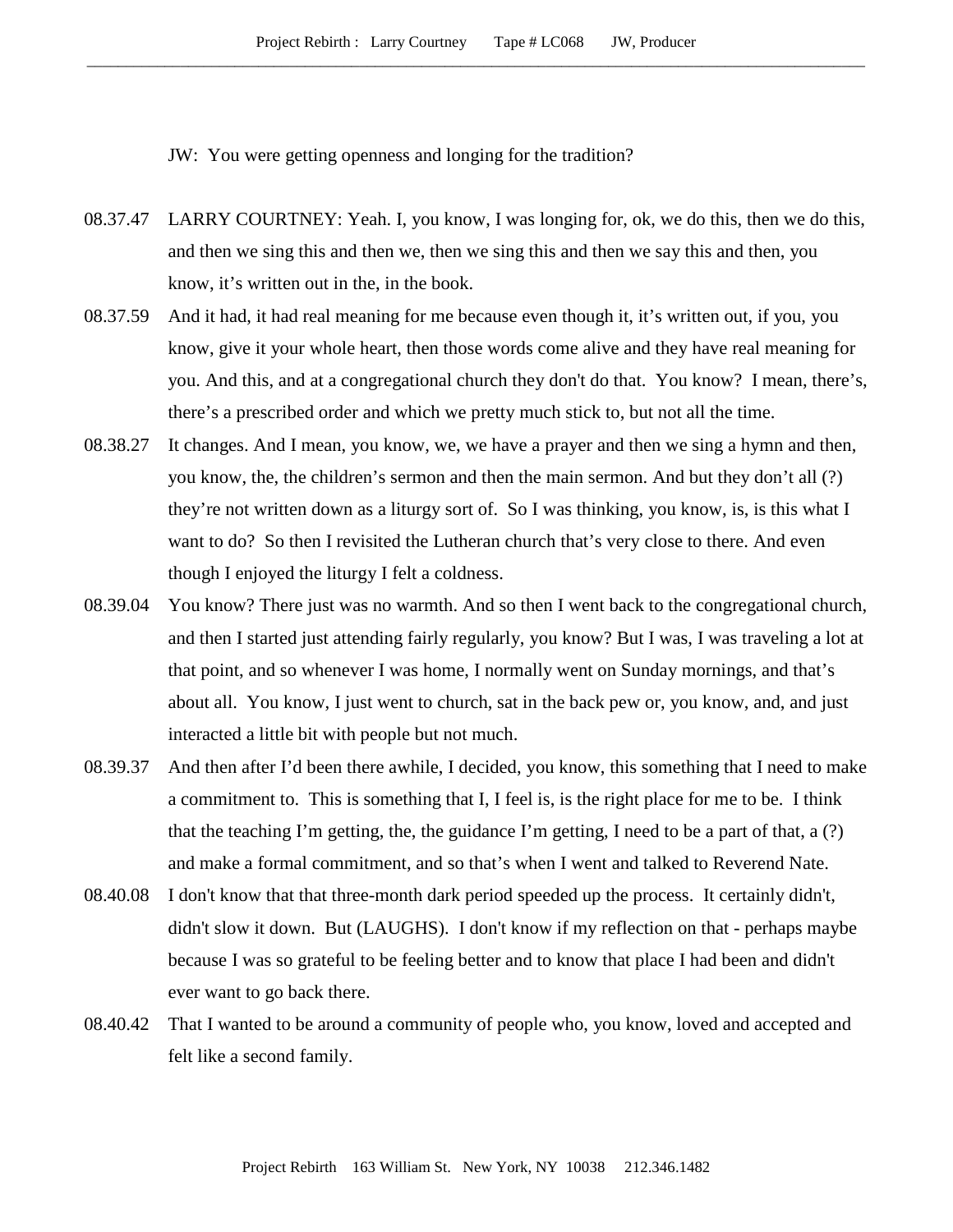- 08.40.59 You know, I, I felt, I feel a lot of the same support from, from this congregation that, as I feel for my children, you know in a different way. But, but the, the support is there. I know that if, if something like that were to happen to me again, that the minister would be there. They would organize food. You know, all of those kind of things. That's, that's what we do. You know? That's, that's what the church does.
- 08.41.31 And so I, I kind of see them as an extension of my family. And I've gotten to know some of the people really well. There are a lot of people that I really haven't gotten to know well. I still can't remember names. But it's, it's just, it's. I don't know.
- 08.41.59 I, I think that everybody, or almost everybody, I shouldn't say everybody, most people want a family. You know, whether it's their own children or whether it's brothers and sisters or you know, just a mother and father, that's, they need that closeness of family. And I think in my case, because of the way I've, I feel about my faith and this journey that I was talking about, that I needed, I need to be part of this larger family.
- 08.42.40 And that, that's what I feel this, this particular group is, that they're, they're a community that is a family. And like in the prayers this morning, we have a couple of people in the hospital.
- 08.43.02 And there were people who were praying for that person, but then afterwards I heard people talking about, you know, when they come home from the hospital, we'll set it up so that she doesn't have to cook, or he doesn't have to cook, or whatever. And we'll make sure that they have food and we'll have a, the regular visitation schedule so that that person's not alone.
- 08.43.33 And so, you know, it's, that's, that's the kind of, that's the kind of group this, this is, and I really want to be a part of that, you know?

# (OFF CAMERA REMARKS)

# 08.44.14 END OF TAPE # LC069

### 09.00.33 PICTURE UP

#### (OFF CAMERA REMARKS)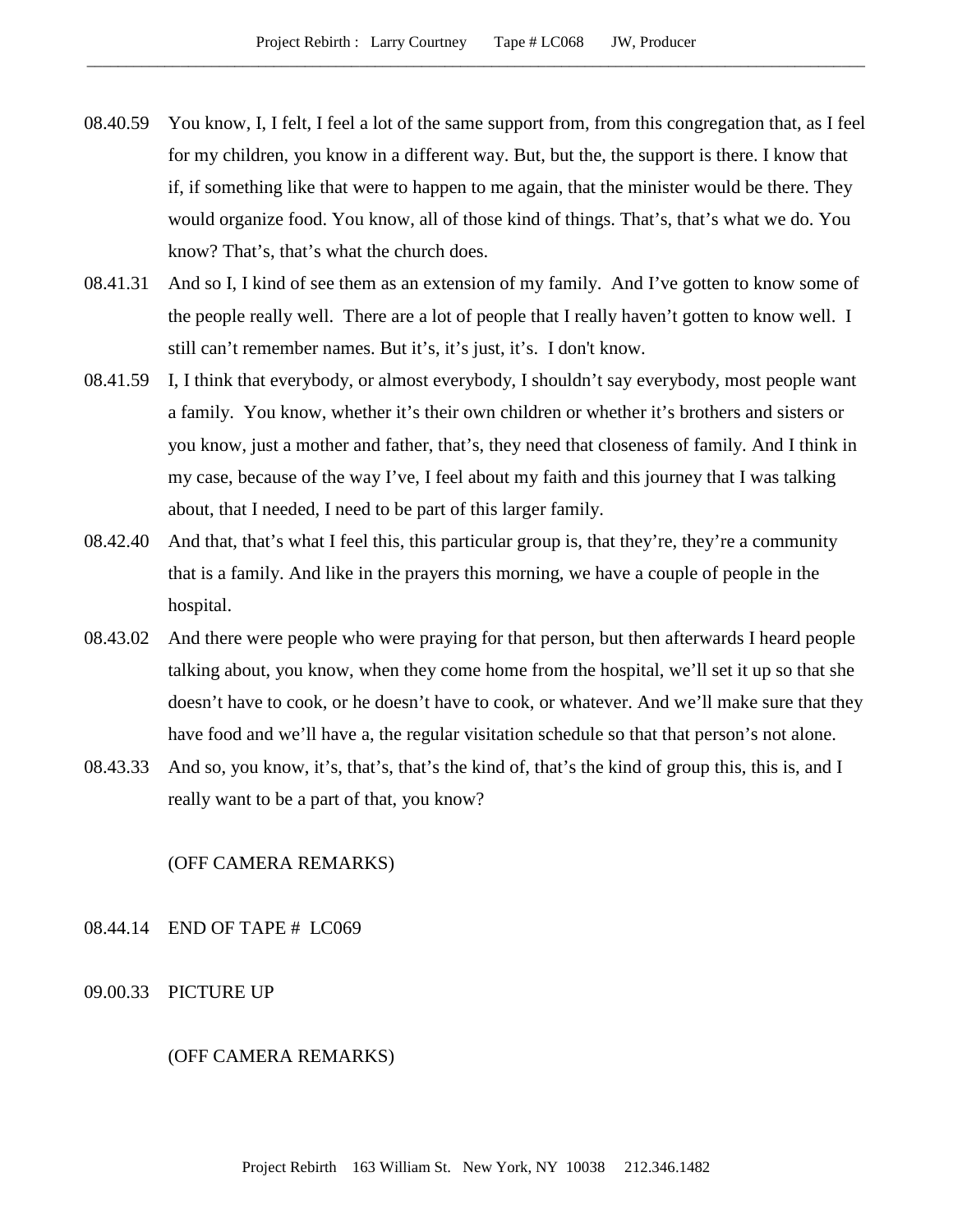JW: Was there a darkest moment for you?

- 09.01.27 LARRY COURTNEY: Well, you know, I mean, when I finally came to the realization that you know, I didn't have those meds and I had been without them for awhile, and I didn't see how I was gonna get them, and that I, I was probably gonna die, that, that was like, you know, and that's when, that's when I found out about the Vet's, you know?
- 09.02.13 But I guess I had to go, go to that place just to be able to listen to it. And to think, you know, why didn't I think of that before, you know?  $(\sim] \sim$
- 09.02.31 Because I could have saved all of that COBRA money that I had been paying for 3 years had I gone to the Veterans' hospital and applied for Veterans' assistance or whatever it is, instead of being on COBRA. You know? I could have saved that \$500 a month for a long period of time. But I didn't know that, and why didn't I think about that?

JW: If you knew it was going to end, why?

09.03.13 LARRY COURTNEY: Well, you know, I never, I never knew it was going to come to an end.

# (OFF CAMERA REMARKS)

09.03.21 LARRY COURTNEY: (MID-STATEMENT) That is how it works, that is how it works. But in the back of my mind, there was always hope that somehow or other I was gonna be able to get, get back on the medication. And before it got so far gone that I, I couldn't be helped. And.

JW: It was all coming together at once?

09.03.48 LARRY COURTNEY: Yeah. There was nothing, nothing was working for me, you know? My medications, if I had to pay for them over the counter, well, now it'd be even more, but when I was in New York, it was something like \$1700 a month.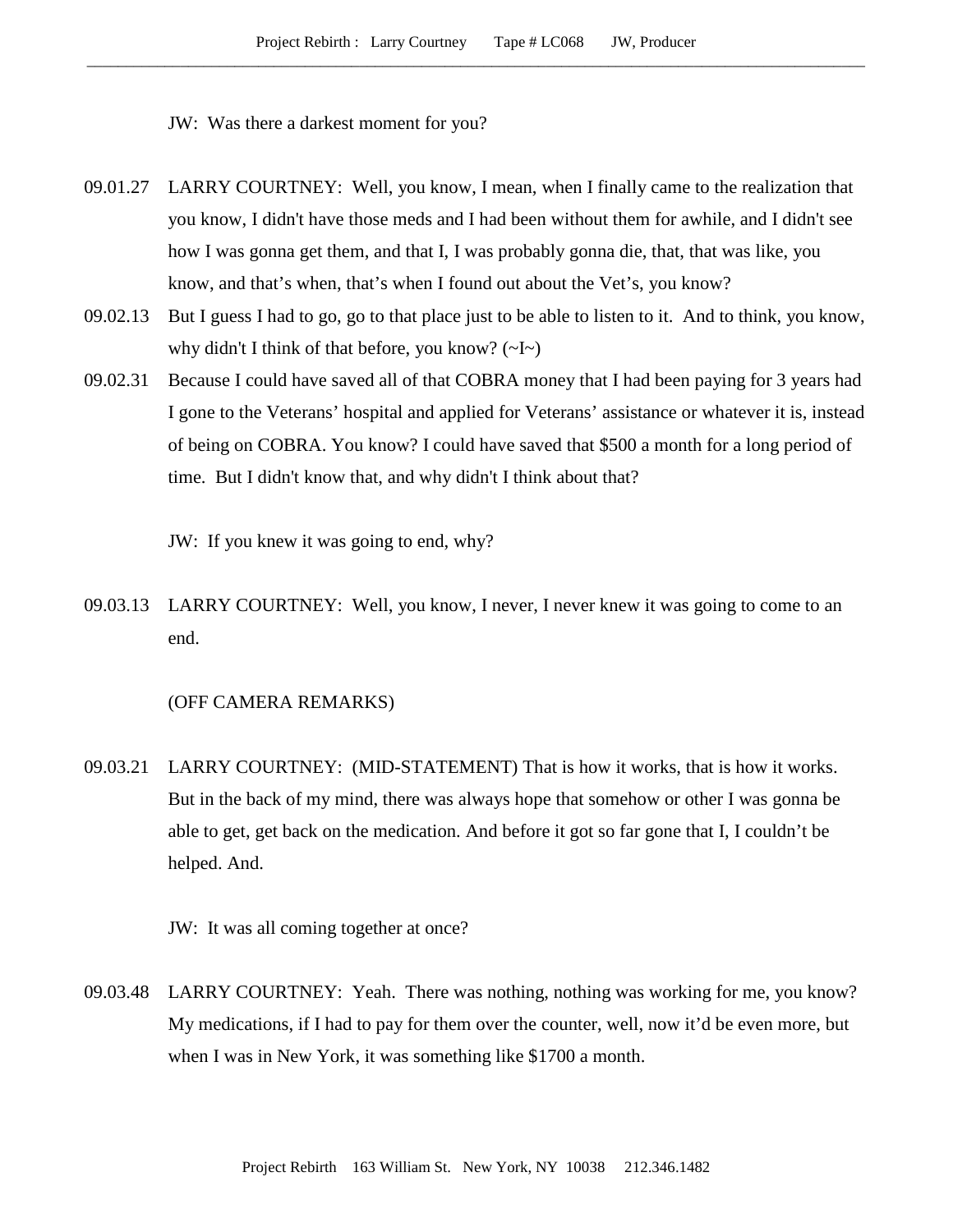- 09.04.08 And that's, I was only taking 3 medications at that point. Now I'm taking 6. So you know, there's no way I would have been able to afford the medications on my own. And I couldn't afford the health insurance, either.
- 09.04.28 So I did not see any way out of it, you know? I, I (?) had hope, I've always had hope. But it was stretched pretty thin. When you can't see, you know, a way out of, out of the bottom of the barrel, then you kind of just sink into it, you know?
- 09.04.58 And the, the darker it gets the more you just sort of withdraw and, and let it kind of take (?) you over. But always there was hope, always there was some ray of hope. You know? And part of that, I think was that at no time during that, that period did I lose my faith.
- 09.05.33 And so I think I probably prayed harder during (LAUGHS) that period of my life than I ever have prayed before. But so that, you know, that, that glimmer of hope was always there. And, and I didn't know, you know, I didn't, I didn't know if that's, if that was gonna be my time or not.
- 09.05.59 And I just, I was prepared for it. I was not, not afraid of it. You know? I was more afraid of, of what that would do to my kids, you know? But still, still maintaining that hope.

JW: Were you looking for a job at that time?

- 09.06.33 LARRY COURTNEY: I had, I had looked for a job when I first moved to California. Well, not at the very beginning. At the very beginning, I just sort of enjoyed a period of retirement and traveling with my brother and that kind of thing. (CLEARS THROAT) And then I had thought about starting my own consulting business, and just doing accounting for small, you know, small businesses or I know when, back in New York I went to a therapist for awhile
- 09.07.10 and she was by herself, but she had hired this woman to do her accounting. And this woman messed up some, she didn't, she didn't credit my account with checks I had written. She somehow credited them to someone else and whatever.
- 09.07.31 So I did a nice spreadsheet and you know, with all the information, I took it into my therapist and said see, this is, see this is how I've paid. This is, this is what's, what's going on. And she said I wish you were my accountant. She can't do that. She can't keep, and so I thought, well, you know, I could do that for people like that. Who are basically on their own or just small places and do it out of my home and, and, but it didn't, didn't ever work out.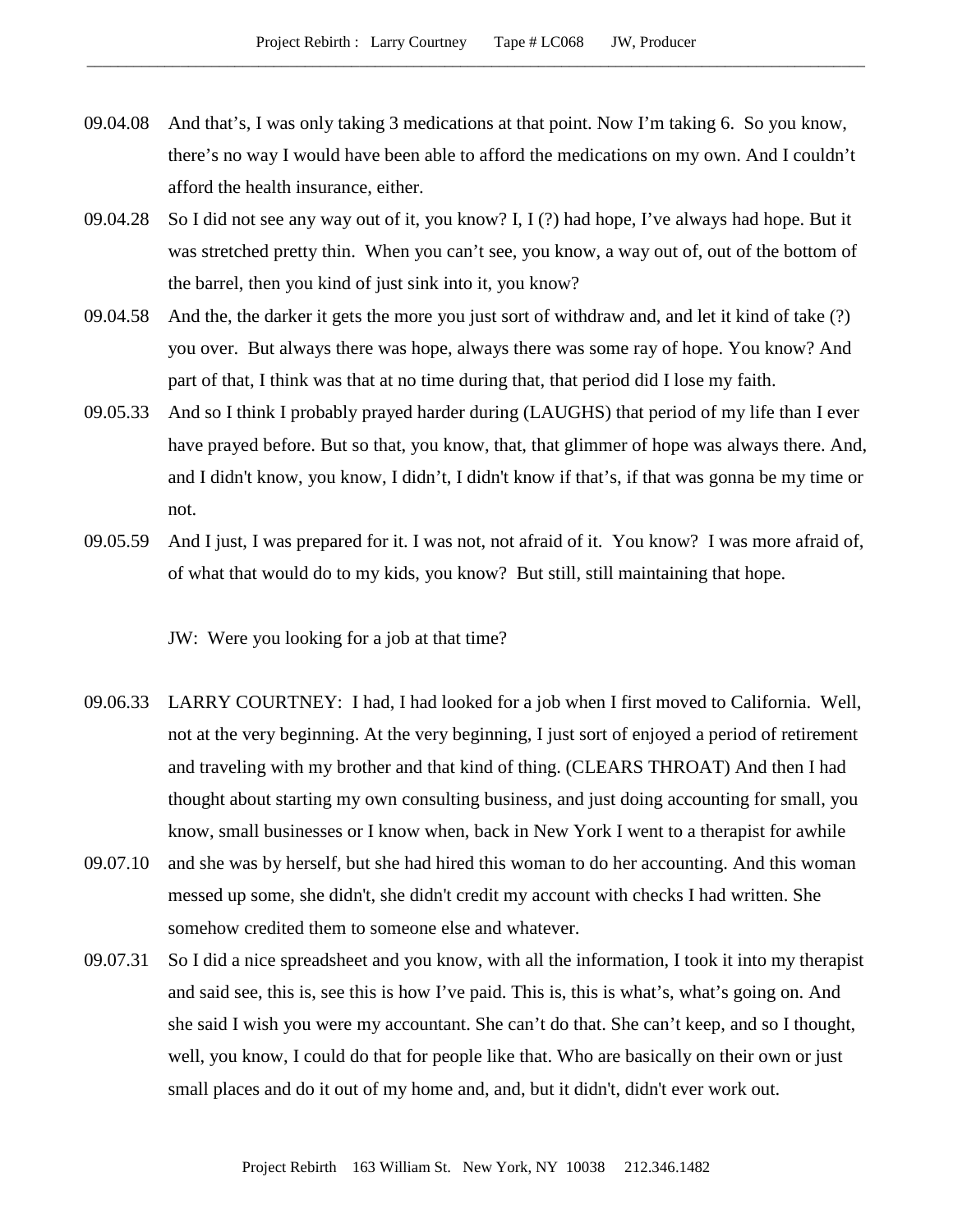- 09.08.03 And I was kind of, I think I probably didn't plan it well enough and, and didn't exactly know how to go about it. And so then I signed up with a couple of these online, like Monster job dot com or something like that. And sent my resume and I went out on several interviews. Either for full time work or part time.
- 09.08.36 And or even temporary, you know? And I never got any calls back. I attributed it to my age, but that may have just been my own escape, you know? That they don't want to hire me because I was over 60 years old and, you know, wouldn't be around that much longer before I wanted to retire fully.
- 09.09.02 And so but, you know, that's, that's not legally allowable. But that always could enter into an equation. But I don't know. I may just not have been qualified for what they were looking for. So it just didn't happen, so I decided well, I just have to live off of what I have and, you know, try to make due with that. And so far it's worked.
- 09.09.32 Except (?) that that didn't allow for the money for health insurance. And had I been able to get a job, I would have been in a position where I would have had full coverage health insurance, and you know, and that's one of the main reasons actually that I was looking for the job. Because I figured I could financially I could, I could do it if I had health insurance in (?) a package.
- 09.10.04 And if I went to work for a company, even if it wasn't a huge and that's what I was, I, you know, I didn't, I didn't go for comptroller of the company or financial officer. I just went for an accountant position. But I was told twice that I really was over qualified for the position I was filing for, because I had been in accounting for so many years.
- 09.10.33 And so I, you know, it just didn't work. But it was, my primary objective in going back to work was that I would be, have full health coverage. And the rest of it I, I, I mean, a paycheck would be nice. But that wasn't my primary concern at that point.
- 09.11.01 So you know, I would have went to work for minimum wage if I had full benefits, you know? But they all, I went to this one employment agency, and through Monster, and they said well, from your resume and, and I took a battery of test and whatnot, and they said from all of this, you should be qualified for \$150,000 a year.
- 09.11.41 I said I never made that in New York the whole time I lived there. And I just don't think somebody's gonna hire me for that kind of position. But, but then they never sent me out on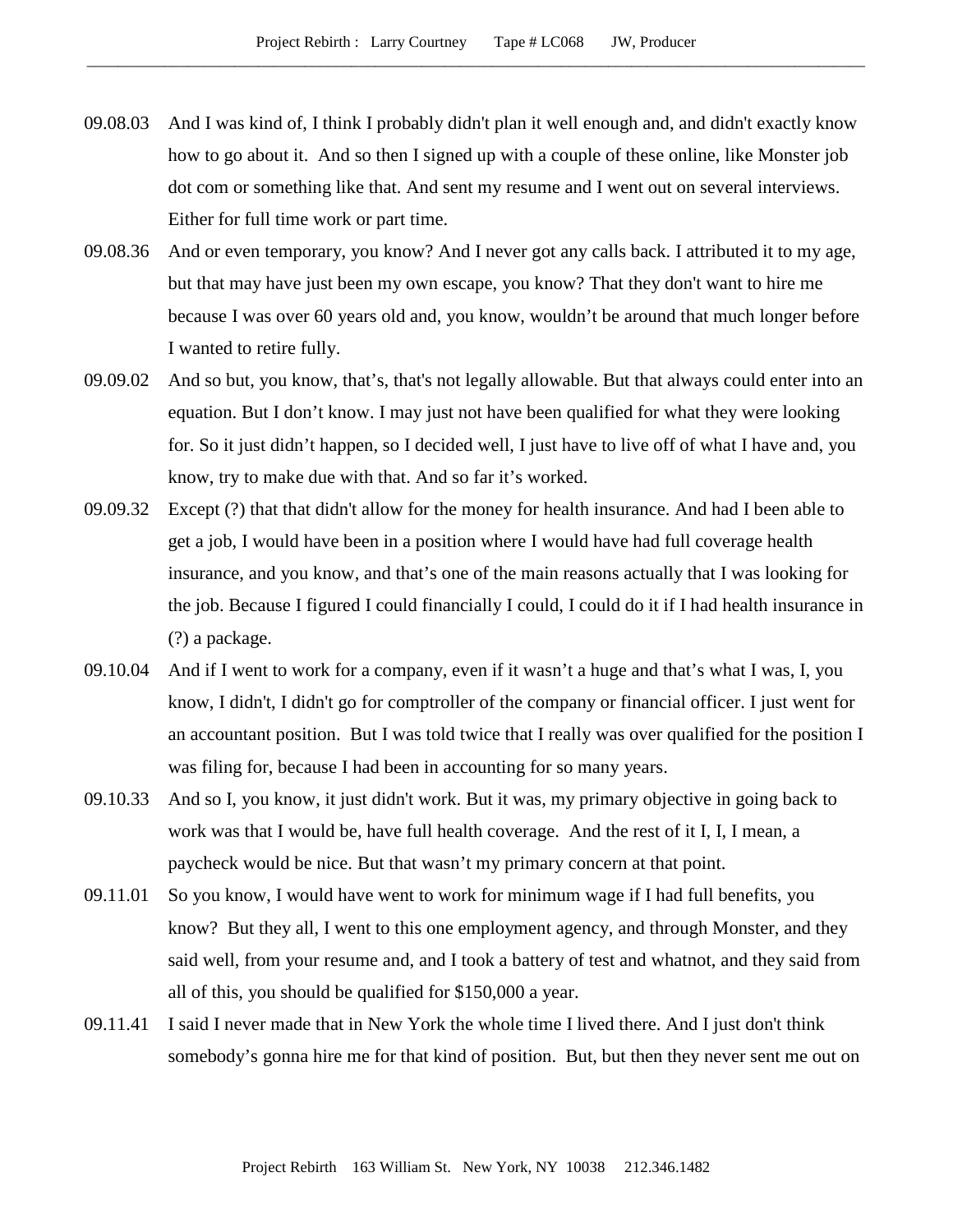any interviews, either, so. I don't know. But I was willing to work for much, much less than that if I had full health care benefits.

09.12.06 But it just didn't work out, so that's when there was nothing, there was nothing left for me to do, you know?

## (OFF CAMERA REMARKS)

JW: Your spirituality has been burgeoning in this last year?

- 09.14.13 LARRY COURTNEY: Well those first few years, yeah, were, were I was fine. You know, I had my friends and I had my family and, and that's all I cared about. I didn't, but after I moved out here, and had been here for awhile.
- 09.14.32 And I, I began to realize that (CLEARS THROAT) you know, I have my daughter here in San Jose, and then I had a roommate. And basically, and my daughter's husband. Basically those were the only three people I knew in San Jose. And I, I thought that that you know, something has to change.
- 09.15.03 I can't, that can't be everything for me or, or for them, you know? And so it was about the time that we spoke the last time that I realized that I really had to do something else. I had to somehow get involved in something.
- 09.15.27 To get me out of the house, to you know, have somebody to have, go have coffee with or you know, just somebody else to talk to besides myself and, you know, my roommate at that time. And so that was, that kind of helped me also decide that I needed to find a, you know, a community that I could be a part of.
- 09.16.00 This faith community like I said. And, and because I've always felt warmth when I, when I have been involved in, in a church body of some sort. I've always felt that warmth, which is (?) you know, the only reason I would become involved. But, and I thought it was time for me, that was a good place to start.
- 09.16.31 Not that I was, my roommate who is a character, but he said oh, I know why you're thinking about joining a church. You figure you're gonna find another man there. And I said that's not why I'm going (LAUGHS). But it would be nice, but that's not why I'm going. And so I just decided that that was something I had to do.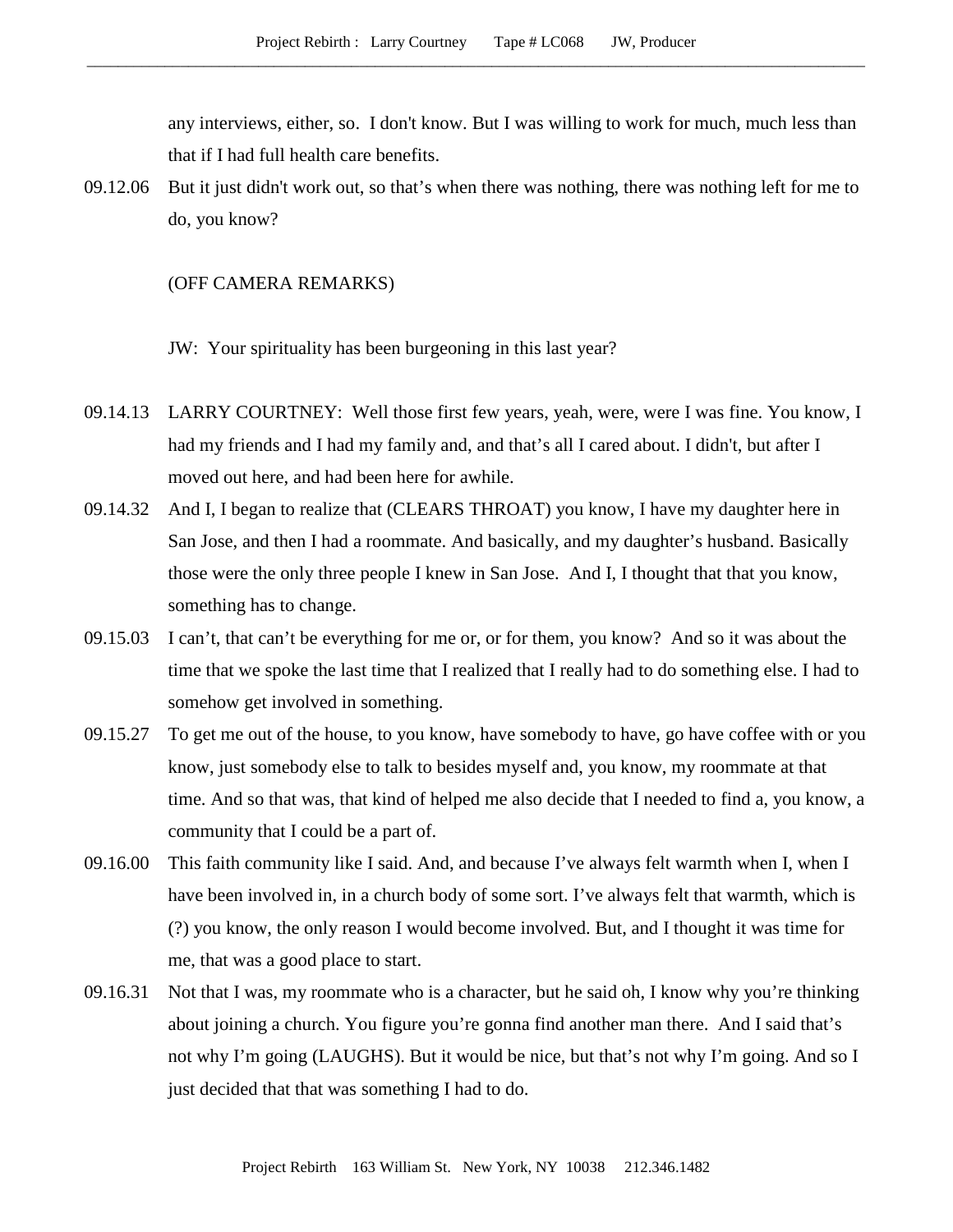- 09.17.01 And like I said, that was a good place to start. And I have made a lot of friends at, at the church that, where I go. And, and been invited over to dinner and we go out for coffee or to lunch or whatever. And, and it's very nice, you know, to have people to talk to and, and relate with. And, and debate with about issues and whatnot.
- 09.17.30 And so it's led to other things, you know? It, it's lead to me reaching out in other ways. And that's really good for me. It's been very healthy. Been very productive. And it was, it was just time for me to, well, it was past time, but it was definitely time for me to, to get out of my shell kind of.
- 09.18.05 'Cos I had kind of for, for a long time I had just kind of wrapped myself in grief and, and that was (CLEARS THROAT) that was enough, you know? There were people around me, but still there was, I was fine. That was enough for me. And then  $(\sim] \sim$ )

JW: What do you mean that was enough?

- 09.18.28 LARRY COURTNEY: I could, I could be on my own, I could do it myself. I (?) didn't need, I didn't need another person in my life, another partner in my life. And by, by coming to that, I didn't also need other people that, except the friends I already had. You know? And I didn't need to be involved or I was, I was Ok on my own.
- 09.19.01 That's, you know, that was, I was just kind of, kind of my mindset.

JW: You talked last time that you could be yourself without Gene, but there was a period of time where you questioned if you by yourself was enough?

### (OFF CAMERA REMARKS)

- 09.20.18 LARRY COURTNEY: Well, after, after Gene died and I went through that period of feeing torn apart, and then realized that I wasn't, then I came to that realization that I was Ok with not having a partner.
- 09.20.40 Probably never having a partner. I, I was. And it was at this time that I talked to my brother who had lost his wife shortly after 9-11. And we, we took a trip together at that point, and we talked about it, and we both decided that you know what? We, we were doing fine. You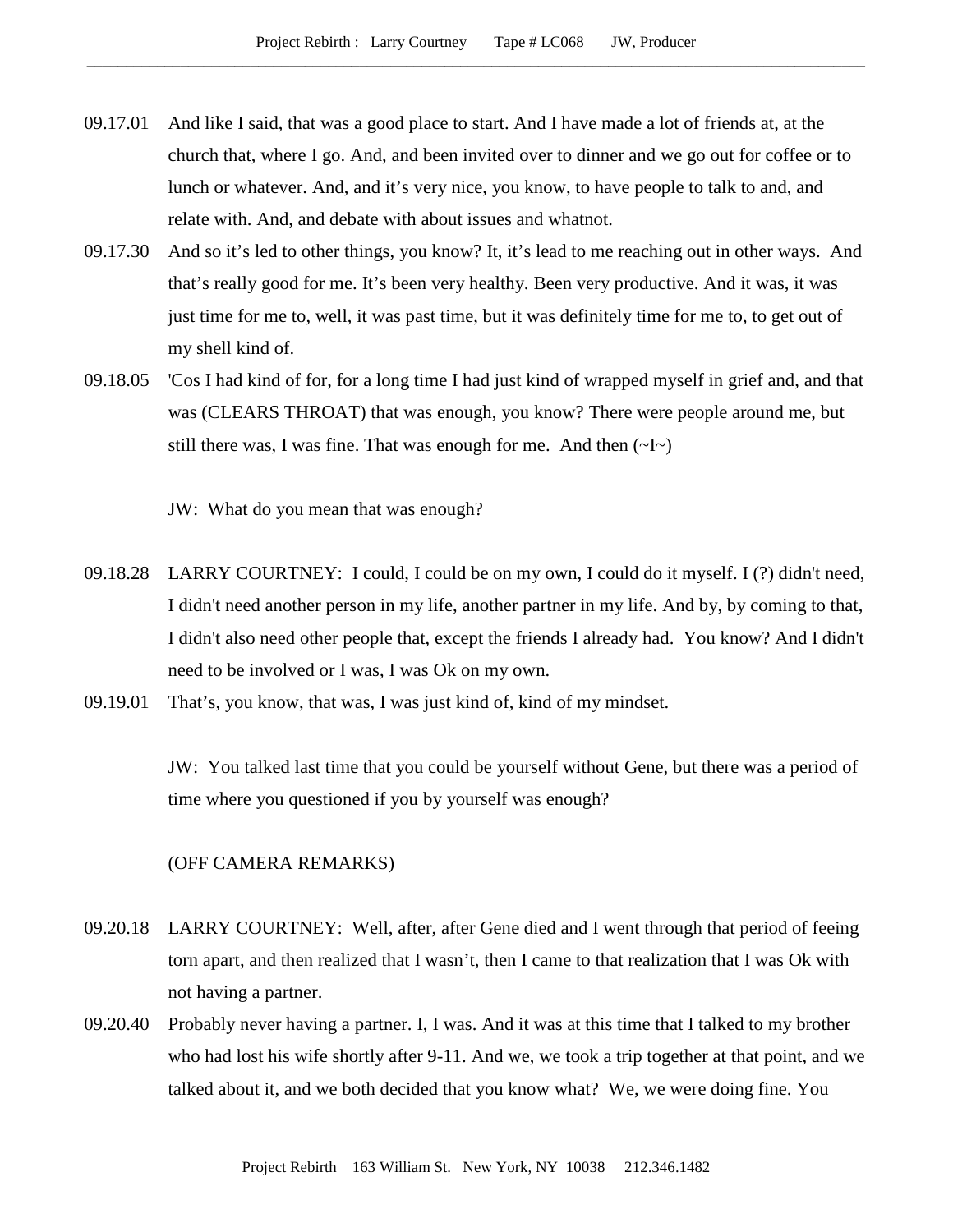know? We, we liked our, we liked living alone. We liked having things our way, you know? Our house was the way we wanted it, you know?

09.21.24 Everything was done the way we wanted it. And so we talked about that. And that was in February. And in March, he meets this woman. And they have an instant connection, and the next thing I know they're together. And I said wait a minute (LAUGHS). What does that say about me, you know? But  $(\sim] \sim$ )

JW: What do you mean?

- 09.21.57 LARRY COURTNEY: Well, if, I mean, he's, he's 12 years older than I am. And I thought, you know, if you can find a partner, a new partner, and this was 3 years ago, so he was just about 70, if you could find a partner at the age of 70, you know, there's a possibility I would find a partner at the age of 60 or whatever. So.
- 09.22.29 But I, but I didn't, you know, I was just being funny about it, you know, not (?) serious about it. And I realized that I am a whole person. But I don't want to operate in a vacuum, basically. I mean, I, I could be OK by myself. But I think I can be so much better with community.
- 09.23.06 Other, other people. And that doesn't mean that I feel like I have to find another partner. That's not, you know, if it happens, it happens. But I don't, I'm not actively looking, I'm not you know, I don't know anybody who's even eligible, you know?
- 09.23.33 So I don't, I don't, I guess, I guess what I'm trying to say is that I can be my own person within other people. And because I have come to the realization that I am a whole person, I think it makes me more, more ready that's not what I want to say.
- 09.24.05 But it makes me better able to be a part of a whole, of a, of a group. Instead of being wounded and damaged, I think I can come into it as a whole person, and therefore enrich the group I'm in just as they enrich me.
- 09.24.30 And so that's kind of, that's kind of where I've gone from, from that point. And I hope that, well, I feel very strongly that that is true. That I, I can claim, I guess claim wholeness for me, and want to be able to share that with other people. Not necessarily to talk to them about it, you know?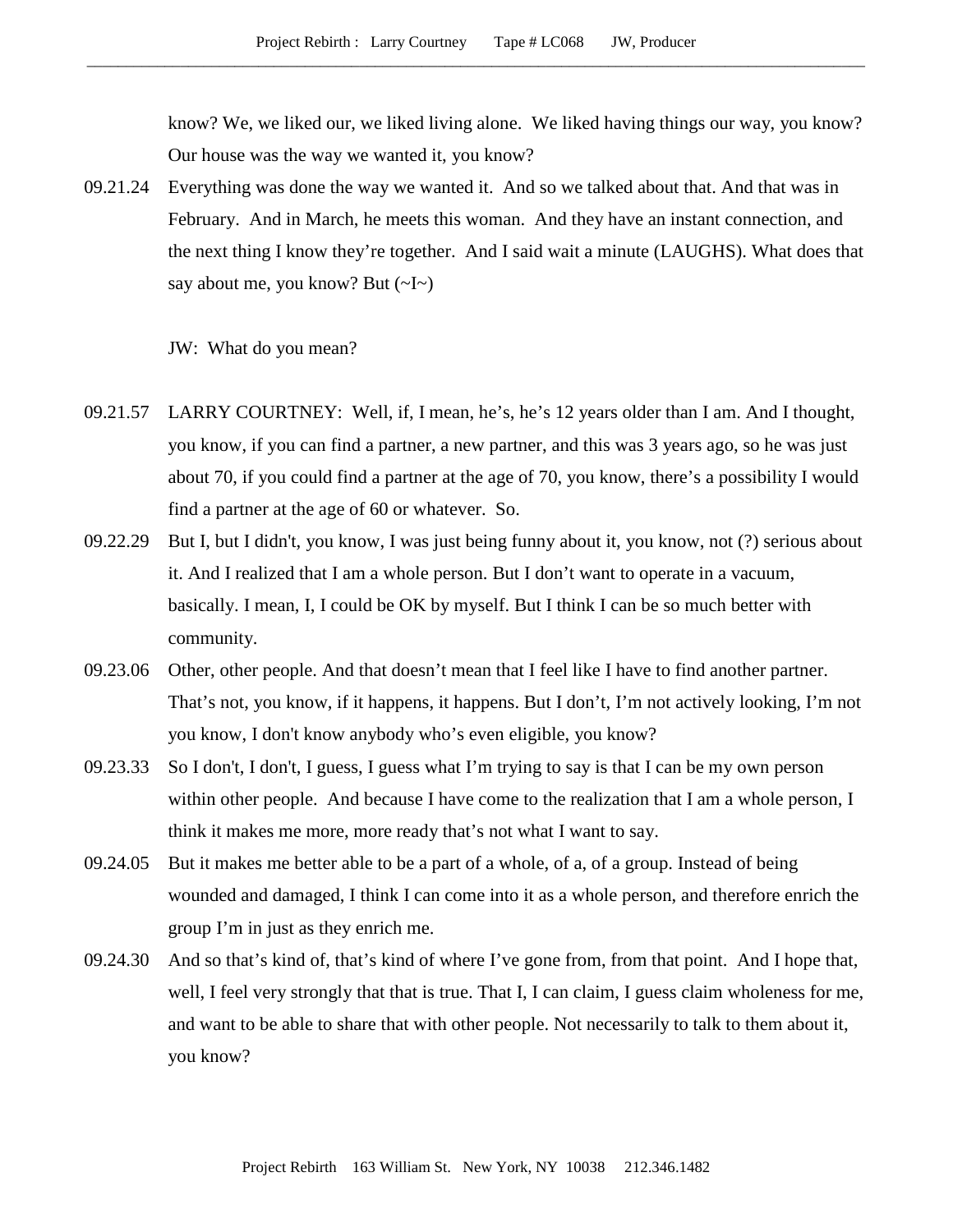- 09.25.04 But just by the very fact that I, I do feel whole that I can be more responsive. To other people, who may or not be whole, you know? And I think particularly as I was, as I said in the fact of, of meeting gay men with this (?) problem with religion, I think that (?) that's not wholeness.
- 09.25.39 I mean, I, I can understand if somebody is, is a complete atheist or whatever they are. But to be, to be that way because they were wounded, that (?) I can speak to because I'm not wounded. Anymore.
- 09.26.02 You know? Not that I don't miss Gene every day. Not that he's not with me in, you know, so many ways. But I really feel that, I really feel that he was a blessing to me in so many ways, because he gave me so much happiness when he was alive. And he was such a whole person. You know?
- 09.26.35 And in many ways, if I don't claim that (?) wholeness for myself, then I'm really not doing him justice, either. Because he, he helped me develop that, you know? And yes, it was fractured for awhile.
- 09.26.58 But I think that I've been able to put it back together. I feel very strong as a person and as an individual now. I don't need someone to lean on. But I need to be a part of something, a part of the community in, in one way or another. And, and I choose to be a part of it in this way.
- 09.27.30 I choose to be a part of it by becoming involved with the faith community.

JW: Are you calling upon your own vulnerability in order to help people overcome theirs?

- 09.28.00 LARRY COURTNEY: Yeah. And I think, I think that, that the most effective helpers or whatever, are someone who have gone through what you're going through. I mean, I. I know that, that this has happened to me and I've been able to overcome it, and if I can help somebody else overcome that, then it's, it's because I've learned it.
- 09.28.36 It, it's because I've lived through it. I don't, you know, I can't teach somebody how to fly an airplane because I don't know how and I've never been through it or, you know, things like that. But if you have been through some experience, then maybe you can help others who have been through something similar.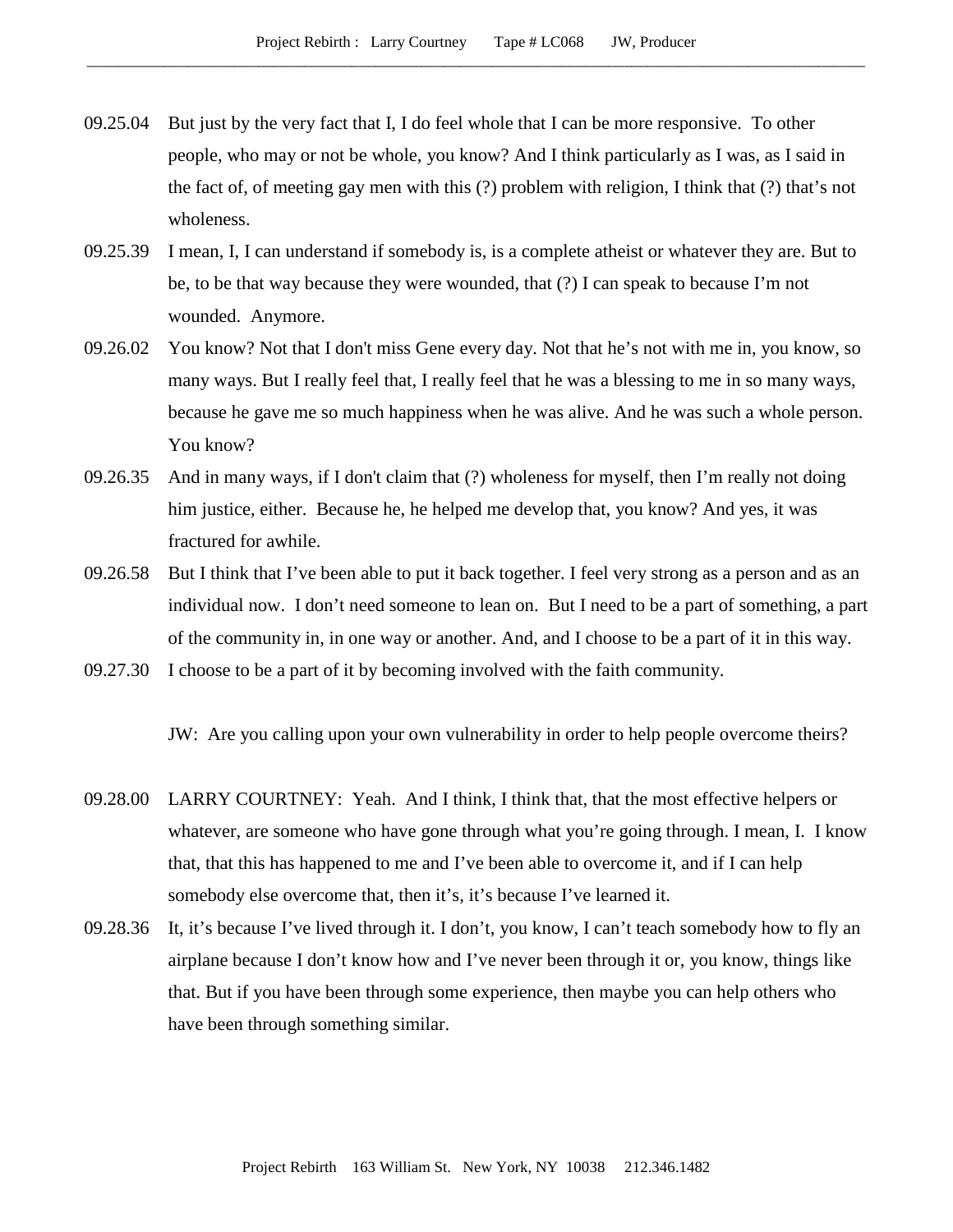- 09.29.02 And that's kind of where I see it. And, and yes, it, it's made me stronger as a, as a person when I came out of it, when I came out the other side. You know? I'm not saying I'm. I don't know what the word is.
- 09.29.35 I guess (?) I wouldn't say I'm, I'm 100%, there's always a little part of me that's going to be damaged. But I think maybe realizing that that little part is there, I can be stronger in, in all my other ways.
- 09.30.03 That I can, I can talk to individuals who, who are damaged and, and I can touch that. I, I can know what that feels like, you know? But I can also know that you can come out the other side.
- 09.30.31 And I don't know how else to say that. I just. You know, I wish this had never happened. But I can't, I can't say this happened to me. You know? What happened, happened to Gene. And the experience (STOPS)

# (OFF CAMERA REMARKS)

JW: Is there a relationship between others who are making distinctions in the same way, and yet it's not callous to make a separation?

- 09.39.33 LARRY COURTNEY: Yeah, and I really, yes. This happened to Gene. I was affected by it. But it, it has to be a separate thing. You know, I will always know that this is what happened to Gene. You know? And I will always know how it affected me and how it does affect me every day. As will you. But it is separate.
- 09.40.08 At the beginning, this is what happened to me. It was almost a woe is me kind of, you know, how could this happen to me? It didn't happen to me. You know? It affected me. But it was not me that died at the World Trade Center, you know?
- 09.40.38 I thought for a long time that part of me had died, like we talked about. And then I realized that no, none of me died. That by knowing Gene and, and loving him and how, knowing that he loved me, made me a stronger person, not a half a person. It made me a stronger person.
- 09.41.09 And by being able, I think, just to, just to say that this is not my tragedy. I'm involved in it, but it's not my tragedy, you know? And just as you will do everything you can for your little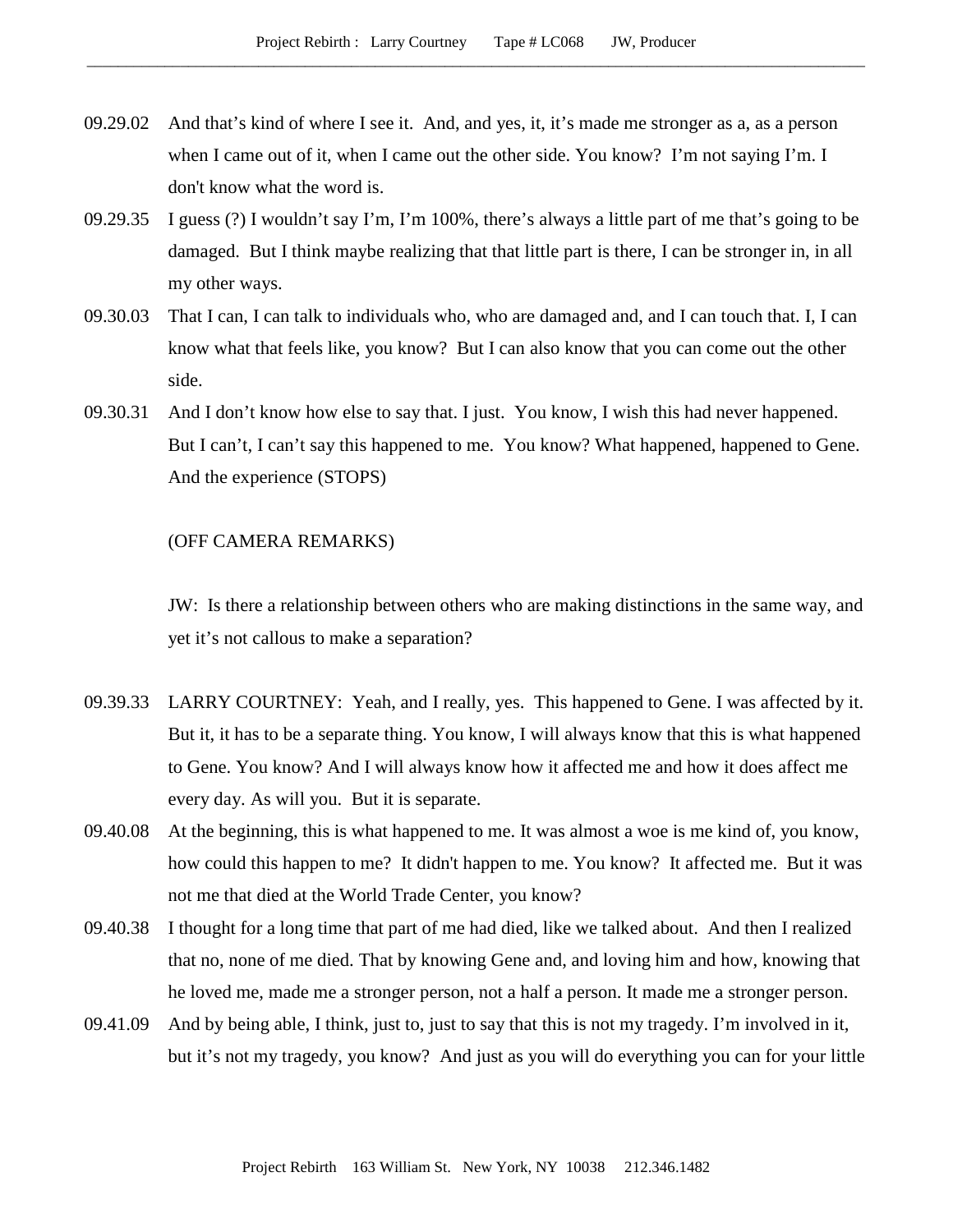girl, you know, I would have done everything I could for Gene, but now I just have to do it for me.

- 09.41.47 And so (CLEARS THROAT) putting that together without ever negating the fact that he is gone and that I will miss him forever doesn't, it doesn't mean that I have to live broken. And not be able to operate as a whole individual.
- 09.42.28 And not be able to interface as a whole individual, and not have to be this wounded person. That is all about me. Now I can be about other people. And I couldn't do that a couple of years ago. I wasn't in that (?) place. And I really feel very strongly that I'm there. I guess it's, a, it's a lifelong journey, but at least I know that I'm on the right road and I'm, and I can do it.

#### (OFF CAMERA REMARKS)

JW: There was almost a necessity to go into extreme darkness?

- 09.43.45 LARRY COURTNEY: Yeah, I think probably so. I probably would not have done so much sort of soul-searching or, you know, reaching into myself, had I not been in that place and literally that's all the time I had to do.
- 09.44.11 I mean, that, that's the only, that's all I had the strength to do was to look at myself, basically, for those three months. And to be able to, to be able to realize that, that, that 9-11 did not define me.
- 09.44.47 I'm more than 9-11, you know? I, I. I know that Gene is with me and I hadn't felt that in a long time. I just, I didn't feel you know, he died and he was gone.
- 09.45.16 And I didn't, didn't feel that oneness that we used to have together. And basically I was able to, to look (?) at myself and say why? Because you're putting, you're doing this all on your own. You, you're putting this all on yourself, and it's not your self. And Gene is right there, you know? And I feel it, I feel very strongly that he's, he's (?) he'll be a part of me for the rest of my life.
- 09.45.59 And so I (?) but it was during that period, I think that that's, because I was just laying around, you know, and I didn't have much distraction, so it was, I kind of turned in on my self and, and tried to figure out some other things.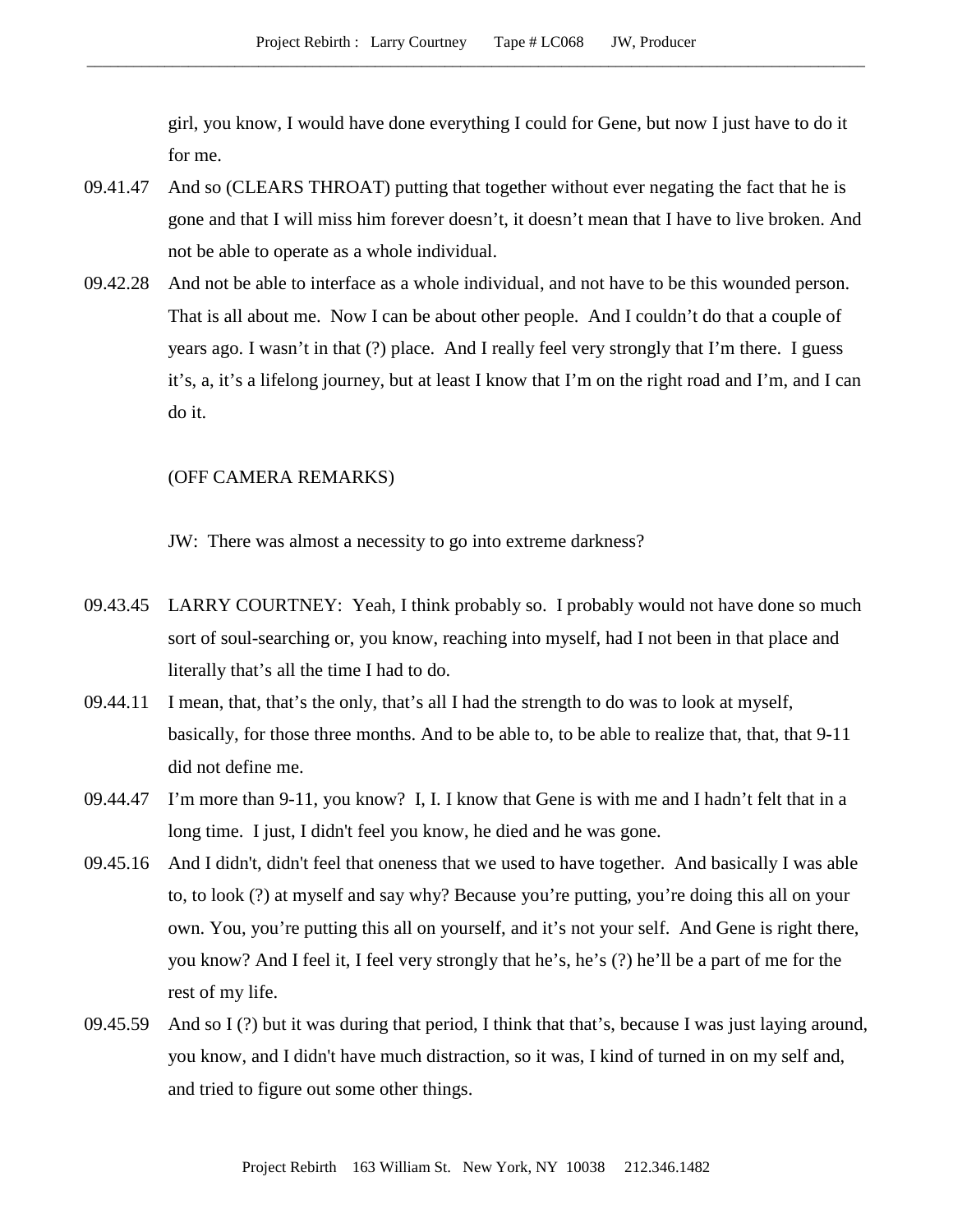- 09.46.26 And as I thought about the possibility of dying, and of this never being right again, I kind of, that's when I kind of put it altogether that I, I was, I was a whole individual. I could and (?) if that's the case, I could be at peace with what happened.
- 09.47.06 What happens if, if I don't get medication, if I do die. I can be at peace with that, because I'm all, I am a whole person. I don't have to, I'm not gonna die a, a shattered individual. A broken person. And, you know, it, it didn't happen that way. It's, luckily it's, but I can still claim that, because I did do that searching.
- 09.47.46 You know? It's not finished, searching is never gonna be finished, but at least I got, I got that point that I, I could be whole. You know?
- 09.48.08 And it would be all right. I, I think I wasn't, I wasn't allowing myself to be whole, because then it, it would be like disrespectful to Gene for me to be a whole person again.
- 09.48.42 It would be denigrating to his memory for me to be a whole person. And when I realized that that's not true.
- 09.48.59 It would be the best thing I could do for him, for me to be a whole person again. And so I think that that's you know, that's, that's what I was able to come to, even, even in that darkest time. And then as a whole person I was Ok. I could, I could do, I could go either way, and, but I. But I didn't do it as a broken, wounded individual. I could be, I could be accepting of what was coming.
- 09.49.36 And I. And, and you know, you don't. These things don't go off like light bulbs in your head. And I mentioned to you one other time that a lot of times I don't verbalize these even to myself until I talk to you and you ask me questions or whatever.
- 09.50.13 And it makes me really put them together and put them into words. And I can't say that at the end of that dark period that I knew that exactly. I knew that that had, that's what had happened.
- 09.50.35 Although I felt (?) very strong on the inside, no matter what my health was, I felt very strong on the inside. And, but I don't think I actually verbalized it to myself was how it happened and what I had decided.

JW: Do you think you really did decided it or did it evolve?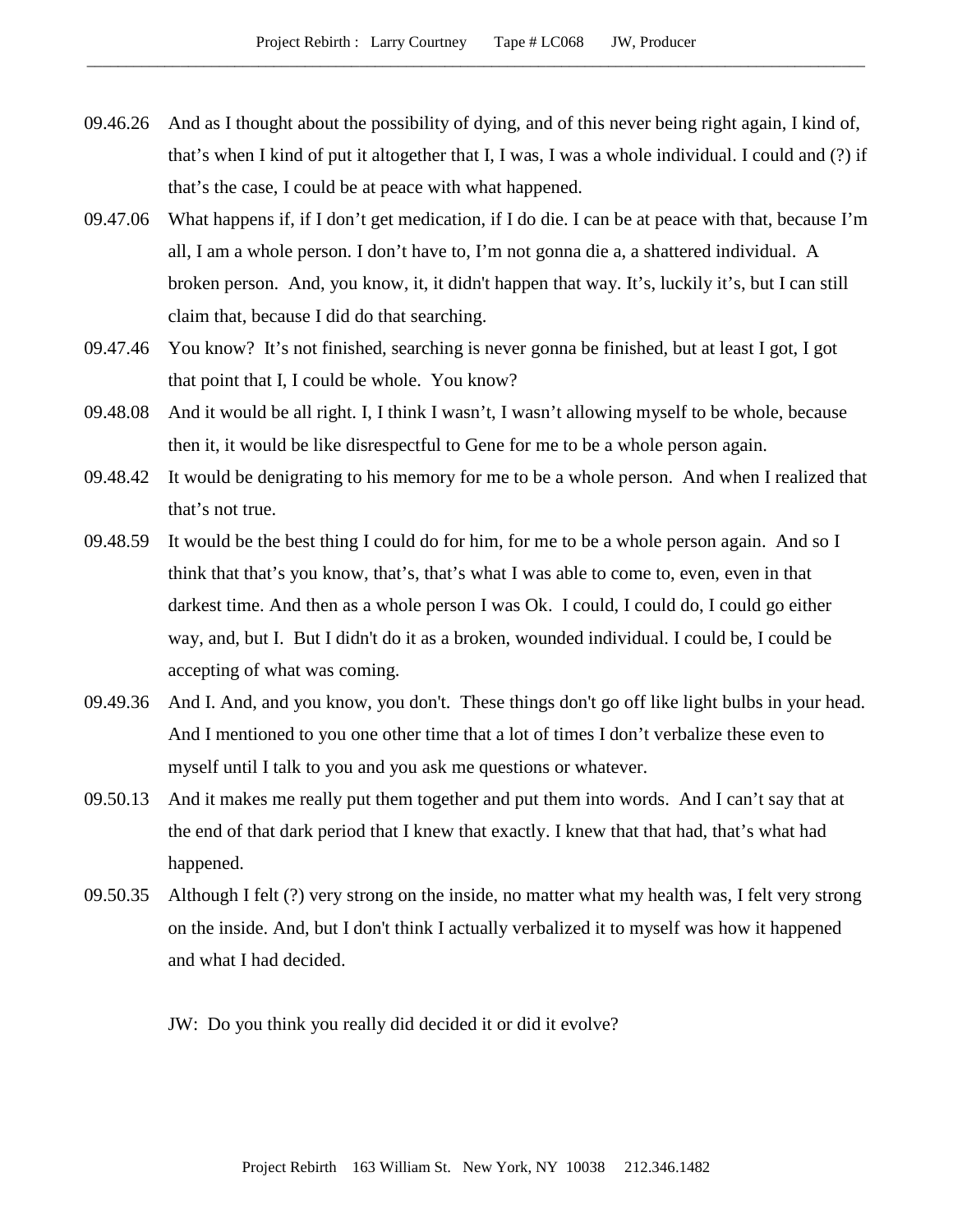- 09.51.03 LARRY COURTNEY: I think it's both. It's both. I had, I had to make a conscious decision that I was not going to live like that, to do, to dishonor Gene like that.
- 09.51.29 I, I can't say that I, I made a conscious decision to be a whole person, but I made a conscious decision not to be a wounded person, not to be a broken person. And I think there's a difference.
- 09.51.43 END OF TAPE # LC 070
- 10.00.48 PICTURE UP

JW: How is your roommate?

- 10.01.03 LARRY COURTNEY: Interesting. I never wanted a roommate. Never. And I agreed to let Davie move in with me while he was looking for an apartment, thinking it would be a couple of weeks.
- 10.01.29 And he is one of Heather's best friends. So I realized that we got along really well, you know? And after a month that he hadn't found an apartment that he could afford, I started thinking about well, this, maybe this could be permanent, (?) you know, we got along really well.
- 10.01.56 And so it, it just evolved and was very, it worked out really well. And then they raised my rent (?) in the apartment I was living in, out of, out of my league, or out of our league. And so we found this house to rent together.
- 10.02.30 And there's a lot of comfort, you know, in knowing that there's someone else in the house. And we talk a lot, and we have very different schedules and everything and, and he actually is a consultant who works from home. And, but he gets up like at 5 o'clock in the morning and, and works until noon or so.
- 10.03.02 And then he's pretty much done for the day. But in that period of time, you know, we're interfacing one way or the other. And now that I've gotten involved in, in the volunteer work at the church and with P-Flag, I'm not always home as much as I was.
- 10.03.26 And but anyway we got, we got the house, and about 5 months later, was it 5 months, anyway, about that period of time, he met this guy and they started dating. And eventually,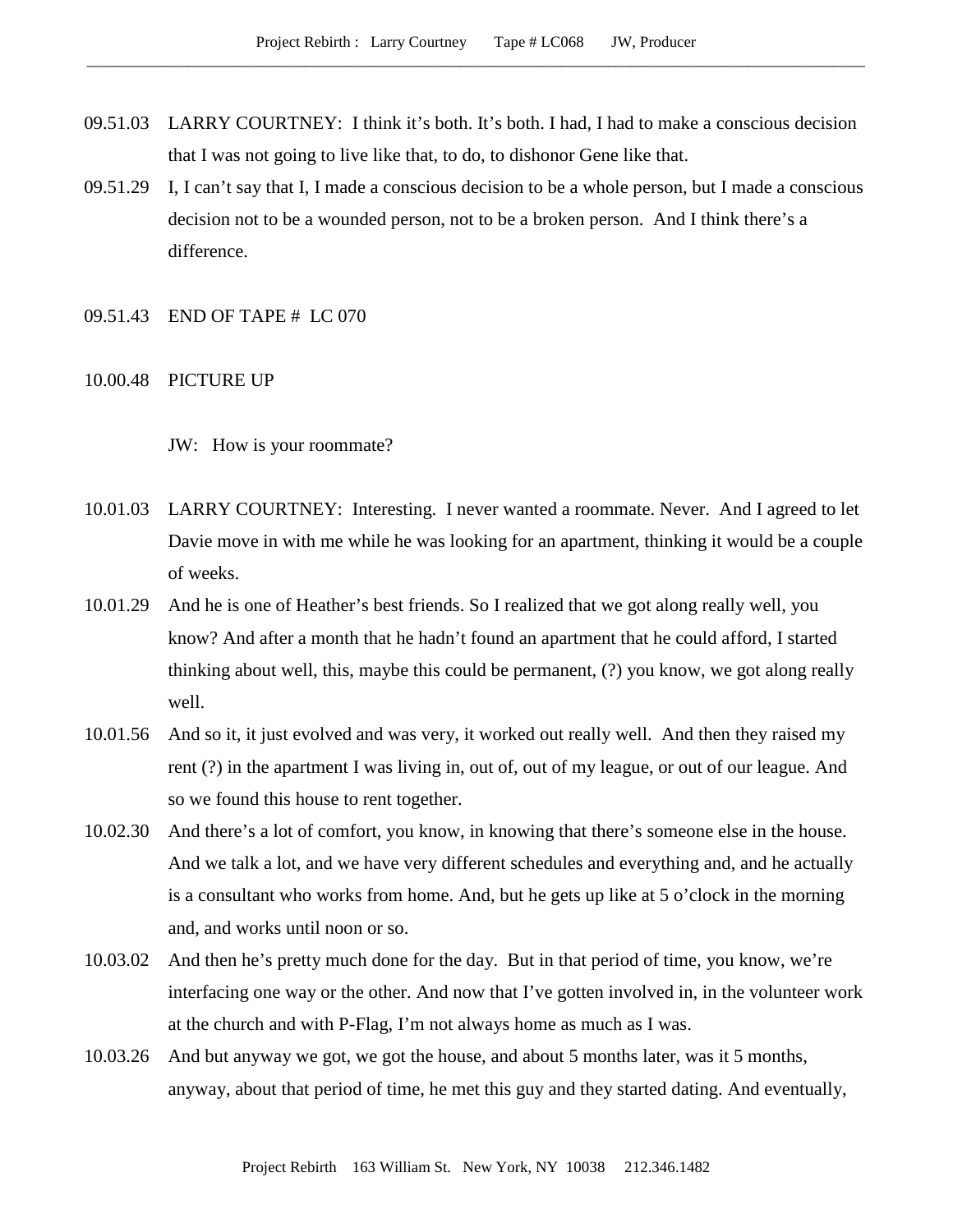well, Davie asked me if he could give him a key 'cos he lived in Morgan Hill so that was a, quite a trip.

- 10.04.05 And then he could spend the night when, when he worked late and  $(\sim JW \sim)$  'cos he had odd hours, too. And (CLEARS THROAT) I said sure, that doesn't bother me. So but within a couple of months, he was living there permanently. And he's, he's a very nice kid, you know? I like him and, and he's funny.
- 10.04.33 And I have minor peeves you know, with the two of them. (?) I get really upset and then I have to think, you know what? This is their house, too. This isn't, 'cos I, I as I said when I was talking to my brother, we like, you know, the spoons in this slot and the forks in this slot.
- 10.04.58 And you know, no dishes in the sink and things like that, and doors closed in the kitchen and drawers closed. And they're not like that, you know? If, if it's put away it's put away, but it's not always in the right place. And like is aid, it's their house, too. So I shouldn't, I shouldn't get upset about it, but I do sometimes.
- 10.05.28 And so there are those kinds of irritations. And then they have three dogs, three small dogs. And the dogs are just sweet, they're just, they're really, and I'm glad I have them around, most of the time. Because even when they're gone their, their companionship and, and you know, but when they leave on both days of the weekend and are gone, you know, all day until like 1 o'clock at night, I don't like to have the responsibility of the dogs.
- 10.06.05 It's not that I don't like them and, and want them around, but I'm always afraid that one of them is gonna get sick or get hurt. And you know, I don't know where any vets are in town. So that kind of responsibility I don't want. But on the whole, it's been a good experience. And you know, the house is big enough that we're not knocking into each other all the time.
- 10.06.36 And they pretty much stay in the office or in the, in their bedroom. They have a Game Boy set up and they both love to play (?) they're really competitive. And so you know, and they, they watch different television shows than I do.
- 10.07.00 And so unless it's something we all watch together in the living room, they watch it in their bedroom and, you know. So it, it's really not that bad. I just, we eat different foods. David is kind of, he doesn't eat red meat. He eats chicken, and chicken particularly.
- 10.07.30 And he's Puerto Rican Hawaiian mix. So there's a lot of beans, a lot of rice. And chicken, you know? And I can't eat chicken. I mean, it's, I can if it's served to me at someone's home,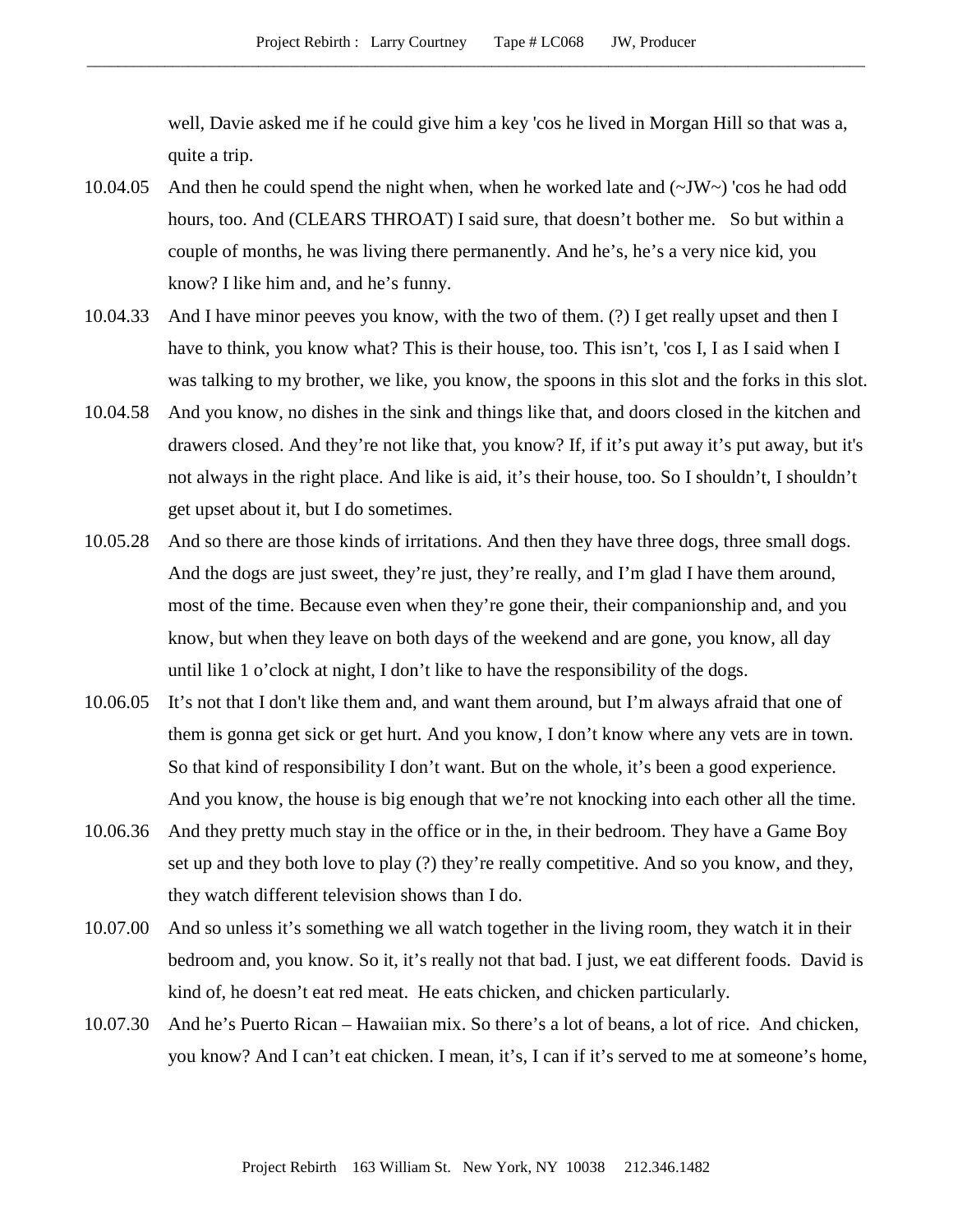I won't refuse it. But I don't like it. I, I grew up, we raised chickens and killed them and you know, (?) my mother butchered them and I, I just.

- 10.08.03 The smell of chicken I remember those feathers and I just I don't like it. And I do like red meat occasionally. And so we kind of do separate shopping and, you know? But, but other than that, you know, we, we really do get along together and we talk a lot. And like last night after I got home from the, the set or whatever that Kenny played.
- 10.08.43 They had just gotten home from up at his relatives'. And we sat up and talked for another hour and a half. I was exhausted (LAUGHS) by the time I went to bed. But I mean, we just talked about our days and, you know? So it's, it's nice to have the company. And, and even with the two of them, you know? The only thing is we only have one shower in the house. And that can be tricky. The, the two of them normally take two showers a day.
- 10.09.26 And so there are, that's four showers plus my shower, trying to figure out you know, what times and or schedules and, but other than that, it's (?) been a good thing. I complain about it sometimes, but by and large it's, it's good, you know?

JW: What about P-Flag?

LARRY COURTNEY: P-Flag meets at our church. They have for 22 years.  $(\sim JW \sim)$ 

JW: What does it stand for?

- 10.10.10 LARRY COURTNEY: Oh, it stands for Parents, Friends and Family of Lesbians and Gays. It was originally started in, in the early '70s as a group to support parents of children who came out of the closet.
- 10.10.28 Because you know, 30 years ago it was absolutely devastating well, it still is in many ways. But it started as a support group for parents. Just one woman kind of reaching out to others and (?). So anyway, it was basically parents at that time. Then, then it, they added kind of the friends and everything. And now there are also a lot of gay people who attend the, there are meetings once a month here in San Jose.
- 10.11.01 And again at our church, like I said. So that's how I found out about them. I mean, I knew about the organization, because one of my friends in New York had been president of the, his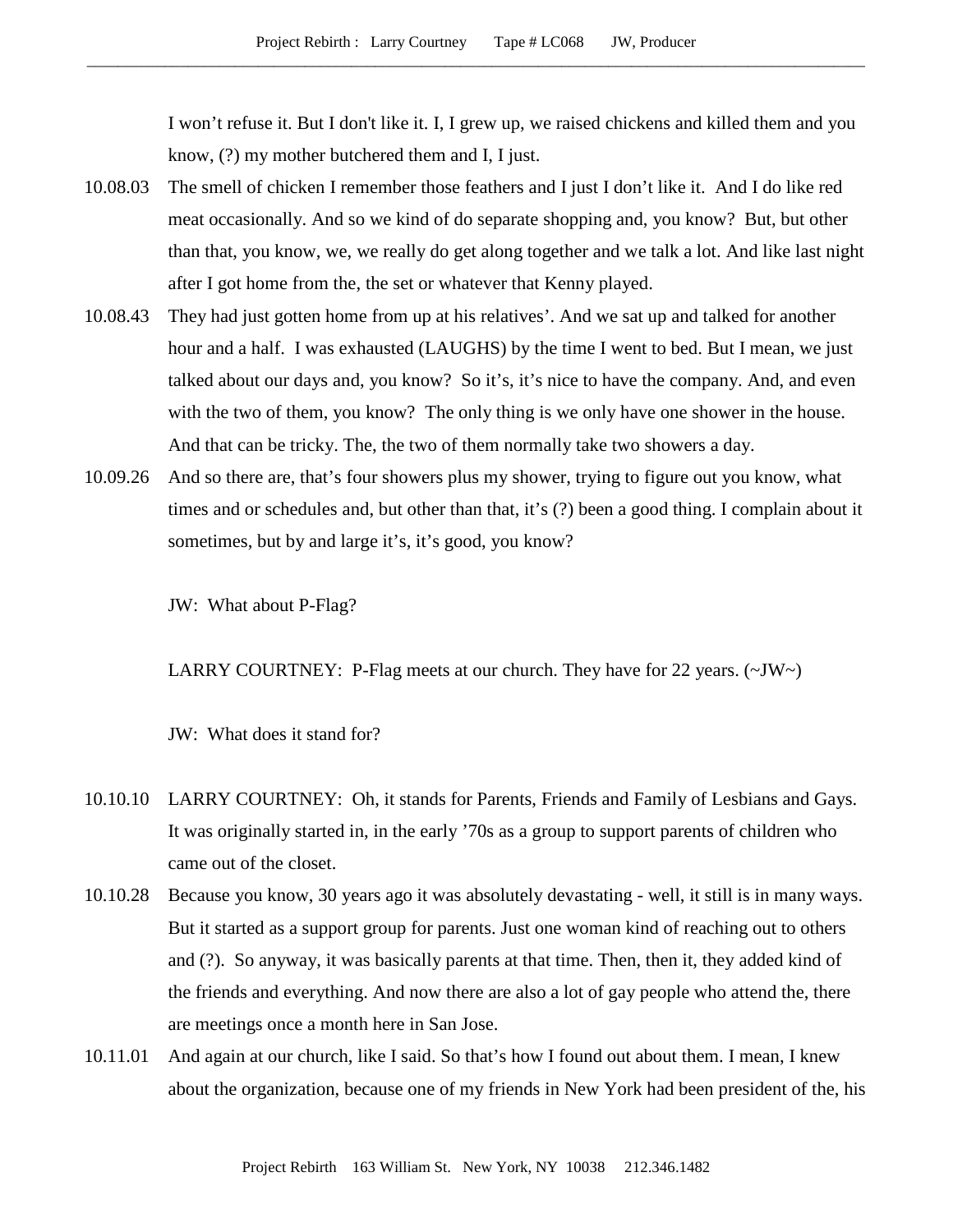P-Flag chapter. So I knew about the organization. So I thought, well, I'm going to just attend a meeting. So I attended a meeting, and then I went on line and, and read their newsletter.

- 10.11.30 And in their newsletter, they need volunteers for the financial committee. And so I emailed that person and, and said you know, I have a accounting background and, and he said well, why don't you come to our meeting? It was like in a couple of weeks. And you can meet us and we can meet you and, and so I did that.
- 10.12.03 And I got invited back to become a full, a full member of the financial committee. But the night that we, that I went for the first time, they kind of, we kind of did a little bio of everybody so that I would know who they were and they would know who I was. And I told them about you know, being married and having the three kids and that I had a partner, after that, and he was killed.
- 10.12.33 We were together for 14 years. So one of the guys emailed me and asked me if he could contact the (STOPS) he, he runs this speakers bureau for P-Flag, the public, the public speakers' bureau. And asked me if he could forward my name to Steven to see if, if Steven could use me.
- 10.13.06 So I said sure, that's. So what they do is they form panels of like 3 people and they're, they're quite a few people that pool kind of. And go to high schools, colleges, corporations.
- 10.13.33 And they talk to groups of people and each panelist does like a 5-minute bio of themselves. And always only speaking for our self. And then, then it's open to questions. And again, answering questions only, only as our self, not as a group.
- 10.14.03 We don't answer for, like in my case I don't answer for all gay people in the world. We're not all the same. I, I have my experiences, I know what, you know, how your question relates to my experience. So we've, I've done several panels recently in that, well, I didn't, I just started a month ago.
- 10.14.33 And I've done several panels, and they've all been extremely informative. To me as well as I hope to the classes we've spoken to, that I've spoken to high school freshmen, high school seniors.
- 10.14.58 We did an open forum at Notre Dame, what is it Notre Dame de Namur university which is up in Palo Alto. And it was just (?) in a courtyard, so anybody could sit in. And then last Thursday we spoke to junior and senior college students at San Jose State University who were studying psychology.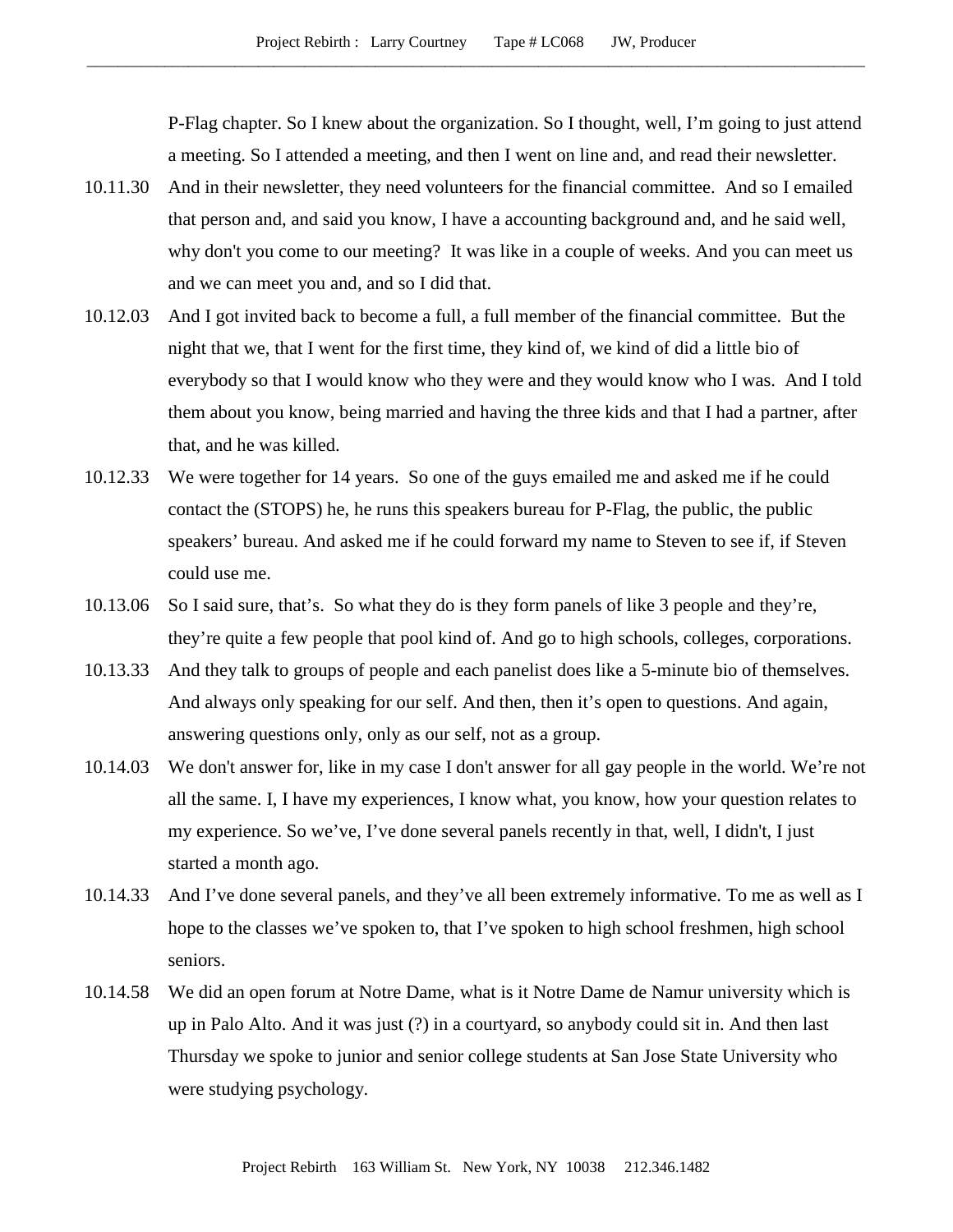- 10.15.33 And they're studying in, in this study it's all the 'isms, like racism and sexism and so. We spoke and we had some really great questions. We always have great questions. There, there's, even the college, I mean, the high school freshmen that I didn't think would be bold enough to ask questions because there's so much peer pressure in especially in high school.
- 10.16.04 And if you ask a question about something gay, are you gay, you know, that kind of thing? But we had really good questions, even from them. So it's basically an education (?) like I said, it started out as support, but now it's, it's kind of branched into being an educational group. So and I think that's where, that's where it's going for the most part. It's going more to education, although there's a great deal of support at the, at the monthly meetings.
- 10.16.43 They actually asked me to speak at two of their meetings. They have one in Redwood City and they have one in San Jose. And so I did a 45-minute talk at each, each of those meetings.
- 10.17.00 And then spent 45 minutes answering questions. So it's. it's been interesting, you know? And hopefully educational.

JW: It's a natural extension of your calling?

- 10.17.19 LARRY COURTNEY: I think so. And I think that that's kind of, you know, kind of relying on having talked to you, you know, over the years. And doing a couple of those television interviews for, you know, the Today Show and Anderson Cooper. It made me realize that I could talk in front of people. I used to be scared to death to talk in front of people.
- 10.17.58 I couldn't, I couldn't join the debate club in, in high school because I, I'd just freeze up, you know, I couldn't do it. (CLEARS THROAT) But I think talking about an experience or experiences so, so close to me, so dear to my heart, and having, having been exposed a little bit that it's made me be able to do this with, with the fact that I have come to some sort of a, a knowledge of my calling, you know of what I call it, anyway.
- 10.18.45 And hopefully I'll be able to expand that and in some ways.

JW: You were also describing it as an openness to the truth?

LARRY COURTNEY: To my truth.  $(\sim JW \sim)$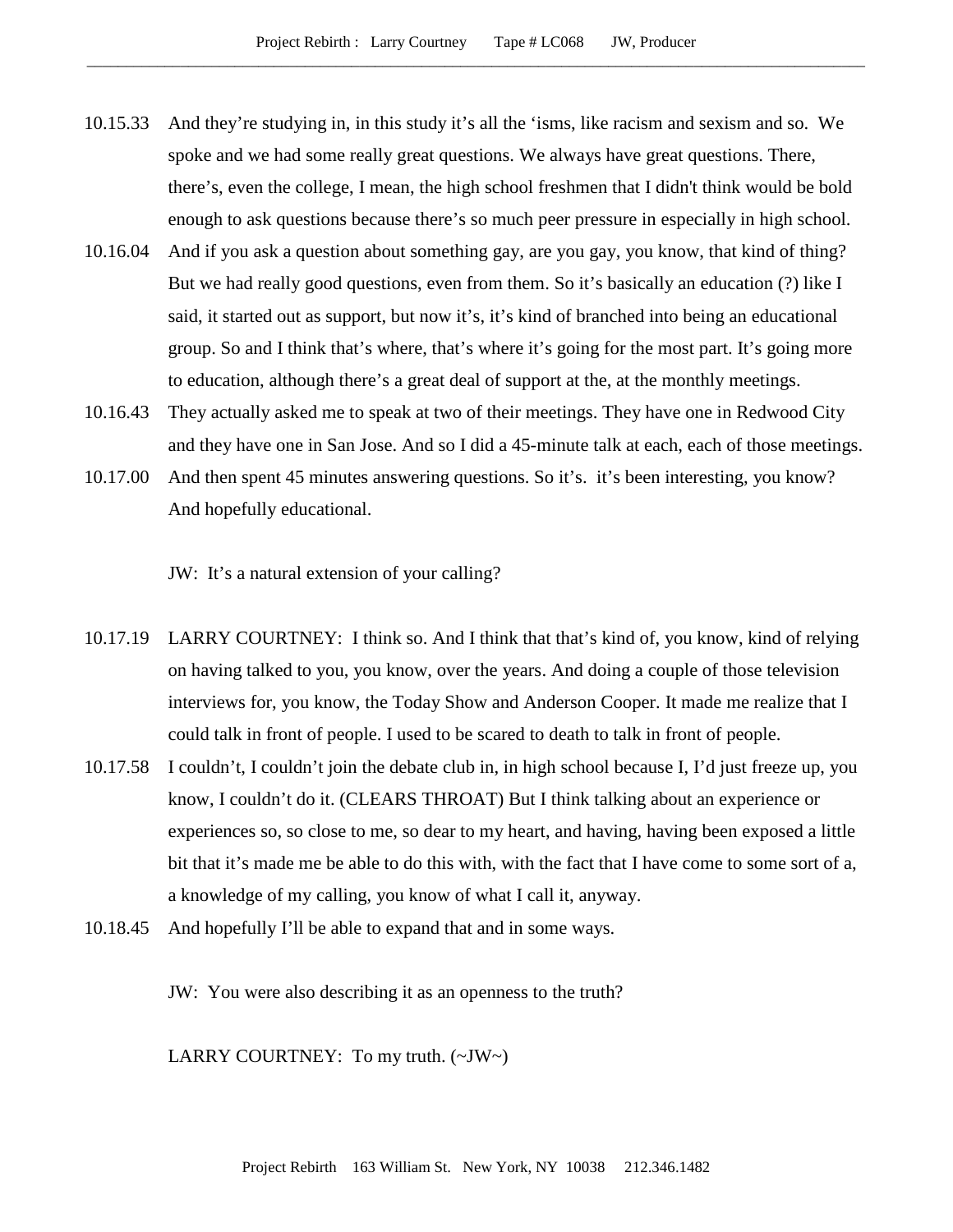JW: Is this part of it, connecting to the outside world?

LARRY COURTNEY: Absolutely, absolutely. I think (~JW~)

JW: The truth implies a search for it?

- 10.19.33 LARRY COURTNEY: Yeah, I think it's a lifelong search. You know, I'm not just going to apply, you know, going to arrive at my truth, and it'll be that way forever. Because the world doesn't stay the same, things don't stay the same, people don't stay the same. And so I think it is a lifelong journey, search.
- 10.19.59 I'm happy to be in a really good place, in that journey right now. And it enables me, yeah it enables me to share it with other people, that I haven't been able to do before. And you know, I, I don't see myself as becoming a paid speaker on anybody's circuit.
- 10.20.31 But what I like about it is being able to, to reach people and to maybe try to educate them. This, this isn't the road that I thought I would be going down at this point. Because I'm I'm talking to mostly straight kids.
- 10.20.54 And nobody has come out in class and said well, I'm gay, and you know. But, but if (?) I can help educate the people I'm talking to now or at least open their minds al title bit, maybe, to, to things that are different from what they have experienced, maybe it'll make me stronger and then I can, I can actually reach out to the, to the people that I really feel I need to reach out to.
- 10.21.41 Maybe, I don't mean to, but it's kind of like a training, you know? And, and I will talk to them as long as they want to hear my story, you know?
- 10.21.59 I basically talked to, my story is basically that I'm a gay man who was in a straight period in his life, trying to fit into the molds and had three children. And after the divorce and, and the children love me and support me and, and then I met Gene and went on and, and then I lost him at 9-11.
- 10.22.30 And so there's a kind of, kind of three points, you know? There is, this is the family man and then the gay relationship and then 9-11. And so as long as people want to hear, you know, or (?) my story is relevant, I'll do this. But or maybe try to channel it into (?) another, into that other path at the same time.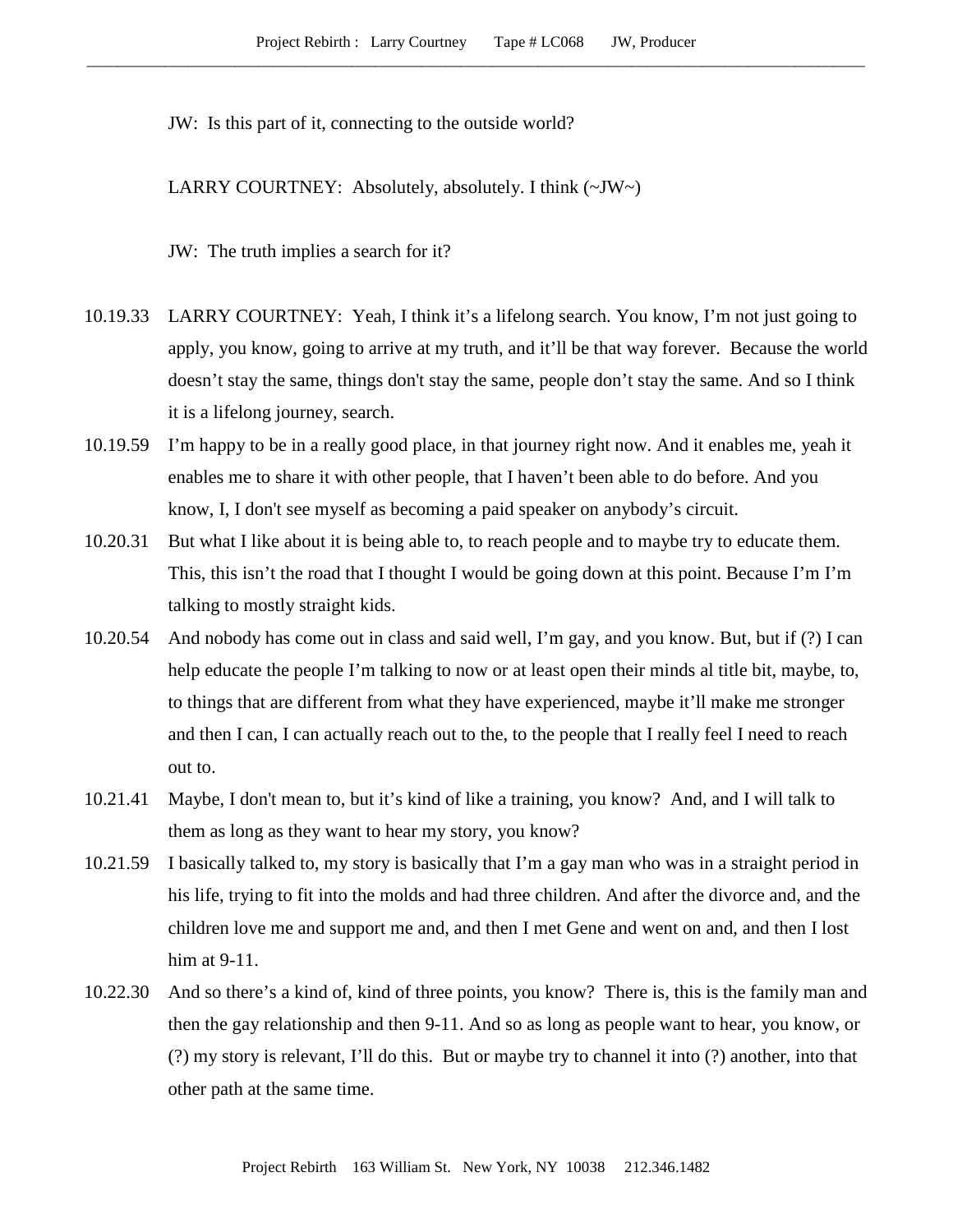10.23.06 You know? It's just hopefully this is like a training field for me. And but at the same time, I'm hoping people get something out of it, too.

JW: (?)

- 10.23.31 LARRY COURTNEY: Our church does a mission project where they raise money for the missions which could go to like I said Habitat or whatever. And one of the fun ways they found to do it is for individuals in the church to host some kind of a party.
- 10.23.58 And (CLEARS THROAT) so I decided this year to do a Queen's High Tea, because this is something that Gene and I had done for five years in New York City. And we spelled it different. We had Queens apostrophe, instead of Queen apostrophe s. But so this one is Queens' High Tea: Let Pride Ring, because it's the Sunday before San Francisco Pride week.
- 10.24.39 So (?) like I say, Gene and I did these for five years. And it's we do it open house, we did an open house, so that's what I'm doing. And I make authentic English recipes that I got from actually the British embassy, when Prince Charles and Princess Diana were, made their first US state visit.
- 10.25.11 And the embassy held a high tea for them. And they published this little pamphlet of recipes. And so I do the, do the whole thing. And I always did all the cooking for Queens' High Tea, even in New York.
- 10.25.30 Gene did the cleaning and the flower arranging and all of that stuff. This time, I'm pretty much on my own, but it's fun. And we serve foods that, that the English would eat at, at their, at a high tea. I mean, you have, you have a tea that is very common in the afternoon at 4 o'clock and it's normally tea with some kind of food.
- 10.26.03 Simple, you know, and but the, and it kind of goes up in degrees, and then you have Queen's High Tea where the Queen of England could actually be invited you know, and so it's got finger sandwiches and it's got smoked salmon and a, they called it an English Cheddar Pie, it's really a quiche using English cheddar cheese.
- 10.26.31 And scones and cold roast beef. And assorted cookies and crackers and that kind of stuff, and cheeses and fruit. And then English trifle at the end. So it's gonna be fun, I think. And I talked to my hand bell director before I decided to have this party.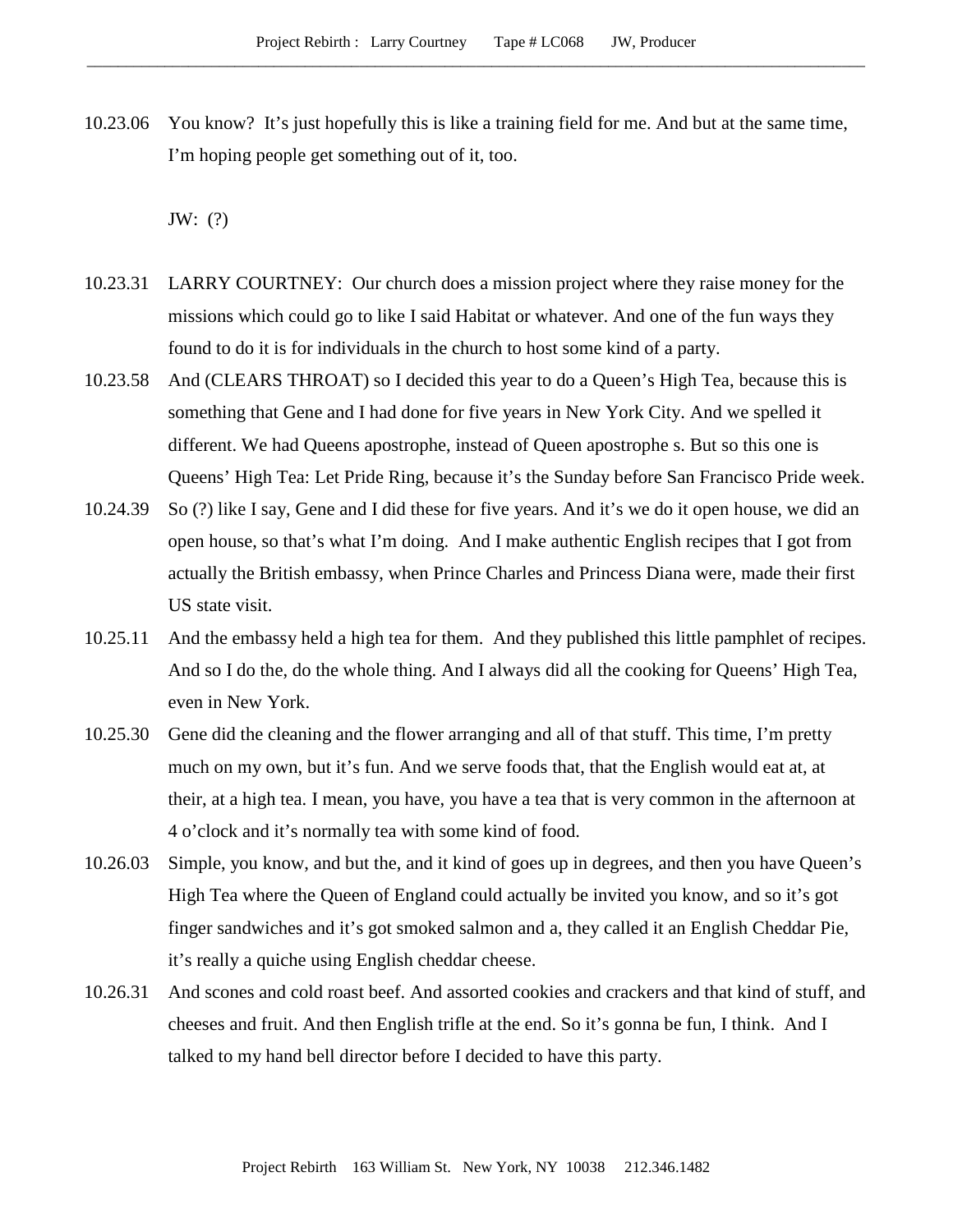- 10.27.01 Because I thought it would be fun if the hand bells could come and play at the party. And she was very excited about it. So I think I have now ten ringers who are going to be there, including myself. Our normal complement is 12 to 13 ringers, depending on what pieces we're playing.
- 10.27.28 So but she's found pieces that are, the ten ringers can play. And they're Broadway mostly, mostly kind of Broadway stuff and very uplifting and I told her that I wanted music that was gay. I mean, fun. You know? And so she thought Broadway would be fun. And so.

JW: Is it very Gene?

- 10.27.59 LARRY COURTNEY: Oh, yeah, oh, very Gene, very Gene. Yeah. Every time I think about going to a play here in San Francisco, or a musical, there's always that little tinge, Gene would have liked that. You know? So. But yeah, Broadway definitely. Yeah if we could just do something from Dream Girls, he'd be very happy. (LAUGHS)
- 10.28.29 But I don't think there's anything written for hand bells in, for Dream Girls. But that's kind of where I've been the last 18 months or whatever it's been.

### (OFF CAMERA REMARKS)

JW: What about the Jack-in-the-box?

- 10.29.06 LARRY COURTNEY: Yeah. Heather, my daughter, had this idea oh, about 5 years ago or so, of making Jack-in-the-boxes for adults. I don't mean like adult Jack-in-the-boxes that way. But for doing sculpted heads of individuals. And using them for various things. And it took them several years to get it kind of put together. And get a box that would work and, and the, 'cos they do it all.
- 10.29.52 They, they build the box and, and they put in the springs and all that kind of stuff. And so it took them awhile to get it to work. They actually came to New York and pitched their sales pitch to me, hoping that I would invest. And when she wound the box, the, it flew open with such force that the head went all the way across the room. So it wasn't a great prototype. But I didn't, I wanted to help them.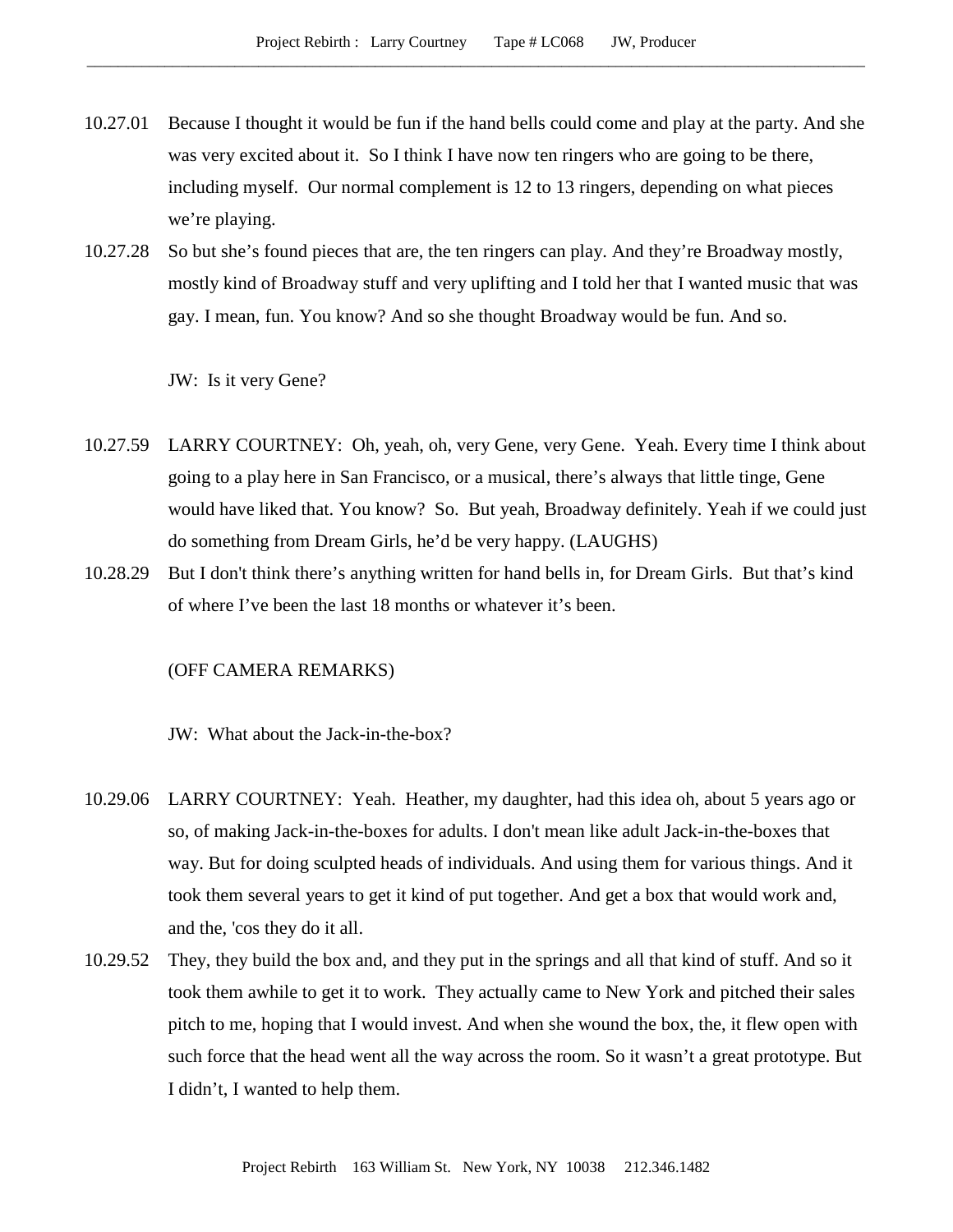- 10.30.32 But I really didn't have the money to do it. So it took them a little longer to get it together. But so she's now building, and has been for about 2 years now, she's building custom Jackin-the-boxes, and what she asks, she has a website set up, and she wants, she needs a profile and a full face photo of the individual.
- 10.31.06 And their interests and likes. And then she designs a box, the outside of the box, around the interests and likes. Like she did a, a Gene box for me shortly after he died. And I didn't have to tell her much about Gene, you know, 'cos she knew him so well.
- 10.31.31 So she did all around the box she did pictures of our terrace, you know? I mean, she, the hand-painted, but it was, it was our terrace (?) in the apartment in New York, with all the plants that Gene tended and, and everything. And then Gene pops out of the box. And it (?) was great. I gave it actually to my cousin Rosanna when I left New York.
- 10.32.01 But oh, she did a Howard Dean box for me, too, when I was working really hard on his campaign. But finally, she sent a box to Ellen DeGeneres, for her birthday, a year and a half ago. A year ago January. (CLEARS THROAT)
- 10.32.31 And Ellen DeGeneres actually showed it on her television show for her, on her birthday as one of her birthday gifts. And then she did an impromptu commercial for Heather's business, and listed the website and everything. Heather got tons of response from that. And that kind of started the, the real wagon rolling.
- 10.33.00 And then early this year, well, actually last year, she decided to do a box and mass produce it. And at that time, it was just shortly after Hillary Clinton announced that she was going to run.
- 10.33.30 And she was so far ahead in the polls that Heather (?) Heather and her husband, David, decided that that's the box they wanted to mass produce. They wanted to make a Hillary-inthe-box. And so they went through the process of finding the manufacturer and designing the box and deciding what to make it out of and if they were gonna make it affordable, then they obviously couldn't make them out of the big wooden boxes.
- 10.34.04 And, so they decided to go with an old-fashioned tin jack-in-the-box box, and they actually hired a cartoonist to help Heather get the right feel for what was on, going to be on the sides of the box. And then Heather designed the head. And so then they mass produced them in China.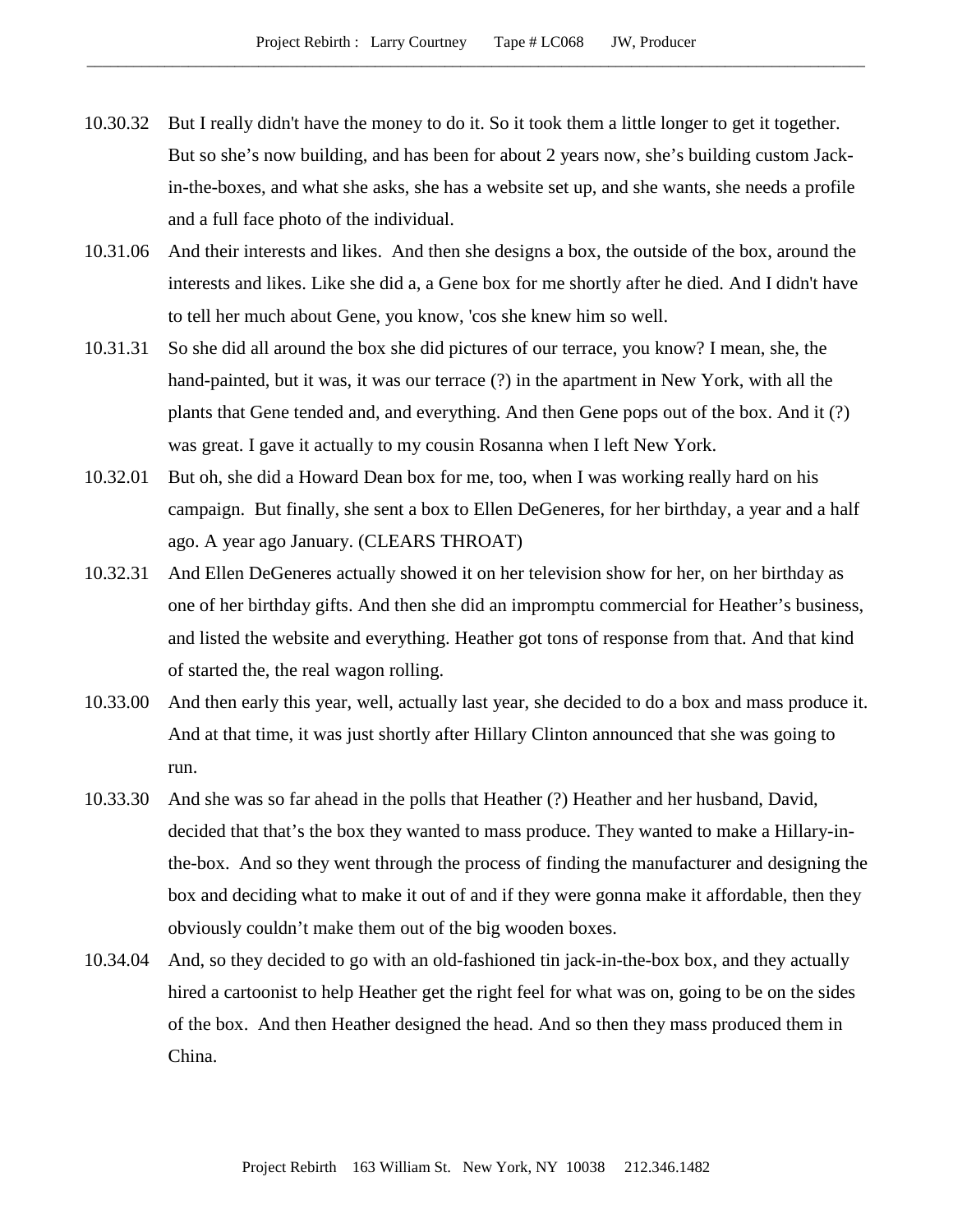- 10.34.33 And they are currently on a truck somewhere in, somewhere. Anyway, she should have them next week. They ordered 1200 boxes. They've only sold 60 so far. So they're a little concerned, because they did this all with their own money. And, but we're hoping that things turn around.
- 10.35.02 And they did a, one of our residential newspapers did a article on her last week. And so they're hoping that they'll pick up some business.

JW: It's touch and go right now?

10.35.23 LARRY COURTNEY: Because their money that is already spent. And they're not seeing the return, you know? And that's what they're, you know, that's a big part of, of their (?) livelihood. So.

JW: And Obama?

- 10.35.42 LARRY COURTNEY: Well, she has one Obama box, but because they were using their money and they (?) could only pick one box to do, to, to mass manufacture. And one character, anyway.
- 10.36.03 And so like I said, when they got this ball rolling way, way back last year, Hillary was the shoe-in Democratic candidate. And so as things have progressed, you know, they kind of wish they could have done both- Obama and Hillary. But they didn't have the money to do two.
- 10.36.29 So you know, I'm just, I'm praying for them that, that they get, that their boxes sold, you know? Even if, the boxes are, are great enough even for Hillary haters, because they're funny. And so hopefully, they'll get them, they'll get a good deal of them sold.
- 10.36.58 And they'll recoup their money and make some, make some extra money, you know?

## (OFF CAMERA REMARKS)

JW: Do you have conversations with Gene any more like when you're smoking?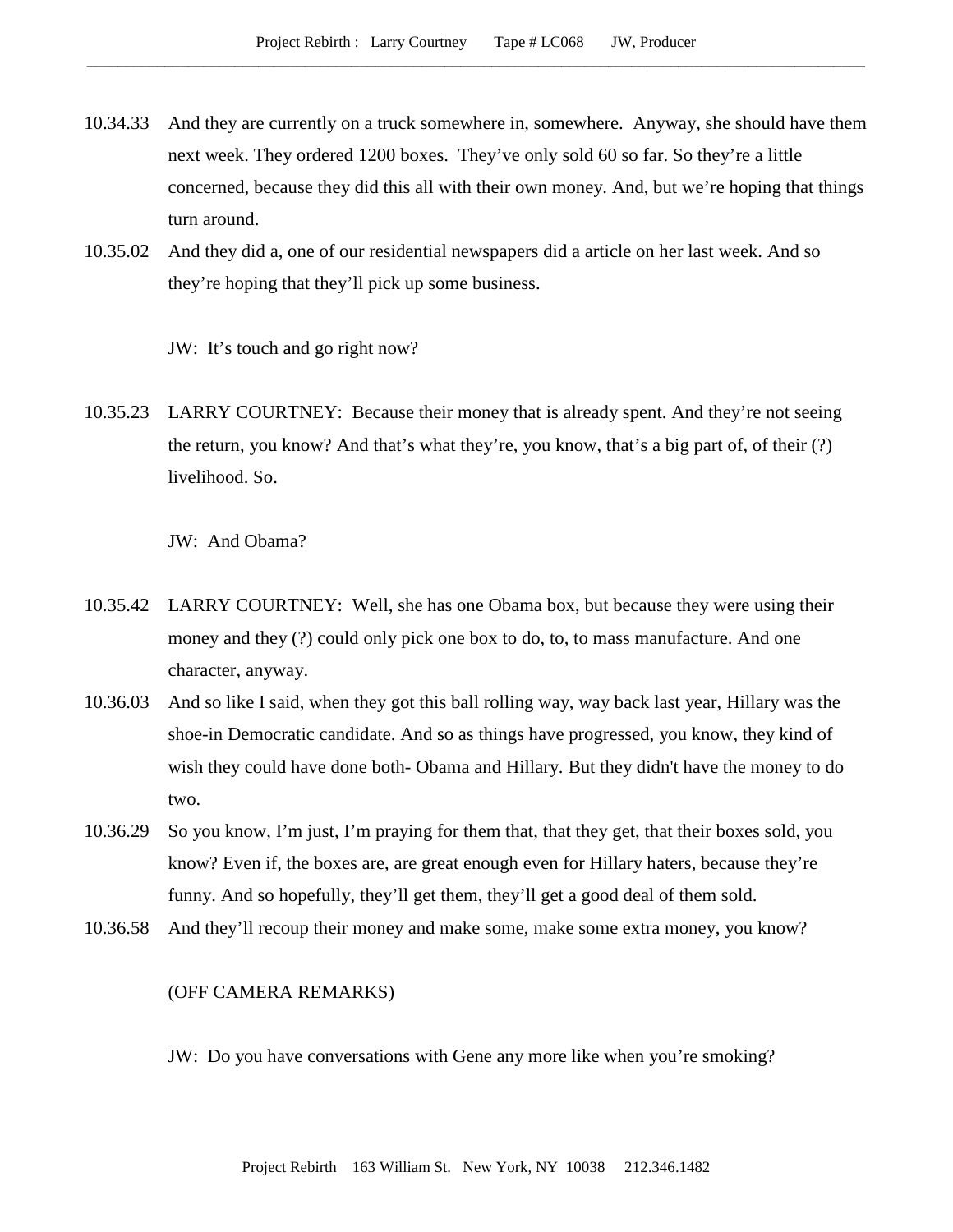- 10.37.31 LARRY COURTNEY: Not so many any more. I kind of thought, you know, I, I do talk to him. (?) you know. I'd look at his picture a lot and tell him I love him and, and if something comes up I said, you know, I'll say I think you'd like that, Babe, or something.
- 10.38.03 But I kind of got angry with him at one point because he wasn't appearing in my dreams. Well, I never dreamed about him. And I thought that's odd, you know? I dream about my other, the rest of my family, you know, different, and you know, and weird whatever dreams do. But he never appeared. In any dream.
- 10.38.31 And I just thought that was odd, that I didn't dream about him. And I kind of got mad and angry about it. You know? Not really, but I mean, you know, what are you doing? You know, why, why don't you, you know? And then one night I was having this dream, I don't remember what it was about. But I do remember that there was a knock on the door, and I went to open the door, and there was Gene standing in the doorway.
- 10.39.04 And then I woke up. And I though well (LAUGHS) that's not much of a dream, you know? But he has since, I have since had a couple of dreams that he was in them. And so I think that, that as the time (?) has passed, I, I sort of inside talk to him a little bit, but I don't, I don't have the kind of conversations with him that I used to have.
- 10.39.40 And I don't know whether, you know, I don't know specifically why that is, whether it's just the length of time. I really, I really don't know why that is. Whether.
- 10.40.07 Maybe it's just growing or moving on a little bit. I don't know. Maybe I don't feel that I need his council as much as I used to. Although I still, I still do that. You know?
- 10.40.30 Sometimes, it, it may not be a, an express thought, but certainly most decisions I make, there's at least some inner thought of would this be something that Gene would do or would encourage me to do, you know?
- 10.40.58 And I, I think he would be proud of me for speaking out at P-Flag meetings, and trying to reach out to other people. I think he would be proud of me. And that's, that's important to me, you know? That I do things that would make him proud or pleased.

JW: Do you see a partner in your future?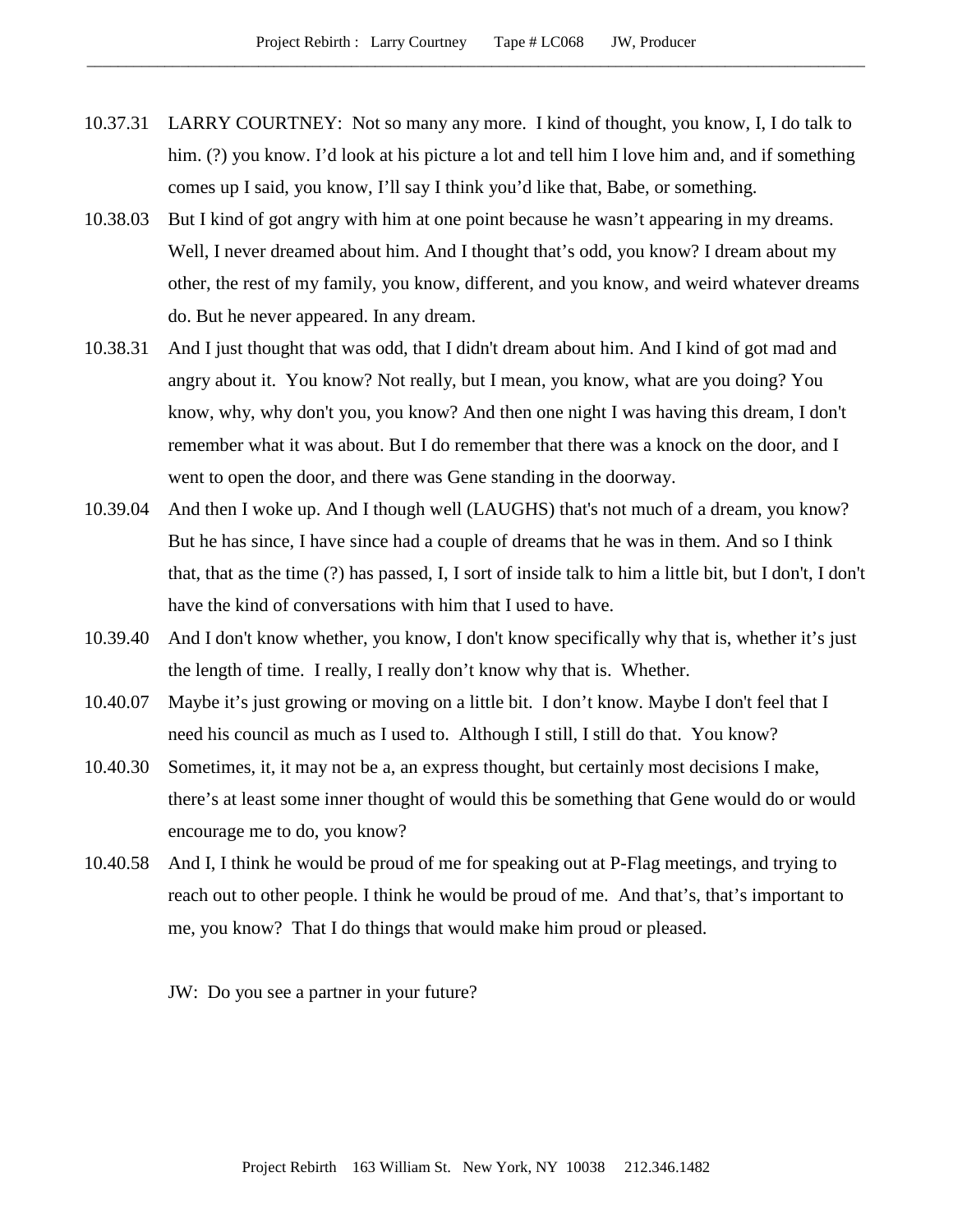- 10.41.40 LARRY COURTNEY: If you had asked, asked me that (CLEARS THROAT) two years ago, I would have said definitely not. I don't, I wouldn't say no to it, but I don't, I have no, no desire, I mean, no interest in it, really.
- 10.42.03 And then after my brother got married, you know, I thought well, there's always the possibility. So never say never. I'm not actively searching you know? There are a couple of single gay men in, in the church. But I, you know, we just talk. That's, I'm not, I'm not (?) searching.
- 10.42.33 But if I wasn't searching when I found Gene, well, I was kind of searching when I found Gene, but he was just I mean, he was like presented to me, and I wasn't, it wasn't my doing. He was, he was actually brought over by a, another friend and said you have to meet this man. And so, you know, I think that if that kind of thing happened, I'd be open to it.
- 10.43.00 But I don't know, I don't see it happening.

JW: Are you more open than you were?

- 10.43.11 LARRY COURTNEY: Yeah, I think (?) I am a little more open to it now. There are times when oh, I, and I told this, that group that I mentioned it before with the gay men?
- 10.43.28 I told them this, there are times when I just need to be hugged, and not just by my daughter or my son in law, you know, but I just need to be hugged, and I loved going to Dr. Harbor, who was my physician at that time, because he always gave me a hug. You know, and it was such a warm, reassuring kind of hug, and I said that kind of physical contact I truly, truly miss.
- 10.44.03 You know, I (?) don't, I didn't say sex. Just that warmth, that, that (?) human contact, you know? And that, that kind of thing I miss, yeah, I do miss it, you know? And there are times when I think, you know, it'd really be nice to (?) be able to come home and have somebody wrap his arms around you and tell you he loved you.
- 10.44.34 That would be really nice. But if, if it happens, it happens, and if it doesn't, I'm OK with that, too. You know?

JW: Any other thoughts?

### (OFF CAMERA REMARKS)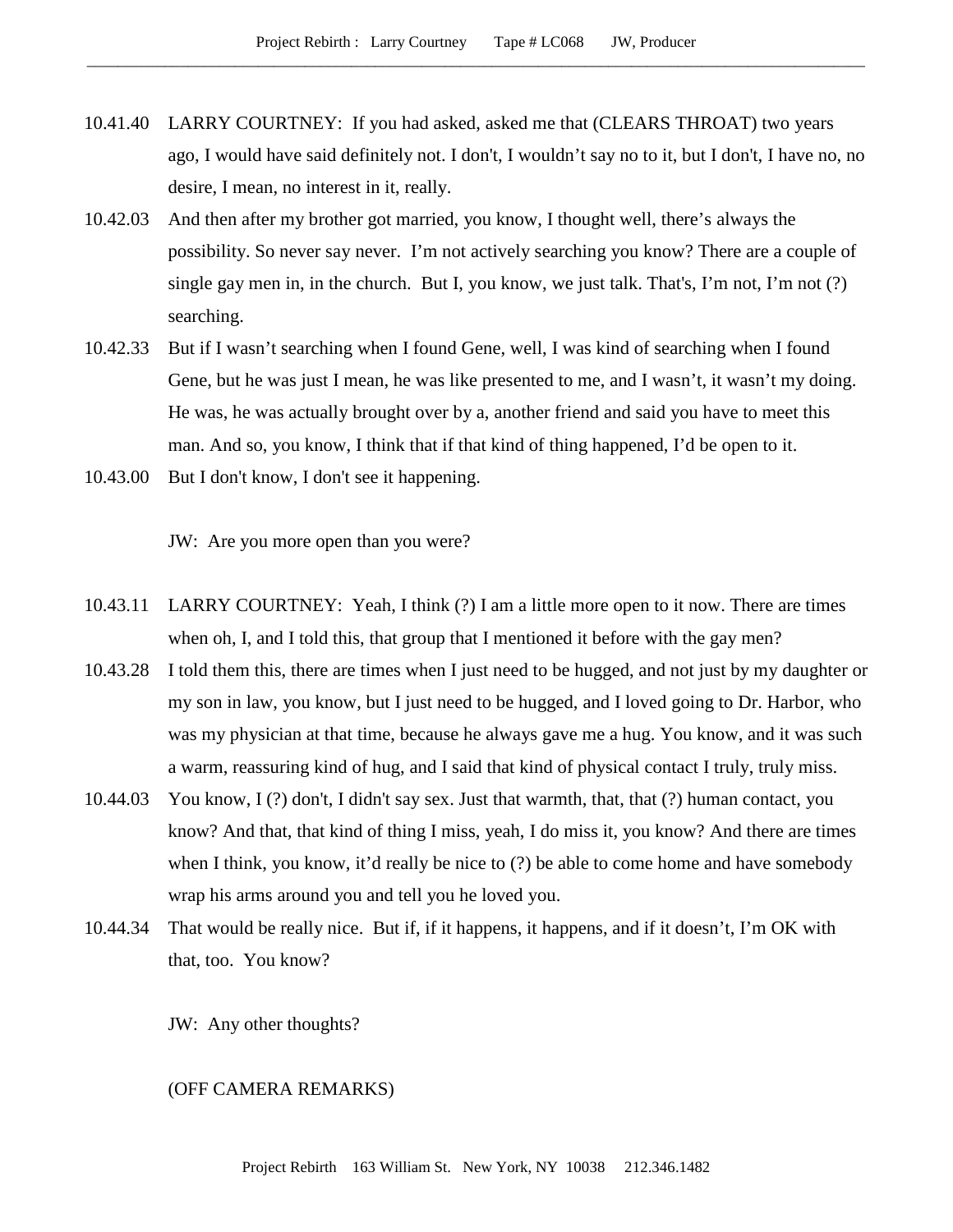JW: Will you ever have a garage sale?

- 10.45.54 LARRY COURTNEY: Well. I had planned this because I thought, I've been carrying around all this stuff for all these years. And why am I, it's stuff, why am I carrying it around? Then, I was showing Heather some of the stuff I was gonna put in a garage sale. And she said no, you can't do that, that was yours and Gene's, I want that. I want that. So half of the stuff I was gonna put in the, not half, but a lot of the stuff I was gonna put in the garage sale Heather now has in her house.
- 10.46.31 And there were big ceramic platters that Gene and I used to collect on the 9<sup>th</sup> Avenue Street fair. And bowls and things like that, which, you know, she can use. But I, I'm not, or I hadn't planned on throwing any big parties. So I didn't need them. Now I have to borrow them back for Queens' High Tea probably. But so she took a lot of those things.
- 10.47.00 And then, she and David had sort of an impromptu garage sale. They had just had a bunch of stuff at their studio. And so they said why don't you bring over anything you want. So I took over a lot of books and records. LP's. And three boxes of LP's. And almost nothing sold.
- 10.47.32 So I ended up, had the books all packed up, so I ended up taking them to, oh, and I had a, a some suits and things from when I lived in New York. So nothing happened, so I took them all to Good Will, except for the LPs, which are now sitting in my garage. And now I've decided I have to go through them again. I went through them and picked out the ones I wanted to keep.
- 10.48.01 But so I don't know if that garage sale is ever gonna happen, because we've kind of dwindled down (?) I still keep accumulating stuff. I, I don't know where it comes from. It just sort of shows up, and if I ever have to move again, you know, then there's either gonna be a whopping big garage sale or I'm gonna throw it all away. 'Cos I am not packing all that stuff again, you know? I've moved it so many times.
- 10.48.38 And all of the silver has been in a box since 2002. Of a huge big box of silver. And there are 3 boxes of CD's and video tapes that I've never, haven't opened since I lived in the apartment on the Alameda.